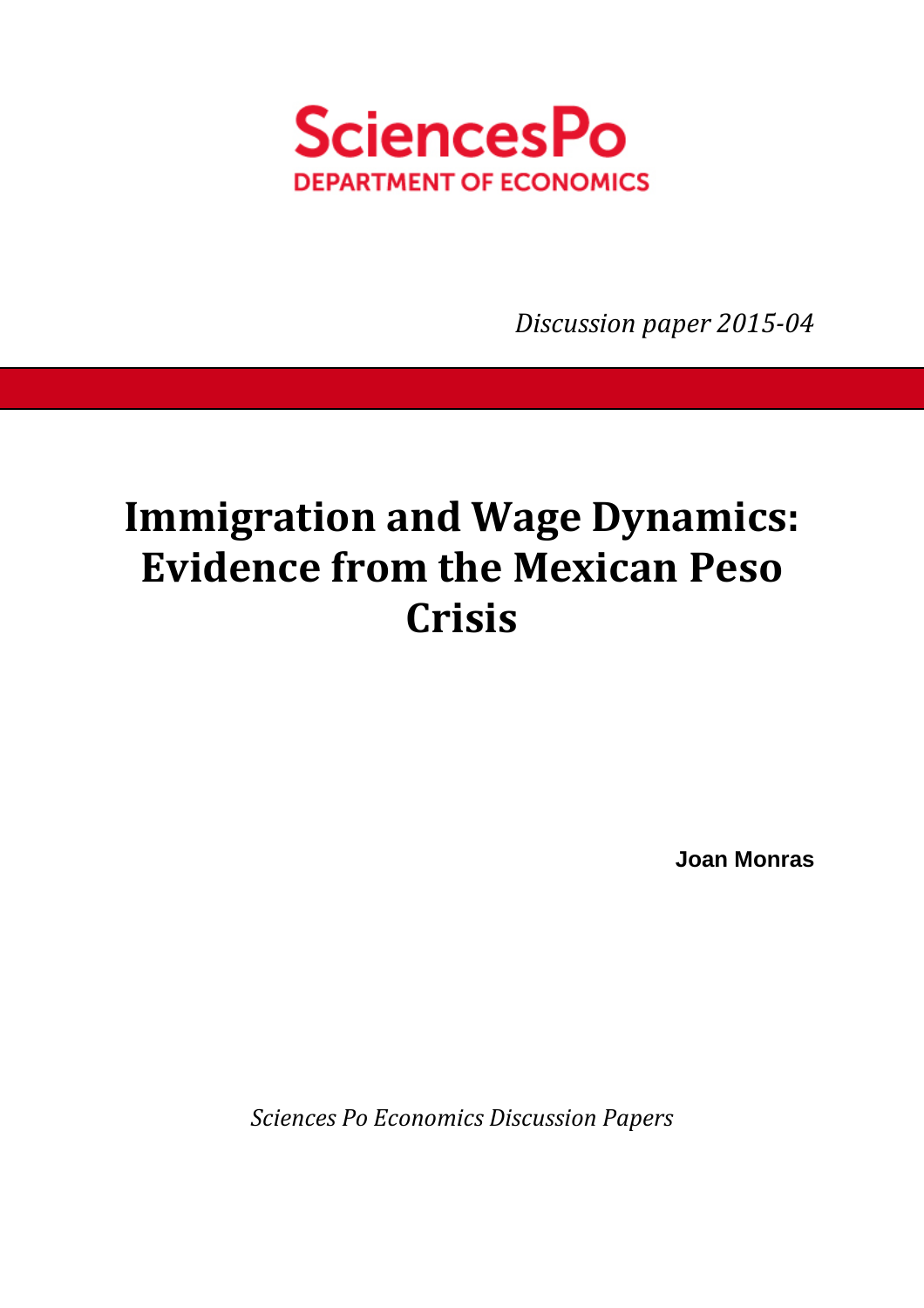# Immigration and Wage Dynamics: Evidence from the Mexican Peso Crisis

Joan Monras<sup>∗</sup>

*Sciences Po*

March 6, 2015

#### **Abstract**

How does the US labor market absorb low-skilled immigration? I address this question using the 1995 Mexican Peso Crisis, an exogenous push factor that raised Mexican migration to the US. In the short run, high-immigration states see their low-skilled labor force increase and native low-skilled wages decrease, with an implied local labor demand elasticity of -.7. Internal relocation dissipates this shock spatially. In the long run, the only lasting consequences are for low-skilled natives who entered the labor force in high-immigration years. A simple quantitative many-region model allows me to obtain the counterfactual local wage evolution absent the immigration shock.

Key Words: International and internal migration, local shocks, local labor demand elasticity.

JEL Classification: F22, J20, J30

<sup>∗</sup>Economics Department and LIEPP. Correspondence: joan.monras@sciencespo.fr. I would like to thank Don Davis, Eric Verhoogen and Bernard SalaniÈ for guidance and encouragement and Miguel Urquiola, Jaume Ventura, Antonio Ciccone, Jonathan Vogel, David Weinstein, Jessie Handbury, Jonathan Dingel, Pablo Ottonello, Hadi Elzayn, Sebastien Turban, Keeyoung Rhee, Gregor Jarosch, Laura Pilossoph, Laurent Gobillon, and Harold Stolper for useful comments and discussions. I would also like to thank CREI for its hospitality during July 2012 and 2013, and the audience at the International Colloquium and the Applied Micro Colloquium a t Columbia, the INSIDE Workshop at IAE-CSIC, the Applied Econ JMP Conference at PSU, the MOOD 2013 Workshop at EIEF, NCID - U Navarra, Sciences Po, INSEAD, Collegio Carlo Alberto, USI - Lugano, EIEF, Surrey, Cleveland Fed, U of Toronto, MSU and UIUC. This work is supported by a public grant overseen by the French National Research Agency (ANR) as part of the "Investissements d'Avenir" program LIEPP (reference: ANR-11-LABX-0091, ANR-11-IDEX-0005-02). All errors are mine.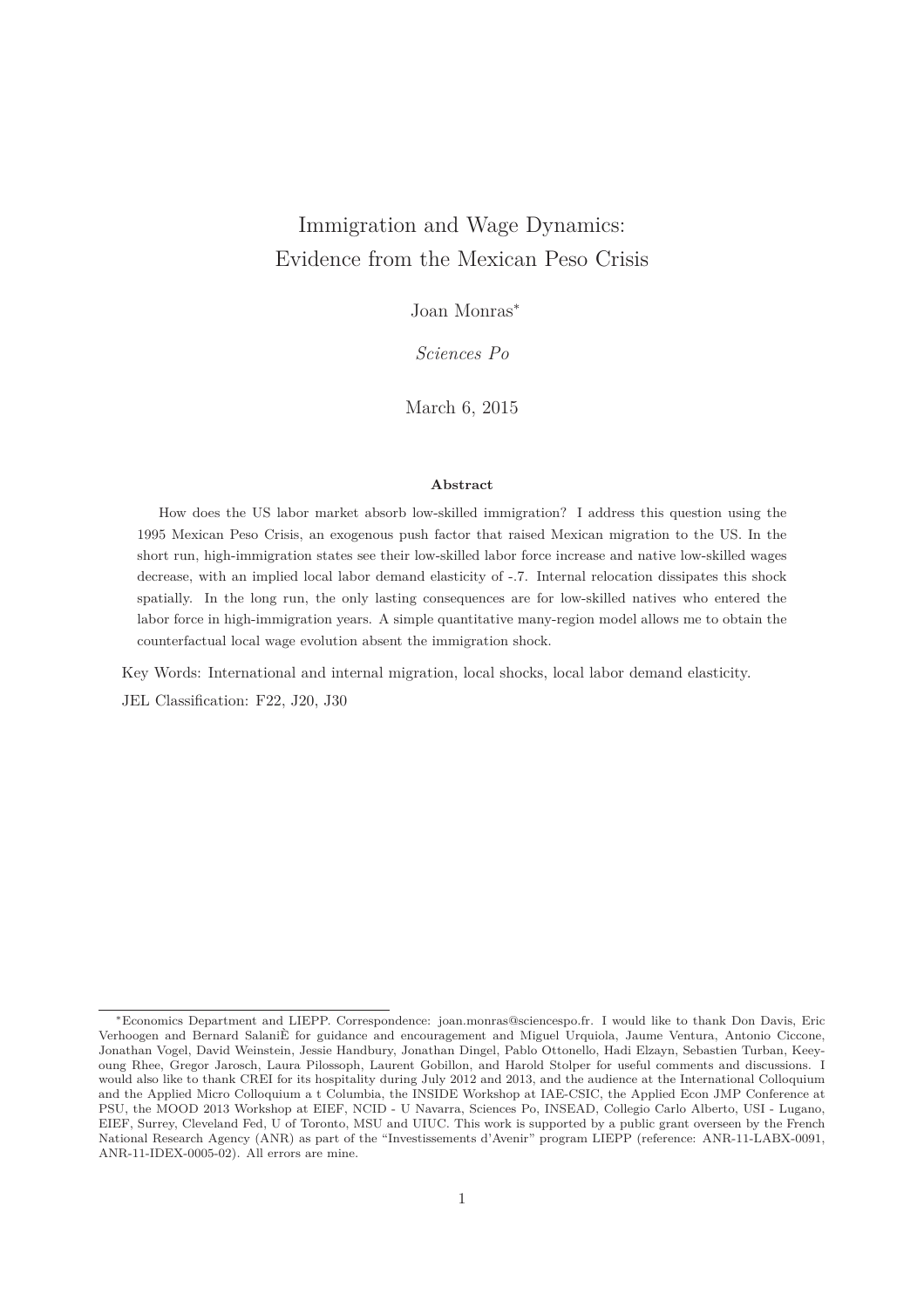# **1 Introduction**

Despite large inflows of immigrants into many OECD countries in the last 20 or 30 years, there is no consensus on the causal impact of immigration on labor market outcomes. Two reasons stand out. First, immigrants decide both where and when to migrate given the economic conditions in the source and host countries. Second, natives may respond by exiting the locations receiving these immigrants or reducing inflows to them. The combination of these two endogenous decisions makes it hard to estimate the causal effect of immigration on native labor market outcomes.

Various strategies have been employed to understand the consequences of immigration on labor markets. Altonji and Card (1991) and Card (2001) compare labor market outcomes or changes in labor market outcomes in response to local immigrant inflows across locations. To account for the endogenous sorting of migrants across locations, they use what has become known as the immigration networks instrument – past stocks of immigrants in particular locations are good predictors of future flows. They find that immigration has only limited effects on labor market outcomes in the cross-section or in ten-year first differences: a 1 percent higher share of immigrants is associated with a  $0.1$ -0.2 percent wage decline.<sup>1</sup> Also doing an across-location comparison, Card (1990) reports that the large inflow of Cubans to Miami in 1980 (during the Mariel Boatlift) had a very limited effect on the Miami labor market when compared to four other unaffected metropolitan areas.<sup>2</sup>

In contrast to Altonji and Card (1991) and Card (2001), Borjas et al. (1997) argue that local labor markets are sufficiently well connected in the US that estimates of the effect of immigration on wages using spatial variation are likely to be downward-biased because workers relocate across space. Instead, Borjas (2003) suggests comparing labor market outcomes across education and experience groups, abstracting from geographic considerations. Using this methodology with US decennial Census data between 1960 and 1990, he reports significantly larger effects of immigration on wages. A 1 percent immigration-induced increase in the labor supply in an education-experience cell is associated with a 0.3-0.4 percent decrease in wages on average, and as much as 0.9 for the very least-skilled workers. This has been the main controversy in the immigration debate: whether we should look at local labor markets or should instead focus on the national market.

This paper builds on the previous literature to better understand the effects of immigrants on labor market outcomes, by using the exogenous push factor of the Mexican Peso Crisis of 1995 in conjunction with the migration networks instrument as my identification strategy. I show that the effect of immigration is large on impact for competing native workers – defined by skill and location groups – and that it quickly dissipates across space. My findings emphasize that in order to evaluate the labor market impacts of immigration, it is crucial to think about time horizons and the dynamics of adjustment. These results help to reconcile previous findings in the literature.

In December 1994, the government, led by Ernesto Zedillo, allowed greater flexibility of the peso vis à vis the dollar. This resulted in an attack on the peso that caused Mexico to abandon the peg. It was followed by an unanticipated economic crisis known as the "the Peso Crisis" or the "Mexican Tequila Crisis" (Calvo and Mendoza, 1996). Mexican GDP growth fell 11 percentage points, from a positive 6 percent in 1994 to a negative 5 percent in 1995. This occurred while US GDP maintained a fairly constant growth rate of around

<sup>1</sup>Altonji and Card (1991) estimates using first differences between 1970 and 1980 and instruments result in a significantly higher effect. The same exercise, using other decades, delivers lower estimates. See Table 6 in this paper, which uses differences between 1990 and 2000 and the same instrument Altonji and Card (1991) used.

<sup>&</sup>lt;sup>2</sup>I discuss in detail the similarities and differences between this paper with Card (1990) in Section A.6 and I provide a longer discussion in Appendix A.6.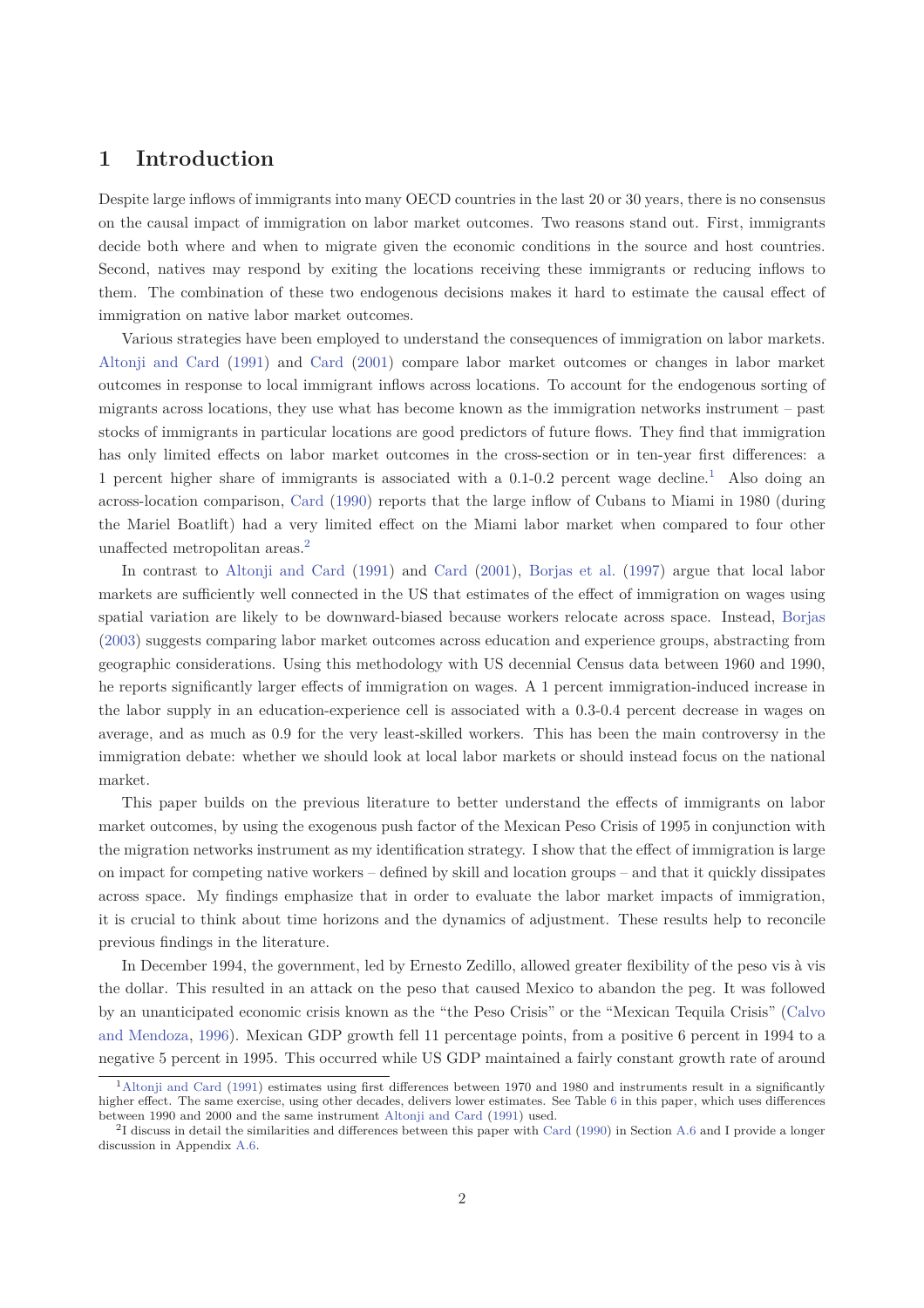5 percent.

This deep recession prompted many Mexicans to emigrate to the US. Precise estimates on net Mexican immigration are hard to obtain (see Passel (2005), Passel et al. (2012) or Hanson (2006)). Many Mexicans enter the US illegally, sometimes escaping the count of US statistical agencies. However, as I show in detail in Section 2, all sources agree that 1995 was a high-immigration year.<sup>3</sup> As a result of the Mexican crisis, migration flows to the US were probably 50 percent higher, with around 200,000 more Mexicans immigrating in 1995 than in a typical year of the 1990s. This increase in the net Mexican inflows was a result of both more low-skilled – particularly young – Mexicans migrating to the US and fewer low-skilled Mexicans returning to Mexico. I can thus use geographic, skill and labor market experience variation to see if workers more closely competing with these net Mexican inflows suffered more from the shock.<sup>4</sup>

In this paper, I show that a 1 percent immigration-induced labor supply shock reduces low-skilled wages by around .7 percent on impact. Soon after, wages return to their pre-shock trends. This is due to significant relocation across states. While in the first year the immigration shock increases the share of low-skilled workers almost one to one in high-immigration states, in around two years it goes back to trend.<sup>5</sup> This helps to understand why, while the effect on wages is large on impact, it quickly dissipates across states. By 1999, the fifth year after the shock, the wages of low-skilled workers in high-immigration states were only slightly lower than they were before the shock, relative to low-immigration states. Thus the US labor market for low-skilled workers adjusts to unexpected supply shocks quite rapidly.

Given that there are spillovers across states, I cannot use the natural experiment to investigate the longerrun effects of immigration on labor market outcomes. I take two avenues to try to shed some light on these longer-run effects. First, I show that, when abstracting from locations, the wage increase between 1990 and 2000 for workers who entered the low-skilled labor market in particularly high-immigration years during the 1990s is smaller than for those who entered in lower immigration years. This is in line with what Oreopoulos et al. (Forthcoming) document for college graduates who enter the labor market in bad economic years. This is in the spirit of Borjas (2003) regressions but using the Peso Crisis as a factor generating exogenous variation in immigration inflows. Second, I introduce a dynamic spatial equilibrium model and calibrate it to US data to simulate the evolution of wages at the local level had the Peso Crisis not occurred. The model also allows me to interpret my reduced form estimates as structural parameters. Its two key parameters are the local labor demand elasticity and the internal migration sensitivity of local workers to local conditions. These, in turn, determine how much labor supply shocks are felt in wages and how fast these local shocks spread to the rest of the economy. In short, it helps to determine how long the long run is.

This paper contributes to two important literatures. First, it contributes to the understanding of the effects of low-skilled immigration in the US. Following the pioneering work by Card (1990) and Altonji and Card (1991), I use variation across local labor markets to estimate the effect of immigration. I extend their work by combining Card's immigration networks instrument with the Mexican Peso Crisis as a novel exogenous push factor that brought more Mexicans than expected to many – not just one as in Card (1990)

 $3$ Using data from the 2000 US Census, from the US Department of Homeland Security (documented immigrants), estimates of undocumented immigrants from the Immigration and Naturalization Service (INS) as reported in Hanson (2006), estimates from Passel et al. (2012) and apprehensions data from the INS, we see an unusual spike in the inflow of immigrants in 1995. I will discuss the numbers of immigration arrivals later in this paper.

<sup>4</sup>A similar instrumental strategy based on push factors and previous settlement patterns is used in Boustan (2010) study of the Black Migration. Also Foged and Peri (2013) use a similar strategy using negative political events in source countries.

 $5$ Over the 1990s the share of low-skilled workers in high-immigration states increased with immigration (Card et al., 2008). The relocation documented in this paper explains how unexpected labor supply shocks are absorbed into the national economy. Changes in the factor mix, absent unexpectedly large immigration-induced shocks, can be explained through technology adoption in Lewis (2012). I discuss this in detail in section 4.2.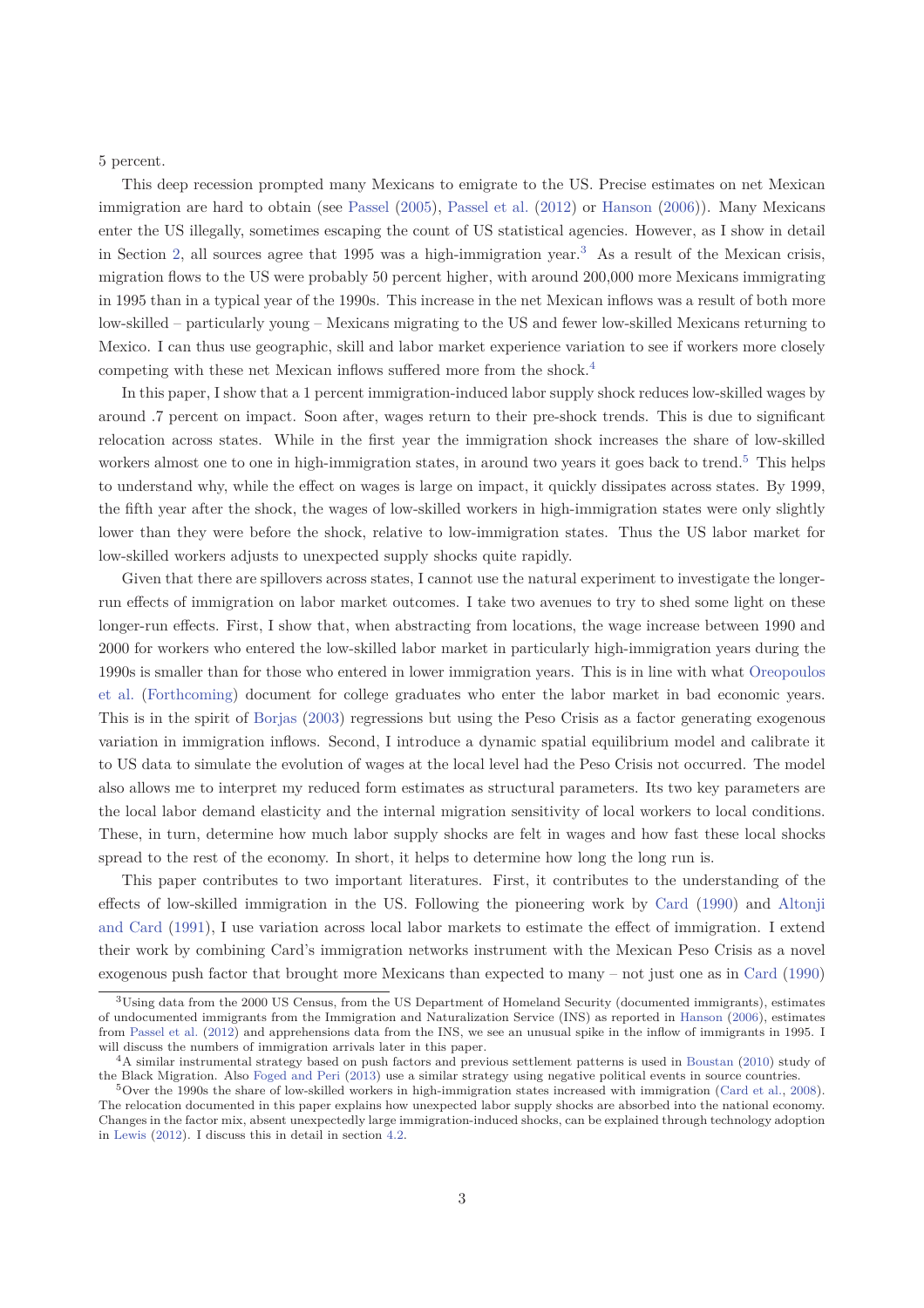– US local labor markets. This unexpectedly large inflow allows me to understand the timing and sequence of events in response to an immigration shock. When more immigrants enter specific local labor markets, wages decrease more than is suggested in either Card (2001) or Borjas (2003). This prompts net interstate labor relocation that leads the shock to dissipate across space. This explains why in the longer-run, as I document, the effect of immigration on wages is small across local labor markets but larger across age cohorts (Borjas, 2003). This paper adds to Borjas (2003) longer-run results an instrumental variable strategy based on the age distribution of the unexpected inflow of Mexican workers that resulted from the Mexican Peso Crisis.

Second, it contributes to the literature of spatial economics. A number of recent papers, using various strategies, have looked at the effects of negative shocks on local labor demand (see Autor et al. (2013a), Autor et al. (2013c), Autor et al. (2013b), Beaudry et al. (2010), Hornbeck (2012), Hornbeck and Naidu (2012), Notowidigdo (2013), Diamond (2013)). In line with most spatial models (see Blanchard and Katz (1992) and Glaeser (2008)), they report how affected locations lose population after a shock. The relocation of labor leads to a labor supply shock in locations that were not directly affected. Thus, knowing how local labor markets respond to labor *supply* shocks helps in understanding how local labor *demand* shocks spread to the larger national labor market, an important and sometimes neglected aspect in these studies.

# **2 Historical background and data**

## **2.1 Mexican Inflows in the 1990s**

As reported in Borjas and Katz (2007), in 1990 the great majority of Mexicans were in California (57.5 percent). During the decade of the 1990s, the largest increases in the share of Mexicans in a state's labor force were in Arizona, Colorado, California, New Mexico, and Texas. Within the 1990s, however, there was important variation in the number of Mexicans entering each year. There are a number of alternatives with which to try to obtain estimates on yearly flows between Mexico and the US. A first set of alternatives is to use various data sources to obtain a direct estimate of the Mexican (net) inflows. A second set of alternatives is to look at indirect data, like apprehensions at the US-Mexican border. I present these in what follows.

Perhaps the first natural source is the March Current Population Survey (CPS) from Ruggles et al. (2008). The CPS only started to report birthplaces in 1994. Figure 1 clearly shows that a significant number of Mexicans entered the US labor force in 1995, which coincides with most data sources. It is a bit more difficult to believe, given the net inflows of Mexicans during the 1990s suggested in the various sources, that the share of Mexicans in the low-skilled US workforce decreased in 1996.<sup>6</sup>

[Figure 1 should be here]

There are a number of ways to obtain alternative estimates other than by exclusively using the CPS. Many of them rely on the question in the Census 2000: "When did this person come to live in the United States?" (Ruggles et al., 2008). This yields an estimate of the number of Mexicans still residing in the US in 2000 who arrived in each year of the 1990s. Figure 2 shows these estimates.

[Figure 2 should be here]

 ${}^{6}\mathrm{Throughout}$  the paper, I define low-skilled workers as high school drop-outs and high school graduates.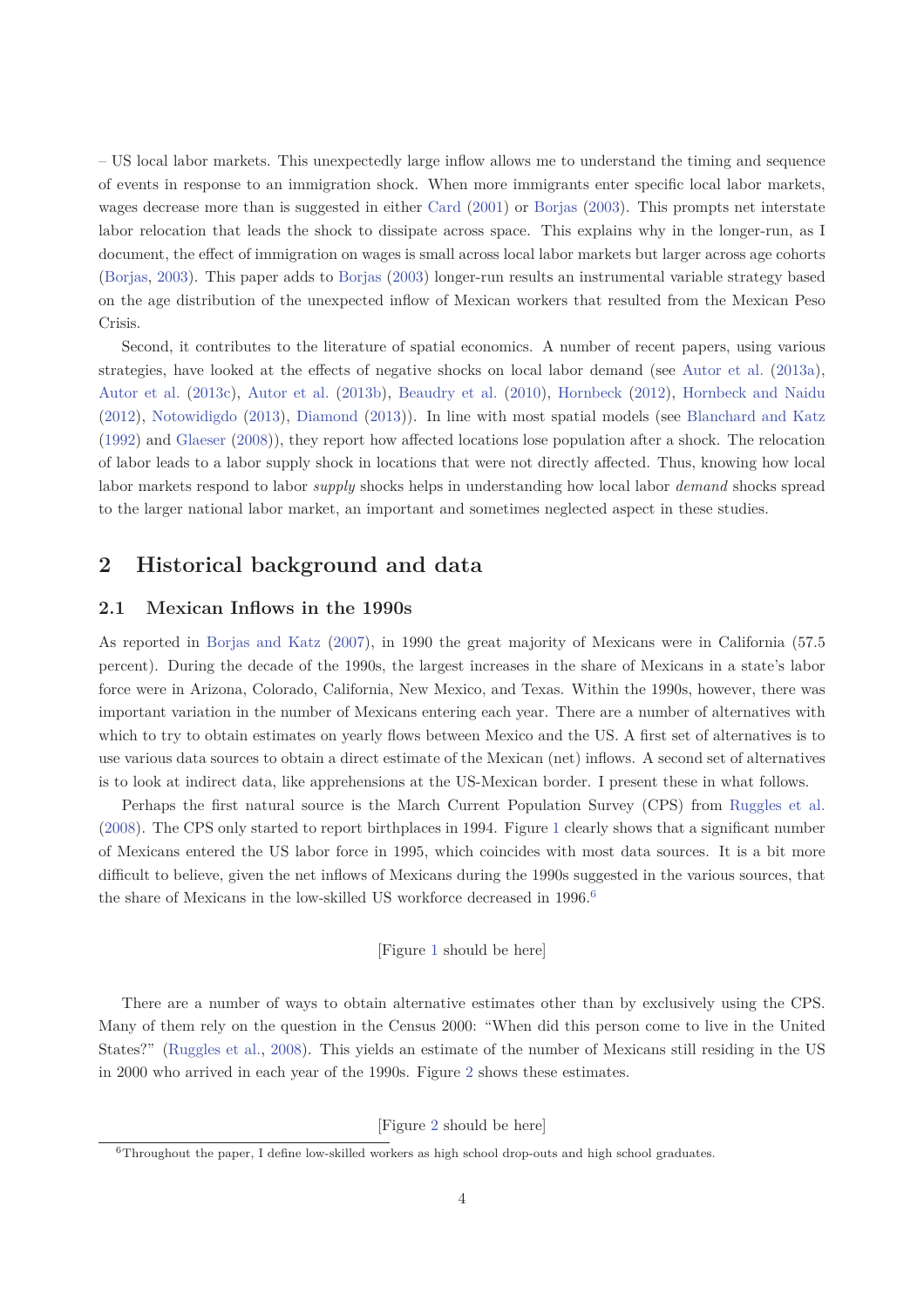The Census 2000 data in Figure 2 also document a spike in 1995. We observe an upward trend, partly the result of migrants who returned to Mexico or who died. The way in which this is accounted for distinguishes the different estimates of annual inflows available in the literature. Passel et al. (2012) estimates are the standard source. For these estimates, they first compute aggregate net inflows over the 1990s by comparing stocks of Mexicans in 1990 and 2000 using US Census data. The net inflow over the 1990s is estimated at about 4-5 million and this needs to be matched by any estimates of yearly inflows.<sup>7</sup> To obtain the yearly inflows, they use the US census question on year of arrival. Passel et al. (2012) adjust these estimates for undercount using information from the CPS and further inflate by 0.5 percent for each year before 2000 to account for mortality and emigration between arrival and 2000. Finally they match decade net inflows estimated using the 1990 and 2000 Censuses by further inflating the annual inflows by almost 9 percent. A summary of these numbers and of the Mexican counts of the US Censuses of 1990 and 2000 is provided in Table 1.

#### [Table 1 should be here]

There are two concerns with Passel et al. (2012) estimates that I address. First, Passel et al. (2012) do not take into account the possibility that fewer Mexicans residing in the US returned to Mexico in particular years. Second, they do not account for the possibility that the observed spike in 1995 is just a result of the fact that 1995 is a multiple of 5 and thus, more commonly reported by respondents to US Census questioning, as suggested in Card and Lewis (2007). I try to address these two concerns by combining several data sources to propose an improved account of net yearly Mexican inflows. It is worth noting that these aggregate numbers only matter for the quantitative exercise in section 4.2.8. For the reduced form estimates of section 3.2 I only need the adequate increase in Mexican migration in 1995. For this I use the CPS data, but I also discuss what would happen to my estimates if there was undercount.

To account for the possibility that fewer Mexicans than expected returned to the US when the crisis hit Mexico, I use data from the Mexican Migration Project. The Mexican Migration Project is a survey intended for research into the migration behavior of Mexicans. The survey is conducted both in Mexico and in the US and it is possible to use these data to construct the year of return of Mexicans that spent some time in the US during the 1990s and that were living in Mexico in the 2000s. The top panel of Figure C.3 in the Appendix C shows the share of these Mexicans by year of return. It clearly shows that fewer of them returned right after the Peso crisis hit. The upward trend is probably due to mortality and to the fact that there were fewer Mexicans in the US in the early 1990s (and thus fewer Mexicans returned to Mexico in the early 1990s than in the late 1990s simply because there were a smaller number of them in the US).

To obtain a measure of migration from Mexico, I use the question on year of arrival in the US in the 2000 US Census. Unlike Passel et al. (2012), to avoid concerns on artificial spikes in years that are multiples of five (Card and Lewis, 2007), I compute the number of Mexicans residing in the US each year relative to the number of low-skilled immigrants from the rest of the world, using the aforementioned question in the 2000 US Census. This can be seen in the bottom panel in Figure C.3. The upward trend in this figure is probably explained by the higher return rate of Mexican immigrants relative to immigrants of other nationalities.

<sup>7</sup> In the 2000 US Census, more Mexicans said that they arrived in the US in 1990 than the actual estimate in the 1990 US census. This suggests that undercount is an important issue or at least was in 1990. Hanson (2006) discusses the literature on counting undocumented migrants. There is some open debate on the size of undercount in 1990, but there is a wider consensus that the undercount was minimal in the 2000 US Census. Depending on the sources, this implies a range of possible estimates of Mexican net inflows over the 1990s of between 4 and 5 million.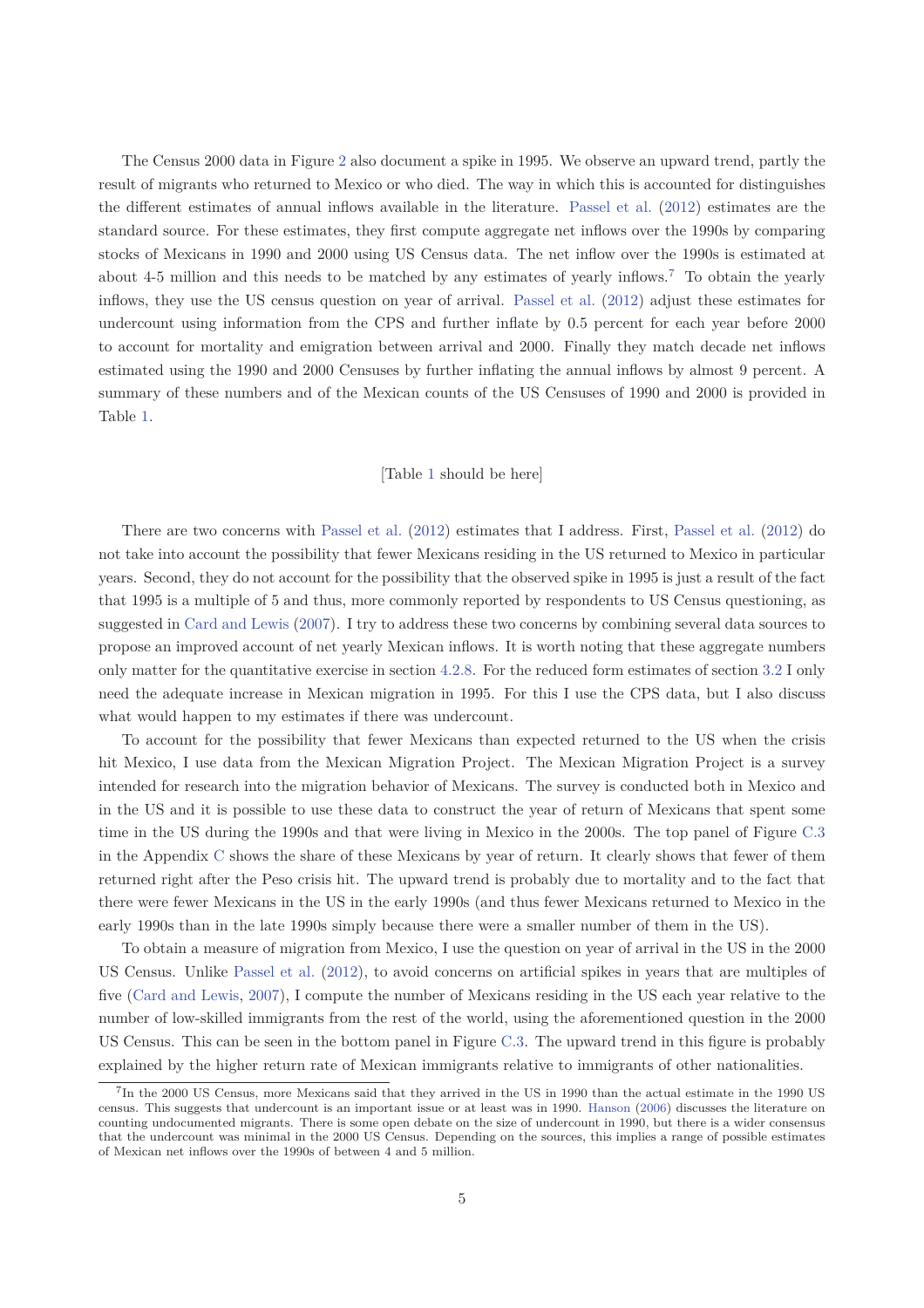In order to measure the actual net number of Mexicans migrating each year, I do the following. I first de-trend the series of computed emigration, immigration from Mexico, and in-migration presented in Figure C.3. I then use the percentage deviation from trend of these series to match the aggregate migration in the decade measured using the US Censuses in 1990 and 2000, following Passel et al. (2012). The gross numbers resulting from this exercise are summarized by Figure 3.<sup>8</sup>

#### [Figure 3 should be here]

It is also reassuring that other data sources, like the number of legal Mexican migrants recorded by the Department of Homeland Security or the number of undocumented migrants computed using Immigration Naturalization Service data (Hanson, 2006) also see a spike right after the Peso Crisis. In the Appendix B.1 I discuss indirect measures of Mexican inflows like apprehensions that confirm the same spike of 1995. While all my qualitative results are robust to using any of the above measures, since the main source of identification comes from the unexpected large net inflow of 1995, measures underestimating the increase in net inflows will overestimate the effects of immigrants. When discussing the wage estimates, I consider the possibility of a 5% undercount rate only in 1995 and show how my estimates would change in this scenario.

#### **2.2 Labor Market Outcome Variables**

I use standard CPS data to compute weekly wages at the individual level. I compute them by dividing the yearly wage income (form the previous year) by the number of weeks worked.<sup>9</sup> From individual-level information on wages, I can easily construct aggregate measures of wages. I also use the CPS data to compute other labor market outcome variables. I use CPS data to count employment levels and relocation. For employment levels, I simply compute the number of individuals who are in full time employment. For relocation, I compute the share of low-skilled individuals or population growth rates by skill groups. I define high-skilled workers as workers having more than a high school diploma, while I define low-skilled workers as having a high school diploma or less.

I also use CPS data to obtain the share of Mexican workers after 1994. When I show longer series, I rely on the Hispanic classification in the CPS. Appendix B provides some more details on the data. I consider all Mexicans in the CPS as workers, since some may be illegal and may be working more than is reported in the CPS. This makes the estimates I provide below conservative estimates. I define natives as all those who are non-Mexicans or non-Hispanics, and use the two interchangeably in the paper. I provide robustness evidence considering only US-born as natives in Appendix A.

In Appendix B.2 I discuss why I decide to use states as the unit of geography for this analysis.

<sup>8</sup> In the Appendix B I explain all the steps in more detail. The largest difference between my estimates and Passel et al. (2012) are 1998 and 1999. For instance, (Passel et al., 2012) reports that the net number of Mexican immigrants in 1999 was 700,000, while my estimates decrease this number to around 400,000. It is difficult to know with certainty which estimates are more accurate for these years. However, the fact that in the US census of 2000 350,000 answered that they moved to the US in 1999 suggests that my estimates might be more accurate than Passel et al. (2012) at least for 1999.

<sup>9</sup>The CPS also provides the real hourly wage. This is the reported hourly wage the week previous to the week of the interview, in March of every year. I do not report results using this variable in the paper, but all the results are unchanged when using this real hourly wage instead of the real weekly wage. An alternative to the March CPS data is the CPS Merged Outgoing Rotation Group files. I obtain similar estimates when using this alternative data set.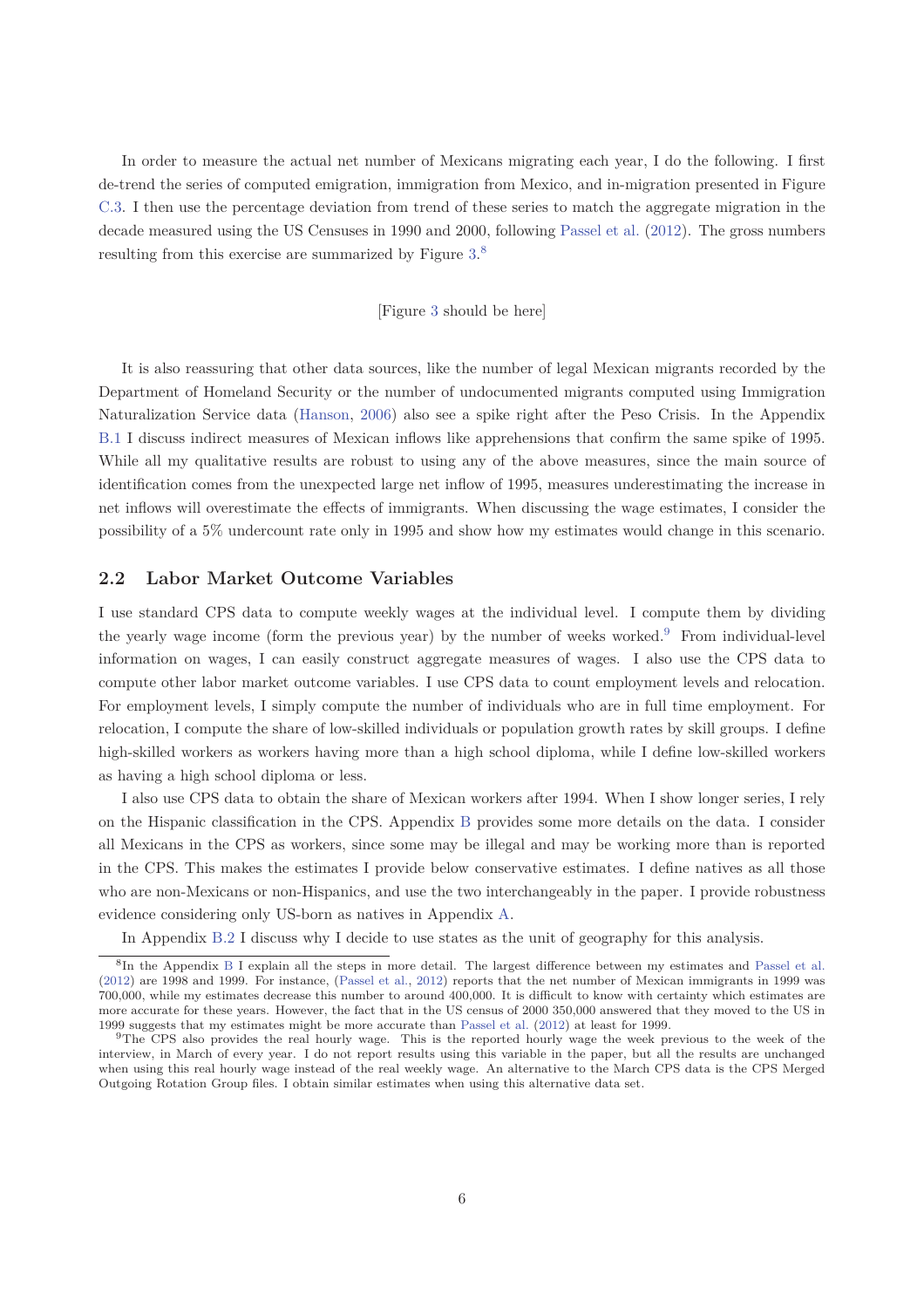#### **2.3 Summary Statistics**

Table 2 shows the main variables used for the estimation of the causal effect of Mexican inflows on lowskilled native wages. They are divided into three blocks. The first block describes the various measures of net inflows at the state level, in absolute terms described in the aggregate data (see previous section). While Mexican inflows were negligible in many states, there are a few that received large numbers of new workers every year. The largest inflow is in California, which in 1995 received slightly more than 300,000 workers, which represents almost 9 percent of the state's low-skilled labor force. This is around 50 percent higher than in a normal year of the 1990s.

#### [Table 2 should be here]

The second block describes average labor market outcomes in 1994 and 1995. Average wages of low-skilled workers at the state level are significantly lower than those of high-skilled workers. There is some dispersion across states, as one would expect given the various shocks that hit the economy and given the potentially different amenity levels in each state. This second block uses exclusively CPS data (except for the share of Mexican workers in 1980 that relies on US Census data) and shows the data that I directly use in my short-run regressions.

The third block provides some descriptive statistics on GDP and trade. Those are used as controls in the short-run regressions. It shows that trade usually makes up a very small fraction of state GDP. In the case of California, the state receiving the largest amount of immigrants, the ratio of US exports to Mexico relative to state GDP was below .7 percent throughout the decade. Other states, like Texas, Michigan, Arizona, Alabama, Louisiana, South Carolina, and Delaware, have higher or very similar ratios of exports to Mexico to GDP. In other words, Mexican immigration is substantially more important for California than exports to Mexico.

# **3 Short-run effects of immigration**

#### **3.1 Main specification and first stage**

In this section I investigate the short-run effects of immigration on labor market outcomes. To do so, I compare the changes in labor market outcomes across states, given the change in the share of Mexican immigrants among low-skilled workers:

$$
\Delta Y_s = \alpha + \beta * \Delta \frac{\text{Mex}_s}{\text{N}_s} + \Delta X_s * \gamma + \varepsilon_s \tag{1}
$$

where  $Y_s$  is our labor market outcome of interest, *s* are states,  $\frac{Mex_s}{N_s}$  is the share of Mexicans among the labor market of interest,  $X_s$  are time-varying state controls, and  $\varepsilon_s$  is the error term.

I follow Bertrand et al. (2004) in first differencing the data and in abstracting from yearly variation. This is the recommended strategy when there is potential serial correlation and when clustering is problematic because of the different size of the clusters (MacKinnon and Webb, 2013) or an insufficient number of clusters (Angrist and Pischke, 2009). In the baseline specification, I simply compare 1994 and 1995. I also use different sets of years as the pre-shock period and group them as one period, while I always consider 1995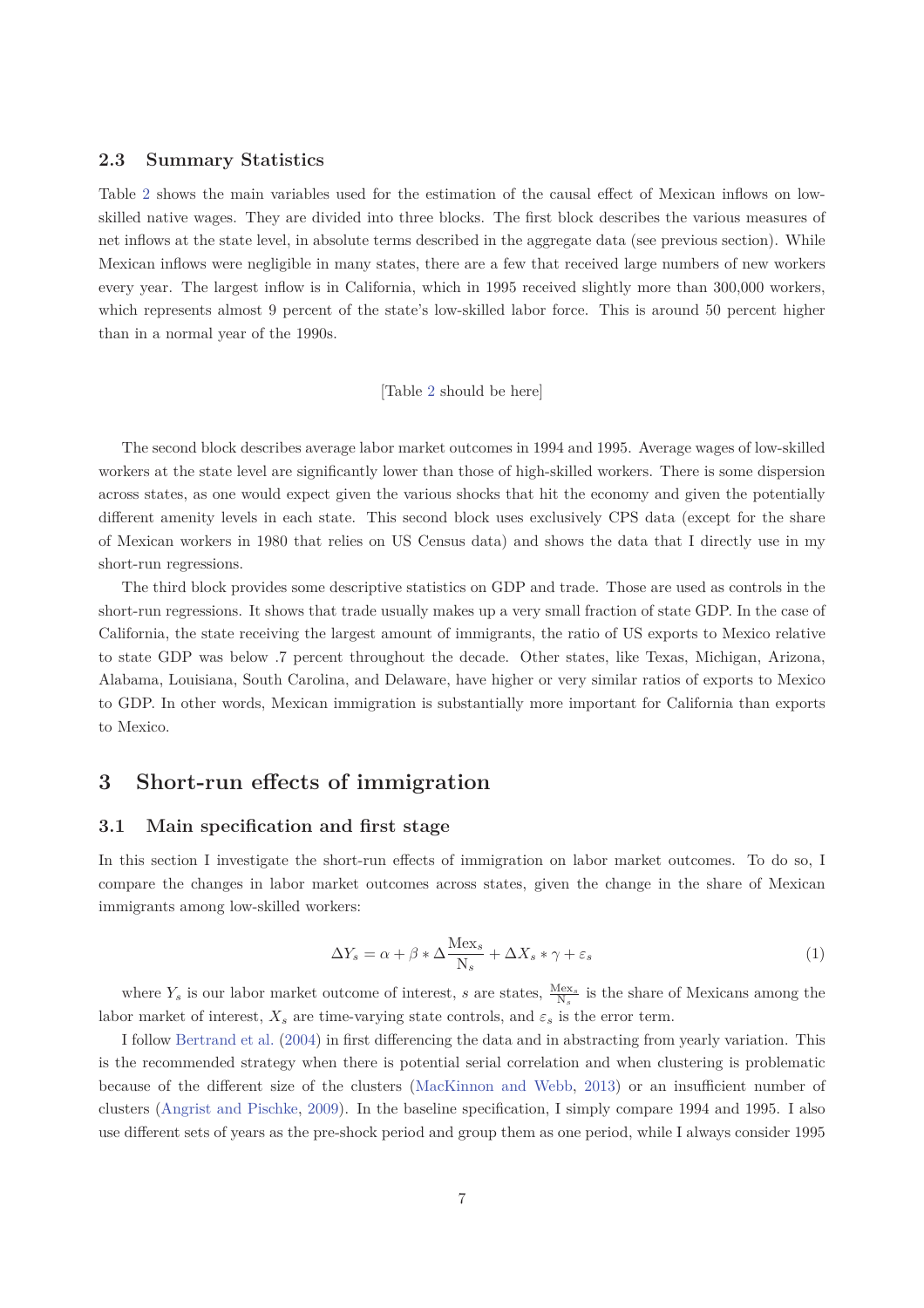as the post-shock period.<sup>10</sup> This allows me to estimate the effect of the immigration before the spillovers between regions due to labor relocation contaminate my strategy. In my preferred specification, I control for possibly different linear trends across states and individual characteristics by netting them out before aggregating the individual observations to the post and pre-periods.

I run this regression in a year when Mexican migrants moved to the US for arguably exogenous reasons. This does not necessarily mean that they did not choose what states to enter given the local economic conditions. To address this endogenous location choice I rely on the immigration networks instrument. I use the share of Mexicans in the labor force in each state in 1980 to predict where the inflow of workers is going to be more important in the 1990s. This is the case if past stocks of immigrants determine where future inflows are moving to. The first stage regressions are reported in Table 3. They show the results of estimating the following equation:

$$
\Delta \frac{\text{Mex}_s}{\text{N}_s} = \alpha + \beta * \frac{\text{Mex}_s^{1980}}{\text{N}_s^{1980}} + \Delta X_s * \gamma + \epsilon_s \tag{2}
$$

where the variables are defined as before, and where the subscript 1980 refers to this year. The share of 1980 refers to the entire population, but nothing changes if I use the share of Mexicans in 1980 among low-skilled workers exclusively. I chose the former because immigration networks can be formed between individuals of different skills.

The first column on Table 3 shows that states that had a higher share of Mexicans in 1980 have a six times larger share of Mexicans in 1995. This is a natural consequence of the massive Mexican inflows over the 80s and early 90s and the concentration of these flows into particular states. The second column shows that the flows of Mexican workers between 1994 and 1995 also concentrated in these originally highimmigration states. This is the basis of the instrument. The third column simply adjusts the flow of Mexican workers towards the US between 1994 to 1995 by assuming that the special circumstances may have led to an undercount of the number of extra Mexicans that moved towards the US in that year. I assume an undercount rate of 5 percent. In the second stage regressions, this should provide a lower bound for the true estimates.

#### [Table 3 should be here]

The last two columns of Table 3 report the same regressions but for high-skilled workers. Column 4 shows that it is also true that the share of Mexicans among the high-skilled is higher in the states that originally attracted more Mexicans. It is not true, however, that the change of high-skilled Mexicans between 1994 and 1995 is also well predicted by the importance of Mexicans in the state labor force in 1980. In Appendix A.1 I discuss the exclusion restriction.

#### **3.2 Short-run effects of immigration on wages**

In this section I estimate the causal effect of immigration on US local wages. I use the following equation for estimation:

$$
\Delta \ln w_s = \alpha + \beta * \Delta \frac{\text{Mex}_s}{\text{N}_s} + \Delta X_s * \gamma + \varepsilon_s \tag{3}
$$

<sup>10</sup>Again, when using pre-1994 data, I define Mexicans using the Hispanic variable in the CPS. See Appendix B for more details.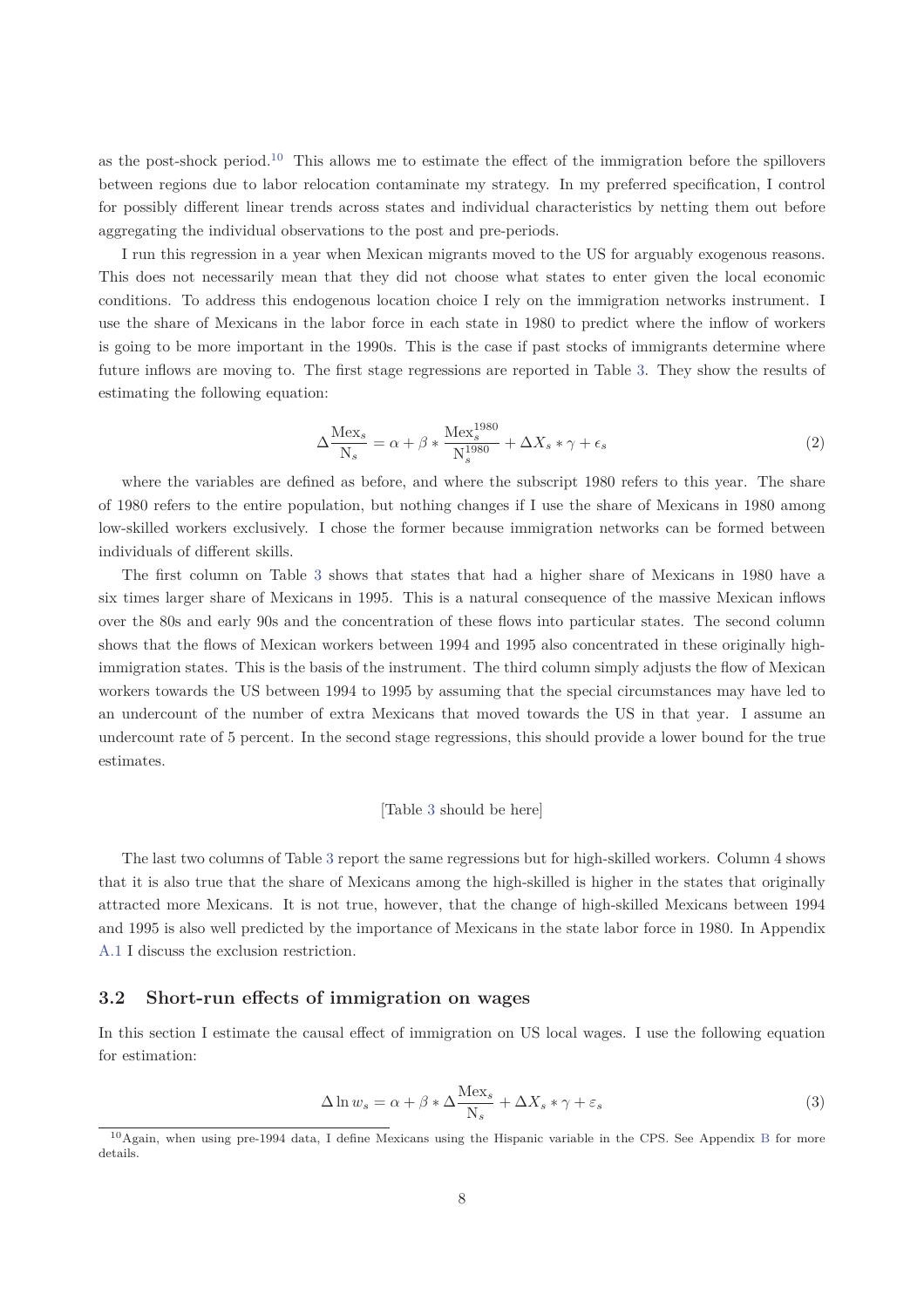where  $\ln w_s$  are the average wages of low-skilled workers in state  $s$ ,  $\frac{\text{Me}x_s}{\text{N}_s}$  is the share of Mexicans among the low-skilled workers,  $X_s$  are time-varying state controls, and  $\varepsilon_s$  is the error term.

Before showing the main estimates, it is worth seeing in a graph what exactly identifies *β*. Figure 4 shows the evolution of the average low and high-skilled wages in high- and low-immigration states. Highimmigration states are defined as those states that belonged to Mexico according to the  $1848$  borders.<sup>11</sup> Wages are normalized to 1 in 1994 to make the comparisons simpler and I exclude Hispanics when computing the average wage of low-skilled workers.<sup>12</sup> A few things are worth noting from Figure 4. First, low-skilled wages decreased in 1993 slightly more in high- than in low-immigration states. This mostly comes from the decrease in low-skilled wages in California, and not the other high-immigration states. Second, when comparing low- and high-skilled wages in high-immigration states we see that only low-skilled wages decreased in 1995. Afterwards, they recovered slightly, and started to follow their pre-shock trend, while the trend of high-skilled wages was unchanged in 1995. By the end of the decade, high-skilled wages increased in high-immigration states, probably showing the beginning of the dot com bubble in California. When instead we compare low-skilled wages in high- and low-immigration states, we observe that the decrease in highimmigration states is pronounced while the trend is unaffected in low-immigration states.

#### [Figure 4 should be here]

The estimation exercise identifies *β* by comparing the sharp decrease in low-skilled wages in highimmigration states like California relative to lower-immigration states like New York in 1995. For the identification strategy, it is crucial to have both an exogenous push factor and to deal with the endogenous choice of where Mexicans decide to migrate to within the US. In some of the specifications, I account for the possible different underlying trends by first regressing wages on state-fixed effects and state-specific linear time trends and then taking the average of the residuals. I account for individual level characteristics in this way too.

#### [Table 4 should be here]

Table 4 reports the results of estimating equation 4. In the first two columns, I report the results of the regression of low-skilled average wages on the share of Mexican workers among the low-skilled labor force in 1995. We observe in column 1 that there is no correlation in the cross-section between wages and immigration. In column 2, I instrument the share of low-skilled Mexicans by the share of Mexicans in the labor force in 1980. The result is very similar. It points to the fact that in the cross-section there is no systematic relationship between more immigration and lower wages. Many things can explain this result. For example, the US labor market may have systematic ways of equilibrating the labor market returns across regions. This is in line with previous literature, and cannot be interpreted as evidence that immigration has no effect on wages.

In column 3, I make an important first step towards identifying the effects of Mexican immigration on US low-skilled workers. When first-differencing the data, we observe that between 1994 and 1995 – when for

<sup>&</sup>lt;sup>11</sup>Some counties in Colorado also belonged to Mexico, but the entire state is left as a low-immigration state. See the article discussing this in http://www.economist.com/news/united-states/21595434-old-mexico-lives in the Economist. This provides a way to define high- and low-immigration states that is independent of where Mexicans migrated in the 80s and early 90s.

 $^{12}\mathrm{See}$  more details in the data section and in Appendix B.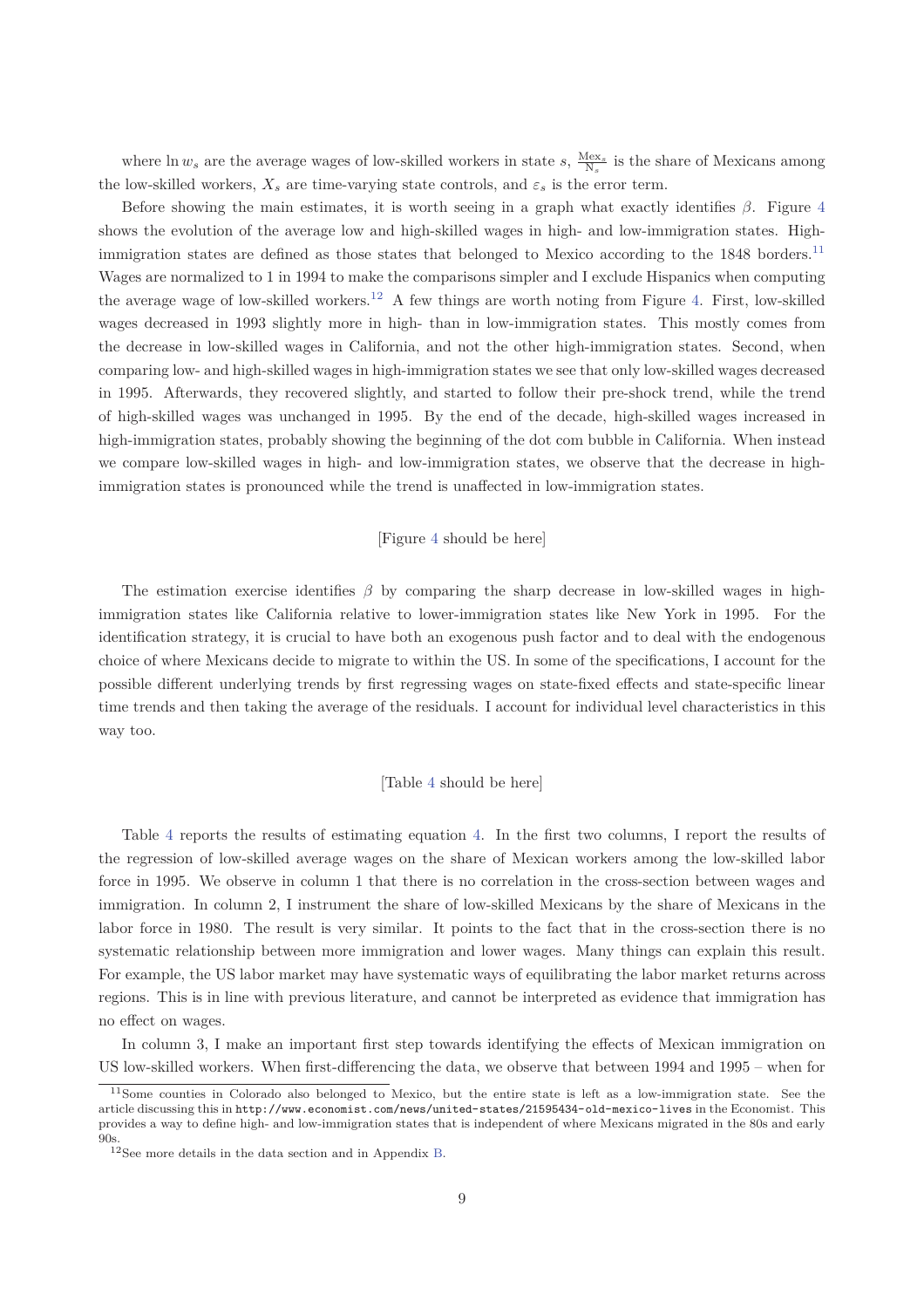exogenous reasons the inflow of Mexicans was larger – native wages decreased more in states where the share of Mexicans increased more. This is already an important thing to note and has been absent in previous immigration studies.

Column 3, however, does not take into account four important threats to identification. The first one is addressed in column 4. There may be variables related to the overall economic performance of the different states, or related to the trading relations of these different states with Mexico, that could be correlated with immigration and would explain the negative correlation reported in column 3. To deal with this concern, I add the change in (log) GDP, the change in (log) exports to Mexico and changes in (log) employment levels by skill group. The coefficient in column 4 is similar to that of column 3.

A second threat to identification is that Mexican migrants endogenously decided where to migrate within the US in 1995 based on the labor market conditions at destination. To address this concern, I use the share of Mexicans in the labor force in 1980 to know where – based on immigration networks – the Mexican immigration shock is more likely to be more important. Column 5 shows that this is important. It increases the size of the negative coefficient by sixty percent, suggesting that either Mexican workers do indeed decide based on local labor market conditions or that there is some classical measurement error in how the share of Mexican workers is computed in the CPS which attenuates the OLS estimates.

The third concern is addressed in column 6. It could be that the trend of low-skilled workers is different between states. To address this, I first regress wages on state-specific linear trends and I use the residuals to compute the change in wages between 1994 and 1995. This reduces the size of the negative estimate, but by little. More important is the fourth concern. Since the CPS is a repeated cross-section, it can be that the workers in different years systematically differ, creating differences in wages that are unrelated to the effect of Mexicans, but rather due to the data. Column 7 shows that when controlling for individual characteristics in a first stage Mincerian regression, and allowing for state-specific linear trends, we obtain an estimate of around -.7. In this column, the pre-shock period is 1992 to 1994. This is also another reason why the estimated coefficient is slightly smaller, since in 1993, wages in high-immigration states were slightly lower, as discussed previously. This is my preferred estimate. In column 8, I report the coefficient that results from assuming that the inflow of 1995 is undercounted by 5%. This could be the case if statistical agencies failed to count for unexpectedly large shocks. As expected, the estimate decreases. The -.4 estimate in column 8 is probably a lower bound of the magnitude of the true estimate.<sup>13</sup>

Table C4 in Appendix C repeats the exact same regressions of Table 4 but using the high-skilled workers' wages instead. The results show that low-skilled Mexican immigration did not affect the wages of high-skilled native workers. In the cross-section, as shown in columns 1 and 2, high-skilled wages in high-immigration states are slightly higher. When first differencing, independently of the specification used in Table 4, we observe that the unexpectedly large inflow of Mexican workers in 1995 did not decrease the wages of native high-skilled workers in high-immigration states.

The combination of Tables 4 and C4 is to estimate the equation:

$$
\Delta \ln \frac{h_s}{w_s} = \alpha + \beta * \Delta \frac{\text{Mex}_s}{\text{N}_s} + \Delta X_s * \gamma + \varepsilon_s \tag{4}
$$

where  $h_s$  indicates the average wage of high-skilled workers, so that  $\frac{h_s}{w_s}$  represents the wage gap between high- and low-skilled workers. This specification directly identifies the inverse of the elasticity of substitution in a model of perfect competition and two factors of production. I present such a model in section 4.2.

<sup>&</sup>lt;sup>13</sup>Throughout, the R squares of these regression are a bit low. This is due to the large variance in small low-immigration states.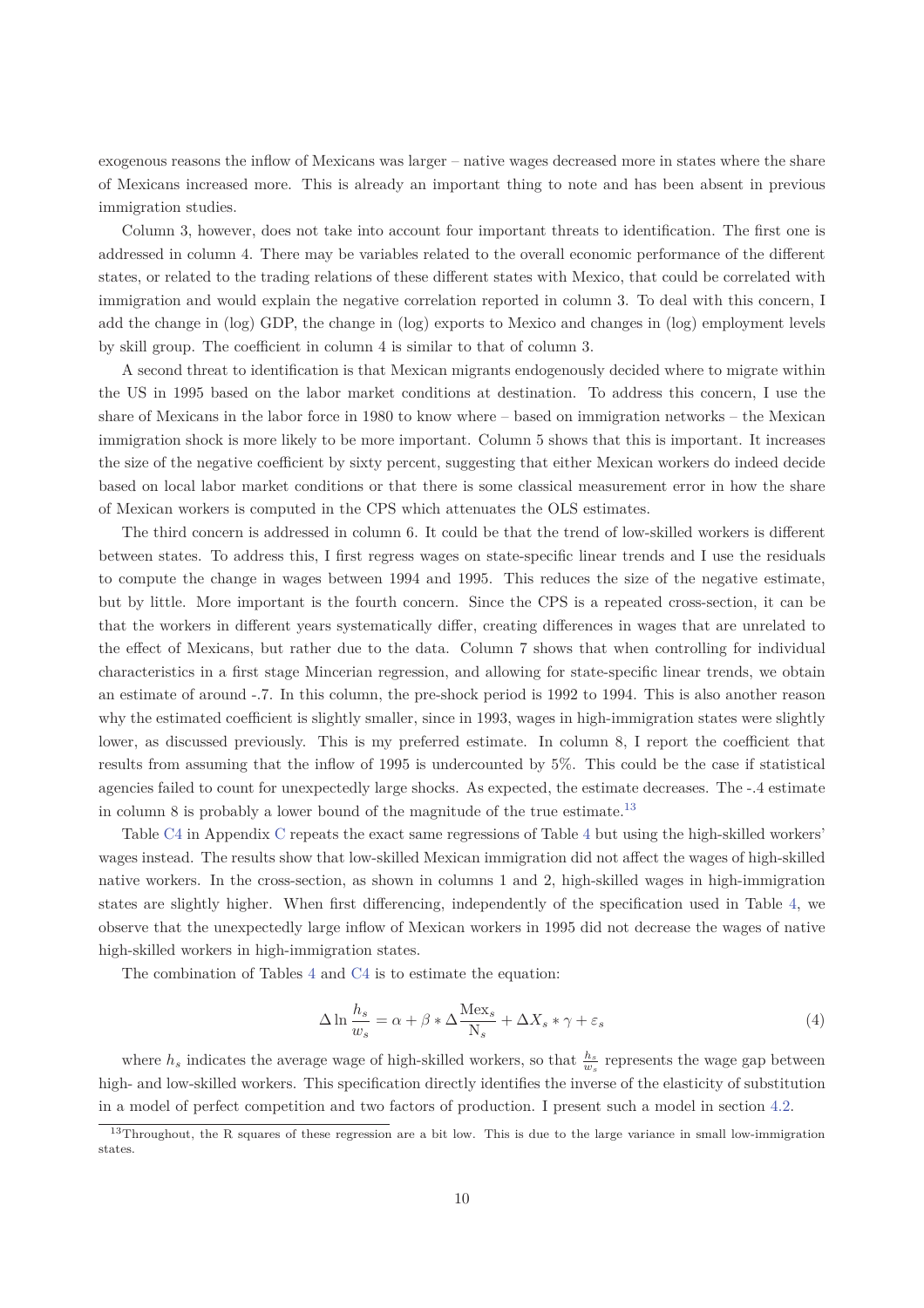Table C5, also in Appendix C, shows that the inverse of the elasticity of substitution between highand low-skilled workers is around .9.<sup>14</sup> Table C5 follows a similar structure to Table 4. In all cases, the wage gap is computed by allowing different linear state-skill specific trends as in my preferred estimates of Table 4. As before, the OLS regressions are likely to provide downward biased estimates of this structural parameter, either because the share of Mexicans is measured with error, or because Mexicans endogenously decide where to locate themselves within the US. The IV deals with these two concerns, and provides my preferred estimate. I use this estimate when I calibrate the model to the data.

In Appendix A, I discuss several robustness checks. First, I show that the results presented in this section are robust to excluding California, Texas, or both from the regressions, see Table C1. This is important since in this paper I use an exogenous migration inflow that affects various regions in the United States, something that Card (1990) did not have with the Cuban Mariel Boatlift migrants. I also show in the Appendix, see Table C2, that I obtain similar results if I consider the high school drop-outs or the high school graduates exclusively as the group of workers competing with the Mexicans. The standard errors increase substantially when using high school drop-outs exclusively. Finally, I show that the results are very similar if I include or exclude all foreign born people when defining natives – in the previous tables I only exclude Mexicans and define natives as the rest, see Table C3.

#### **3.3 Relocation of workers**

Do these labor market effects spill over between high- and low-immigration states? Does labor relocate across space in response to local shocks? The most important critique of cross-state or cross-city comparisons in the immigration literature is that workers may relocate when hit by negative wage shocks (Borjas et al., 1996). This is what the spatial equilibrium literature would also suggest. The exogenous immigration shock of 1995 is unevenly distributed across US states, offering an opportunity to see how workers relocate from high-immigration states to low-immigration states when hit by an unexpected inflow of low-skilled workers.<sup>15</sup>.

Figure 5 shows evidence suggesting that this is the case. It shows three different graphs. The first two graphs plot the evolution of the share of native low-skilled workers and the overall share of low-skilled population in high- and low-immigration states.<sup>16</sup> These first and second graphs, at the top of Figure 5, show that the share of native low-skilled workers keeps decreasing over the decade both in high- and low-immigration states. This reflects the well-known secular increase in education levels in the entire US which has been documented in the literature on skill-biased technological change, see Katz and Murphy (1992) or Acemoglu and Autor (2011). This is also true for the *overall* share of low-skilled population, even if it decreases less fast in high-immigration states. Effectively, Mexican workers seem to be replacing native low-skilled workers in high-immigration states. This is reinforced by the observation, not directly observable in the graph because I normalize the different shares to one in 1994, that the share of native low-skilled population is *higher* in low-immigration states. This is perhaps not surprising, but it has not been emphasized in other papers. In the second graph we also see that the share of low-skilled workers stays stable or even increases slightly in 1996 and 1997 in low-immigration states (when there is a clear negative trend in all other years). This is the effect of internal relocation.

The third graph plots the ratio of the share of low-skilled workers to the share of native low-skilled

<sup>14</sup>This estimate does not contradict what Katz and Murphy (1992) found in their seminal contribution.

<sup>15</sup>Again, see the article discussing this in http://www.economist.com/news/united-states/21595434-old-mexico-lives in the Economist. This is how I define high- and low-immigration states.

 $^{16}$ In this graph, since I use pre-1994 data, I defined Mexican workers using the variable Hispanic from the CPS. See more details in Appendix B.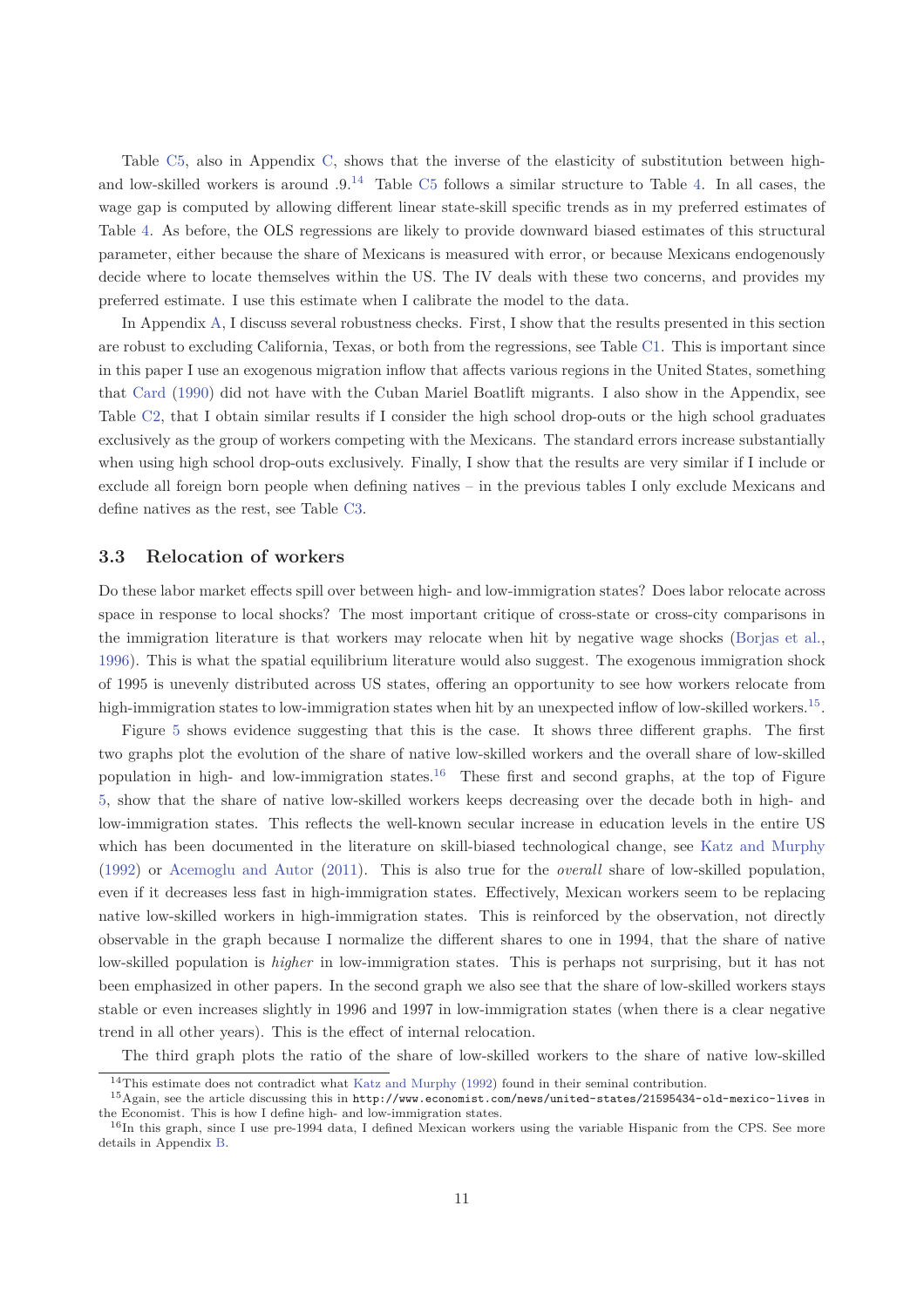workers, since this allows us to see more clearly some important extra facts. First, we see a spike in 1995 in the overall share of low-skilled workers, relative to the share of native low-skilled workers, exclusively in high-immigration states. This is the consequence of the Mexican inflow previously documented. Second, the trend of this ratio in high-immigration states is positive. This is again due to the increased presence of Mexicans among low-skilled workers in high-immigration states. Finally, we see that there is little evidence that the increase (at least relative to trend) in the share of low-skilled workers in low-immigration states is exclusively driven by Mexicans relocating inside the country, since the dashed line does not have any spikes in 1996 or 1997.

In what follows, I quantify the relocation responses of low-skilled workers, following the recommended approach established in the literature, see Peri and Sparber (2011) for a discussion. In Appendix A.5 I provide an alternative to the approach I follow in the main text. This alternative approach directly identifies the structural parameter discussed in section 4.2.8.

To quantify the relocation response of low-skilled workers is to follow Card (2005) and run the following regression:

$$
\Delta \text{Share of low-skilled}_s = \alpha + \beta * \Delta \text{Share Mexicans}_s + \Delta X_s + \varepsilon_s \tag{5}
$$

where the share of low-skilled is the share (among the entire population) of low-skilled individuals and is computed using both natives and immigrants. In this case, the inflow of low-skilled workers should increase one to one the overall share of low-skilled workers in the first year (if there is no immediate relocation) and then decrease in the subsequent year or years if there is some relocation.

Table 5 shows the results of estimating (5). As before, the first two columns show the cross-sectional regressions. They show that states with more Mexican migrants tended to have a slightly lower share of low-skilled workers in 1995. I investigate this further in section 4.3. Columns 3-5 present the first differenced regressions for 1995. An estimated coefficient *β* equal to 1 would mean that there is no sign of immediate relocation, while if it were lower than one we could conclude that there are some immediate relocation responses. In the first column I show that, like in the rest of the literature, the share of low-skilled workers increases one for one with contemporaneous immigration. In column 4, I show that this is robust to including controls. Column 5 instruments the change in the share of Mexicans (over the entire population) by the share of Mexicans in the entire population in 1980. The coefficient estimated in column 5 is smaller than one, but the standard errors are sufficiently large to include 1 and, thus I cannot rule out there being no relocation in 1995.

#### [Table 5 should be here]

Columns 6 to 8 investigate what happened in 1996, one year after the unexpectedly large inflow of Mexicans that increased the share of low-skilled workers in the high-immigration states. We immediately see that with the OLS estimates we already obtain an estimate significantly smaller than one. The IV estimate, suggests, in fact, that the share of low-skilled workers reverts back to where it was. This is strong evidence that there was some labor relocation taking place the year after the unexpectedly large inflow of Mexican workers of 1995 and is in line with Figure 5.

A note of caution for these estimates is important. First, the estimates on the relocation tables are in general less precisely estimated than the tables on wages. Second, the evidence presented here is consistent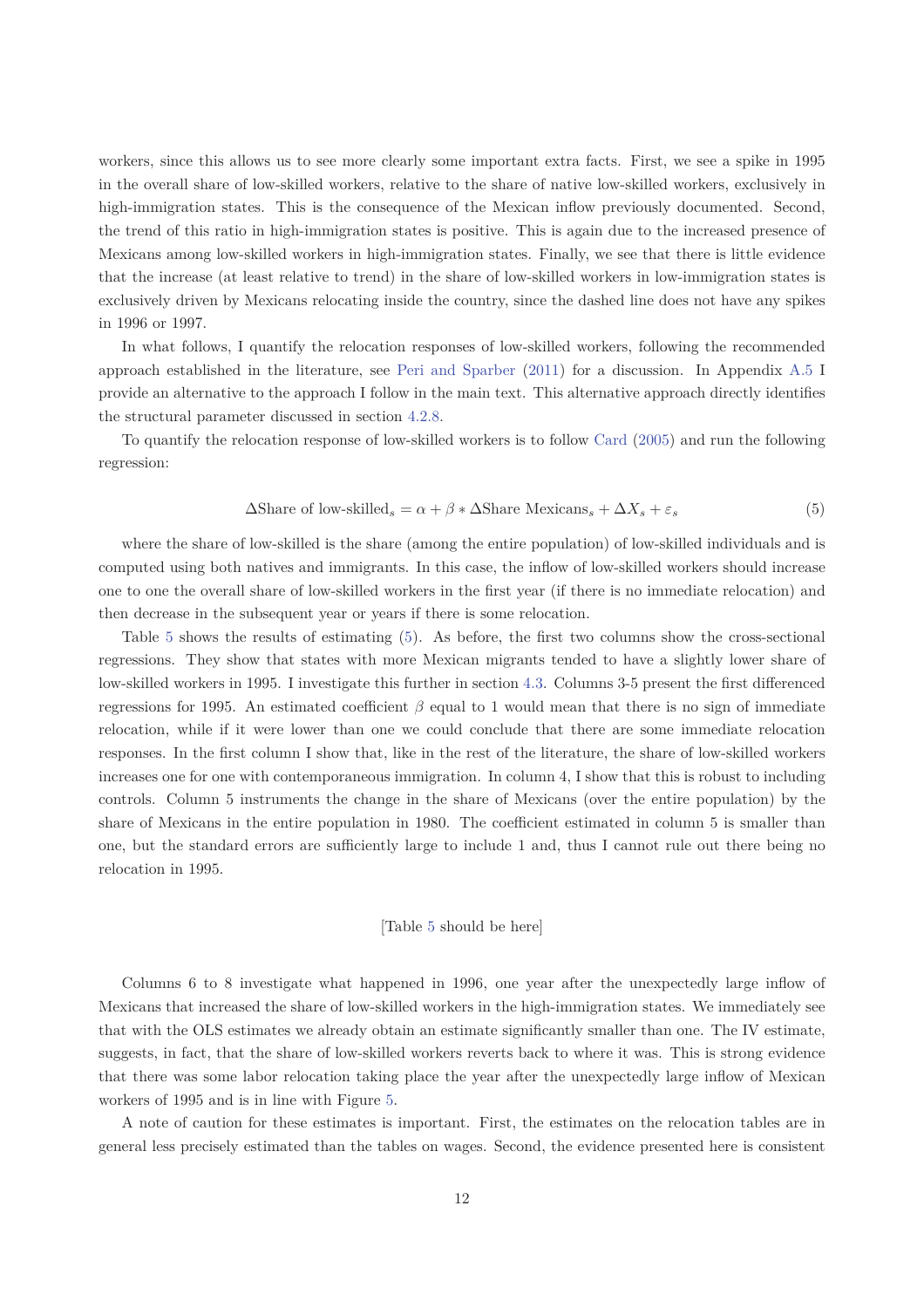with both the internal relocation of native and Mexican workers, and on returned Mexican migration. It is difficult to distinguish the two because of lack of better data. CPS data suggests some return migration – as the share of Mexicans in the US low-skilled labor force decreased slightly in 1996, while Census and Passel et al. (2012) data suggests that what I am finding is related to internal migration.

#### **3.4 Local labor demand and migration response estimates in the literature**

At first sight, the estimated local labor demand elasticity and the relocation responses may seem large. For example, for the local labor demand elasticity this is certainly the case if we compare the estimates presented in this paper with what most of the immigration literature finds when using across-space comparisons.<sup>17</sup> I have argued so far that this is due to the fact that most of the migration literature has not considered exogenous push factors and usually considers longer time horizons (i.e. ten year first differences). However, are these the only estimates that we have for these important parameters?

The literature on minimum wages provides an alternative strategy for estimating the local labor demand. How much an increase in minimum wages translates into decreases in employment of low-skilled workers depends on the local labor demand elasticity (obviously, conditional on the local labor market being well approximated by a competitive market).<sup>18</sup> With high local labor demand elasticities, the employment effects of minimum wages are small. This is exactly what has been found in a large amount of the literature (Allegretto et al., 2011; Card, 1992a,b; Card and Krueger, 1994, 2000; Dube et al., 2007, 2010). Even the papers that find the largest employment effects, see for example Neumark and Wascher (2000); Neumark et al. (2014), typically find local labor demand elasticities larger than 0.3 or 0.4. Thus, my estimates in this paper are very much in line with this literature.<sup>19</sup>

The literature on spatial relocation usually uses longer horizons as well (see for example Hornbeck (2012)). The studies that look into shorter time horizons usually find high responses of internal migration to local shocks. Blanchard and Katz (1992) suggest that internal migration is fast enough to dissipate local shocks within 4 to 8 years. Monras (2015) shows that internal city level in-migration rates are very responsive to local shocks, and can account for most of the responses of internal migration to negative shocks. Finally, Carrington (1996) finds both large and fast wage and internal migration responses when examining the construction of the Trans-Alaska pipeline in the early 70s.

In Appendix A.6 I discuss the similarities and differences between my findings and the seminal contribution by Card (1990).

# **4 Long-run effects of immigration**

The fact that there is some relocation of low-skilled workers away from high-immigration states as a response to a negative shock to wages makes it more difficult to evaluate the longer run effects of immigration on labor market outcomes. There are a number of alternatives one can adopt. Empirically, I first estimate the evolution of low-skilled wages in high- relative to low-immigration states.<sup>20</sup> I then show the wage changes over the decade of the 1990s in the different states and relate them to Mexican immigrant inflows and

<sup>&</sup>lt;sup>17</sup>Llull (2015) is an important exception.

<sup>&</sup>lt;sup>18</sup>With search and match models of the labor market similar results can also be obtained, but the interpretation is less straight forward.

<sup>&</sup>lt;sup>19</sup>There is some evidence using hurricanes that also report non-negligible wage effects. See for example McIntosh (2008) or De Silva et al. (2010).<br><sup>20</sup>This is similar to Figure 4, but in this section I estimate the difference more precisely.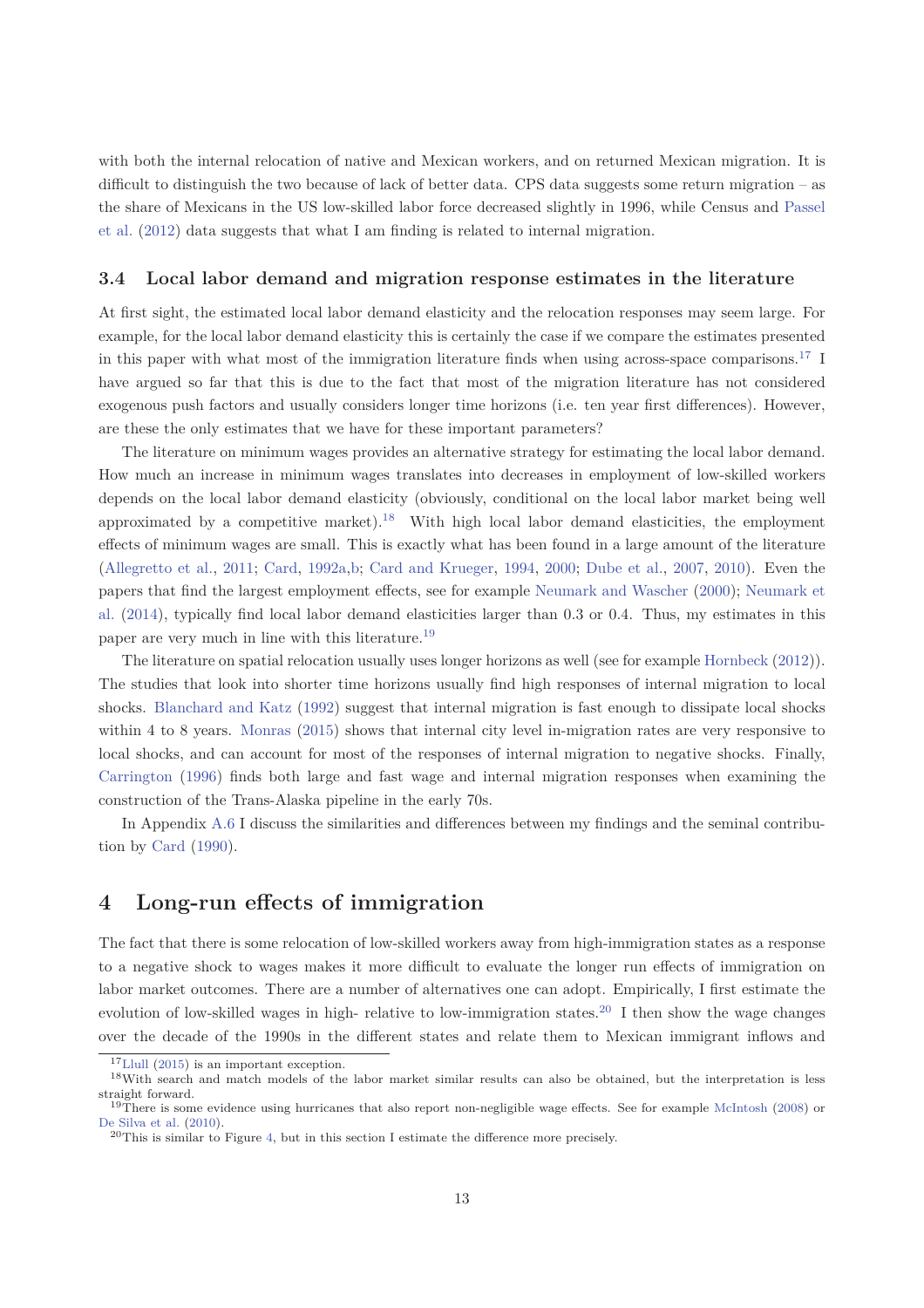internal migration. Finally, I abstract from locations and assume, as Borjas (2003) does, that different age cohorts suffered the shock differently. In this case, while both younger and older workers suffered from the immigration shock, we can compare whether workers entering the labor market in higher or lower immigration years have lower wages or not in 2000, relative to similar workers in 1990. This would be consistent with the literature suggesting that entering during a downturn has lasting consequences Oreopoulos et al. (Forthcoming).

A final alternative is to use the reported short-run estimates on the local labor demand elasticity and the sensitivity of internal migration rates to local wages in a model built around these two key parameters. I can then calibrate the model and perform counterfactual exercises. The calibration exercise assumes two possible – though extreme – technological processes that govern the level of wages. The first one assumes fixed technology, while the second one assumes that normal inflows of Mexican workers are absorbed through local technology changes as argued in Lewis (2012). The main difference between these two technological processes concerns the distribution of workers across space after the immigration episodes takes place. I provide evidence on long-run relocation consistent with previous literature and with the story that normal inflows of Mexican workers are absorbed by technology changes, while unexpected inflows are absorbed through short-run wage decreases and internal relocation.

#### **4.1 Empirical investigation of the longer run effects on wages**

#### **4.1.1 Wage Dynamics**

Figure 4 can be used as the basis for an event type estimation strategy:

$$
\ln wage_{ist} = \delta_s + \delta_t + \sum_t \beta_t \delta_t HIS_s + Controls_{ist} + \varepsilon_{ist}
$$

where  $HIS_s$  indicates whether the state is a high-immigration state,  $\delta_s$  are state fixed effects and  $\delta_t$  are year fixed effects. I include as controls the age and age square of the individual, race dummies, and occupation dummies.<sup>21</sup> Figure 6 plots the coefficients of the interaction of year fixed effects and the high-immigration state dummy, which is the differential effect of each year on wages of workers in high-immigration states:

#### [Figure 6 should be here]

The graph shows that in high-immigration states, the wages of low-skilled workers were around .025 log points lower before 1994. In 1995, they were almost .05 log points lower and they continued at this level until 1997. In 1998 they returned to the original .025 log points. To some extent this Figure is very similar to the raw wages shown in Figure 4, but makes the relative trends and changes more explicit. It confirms that, if anything, low-skilled wages may have a slightly decreasing trend in high-immigration states, something that may well be a consequence of immigration itself.<sup>22</sup> This slightly negative trend is picked by ten year differences estimated in the following section using Census data. It also shows the discrete decrease in 1995 and the relative recovery of wages in high-immigration states in 1998.

 $^{21}\mathrm{See}$  Appendix B for more details.

<sup>&</sup>lt;sup>22</sup>If I allow for a high-immigration specific trend then the only estimates that are distinguishable from 0 are the ones for 1995-1997.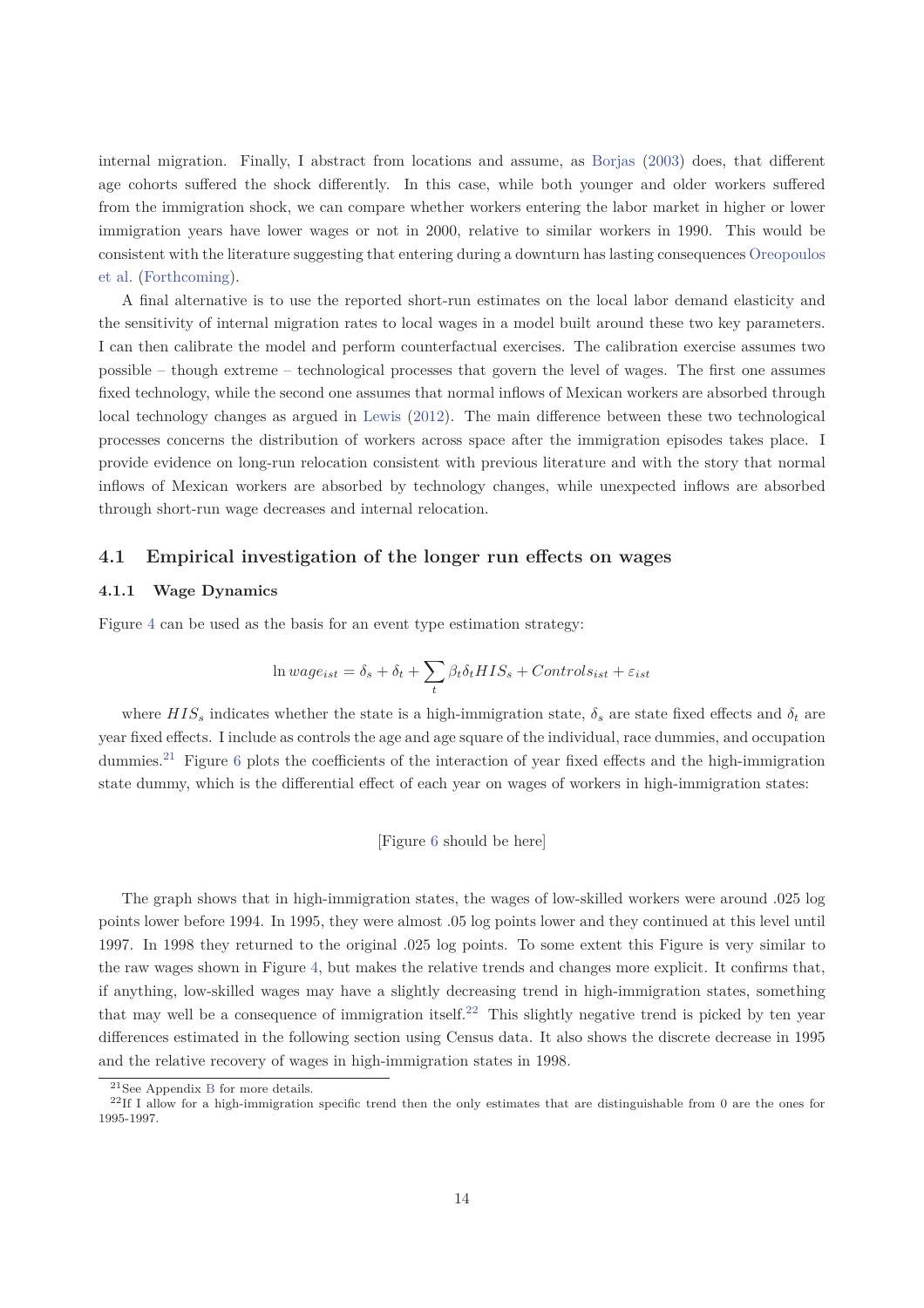#### **4.1.2 Long-run effect on wages in decennial data**

#### **Cross state comparisons**

Table 4 identifies the effect of immigration on wages from very short-run comparisons. The identification comes from the drop in wages of the specific group of workers, i.e., low-skilled, who are competing more closely with the Mexican arrivals. Figures 4 and 6 suggest that wages may have recovered in high-immigration states after the shock, at least to some extent, although the trend may be slightly more negative in highrelative to low-immigration states. To investigate this further I use the following regression:

$$
\Delta^{00-90} \ln w_s = \alpha + \beta * \frac{\Delta^{00-90} \text{Mex}_s}{\text{N}_{s,90}} + \varepsilon_s \tag{6}
$$

where  $\Delta^{00-90}$  indicates the difference between 1990 and 2000 of the relevant variable. It is important to note that, in this specification, I use the relative inflow of Mexican workers instead of the change in the share because I consider the population at the beginning of the period to be the size of the relevant labor market. Given the population growth over the 90s in the United States, this strategy obtains a smaller estimate (in absolute value) than using the change in the share of Mexican workers. Thus, the results shown in what follows are conservative estimates. $23$ 

This specification is very similar to the ones used in Card (2001) and especially Altonji and Card (1991). As mentioned before, the presumption that Mexicans may be choosing where to migrate within the US motivated the construction of the networks instrument. To restate the idea of this instrument, it is a valid instrument if new inflows of Mexican workers are strongly influenced by the past stock of Mexicans in the US *and* there are no spillovers between states. I report the results in Table 6, commented below.

#### **Cross age comparisons**

An alternative specification for investigating the long-run impact of immigration is used by Borjas (2003). He assumes that there are spillovers between geographic units, and completely forgets about them in his main specifications. Instead, Borjas (2003) uses across-cohort or across-age variation to study the long-run effect of immigration. This is:

$$
\Delta^{00-90} \ln w_a = \alpha + \beta * \frac{\Delta^{00-90} \text{Mex}_a}{\text{N}_{a,90}} + \varepsilon_a \tag{7}
$$

The assumption in this case is that different age cohorts of potential migrants do not take into account the labor market outcomes of their own group when migrating. This last concern also suggests that we must find a valid instrument for this regression. In this paper I build such an instrument based on the unexpectedly large inflow of Mexicans in 1995 and on the fact that the age distribution of Mexican immigrants was very constant over the entire 1990-2000 decade. Specifically, I construct:

Predicted migrants<sub>a</sub> = 
$$
\sum_{j=1991}^{2000} \text{Share Migrants aged (a-(j-1990)) at t * Mex}_{t}
$$
 (8)

<sup>&</sup>lt;sup>23</sup>In the previous short-run regressions, this distinction does not matter so much because the population growth in a given year is significantly less pronounced than over an entire decade. Note that without population growth, the two specifications are identical.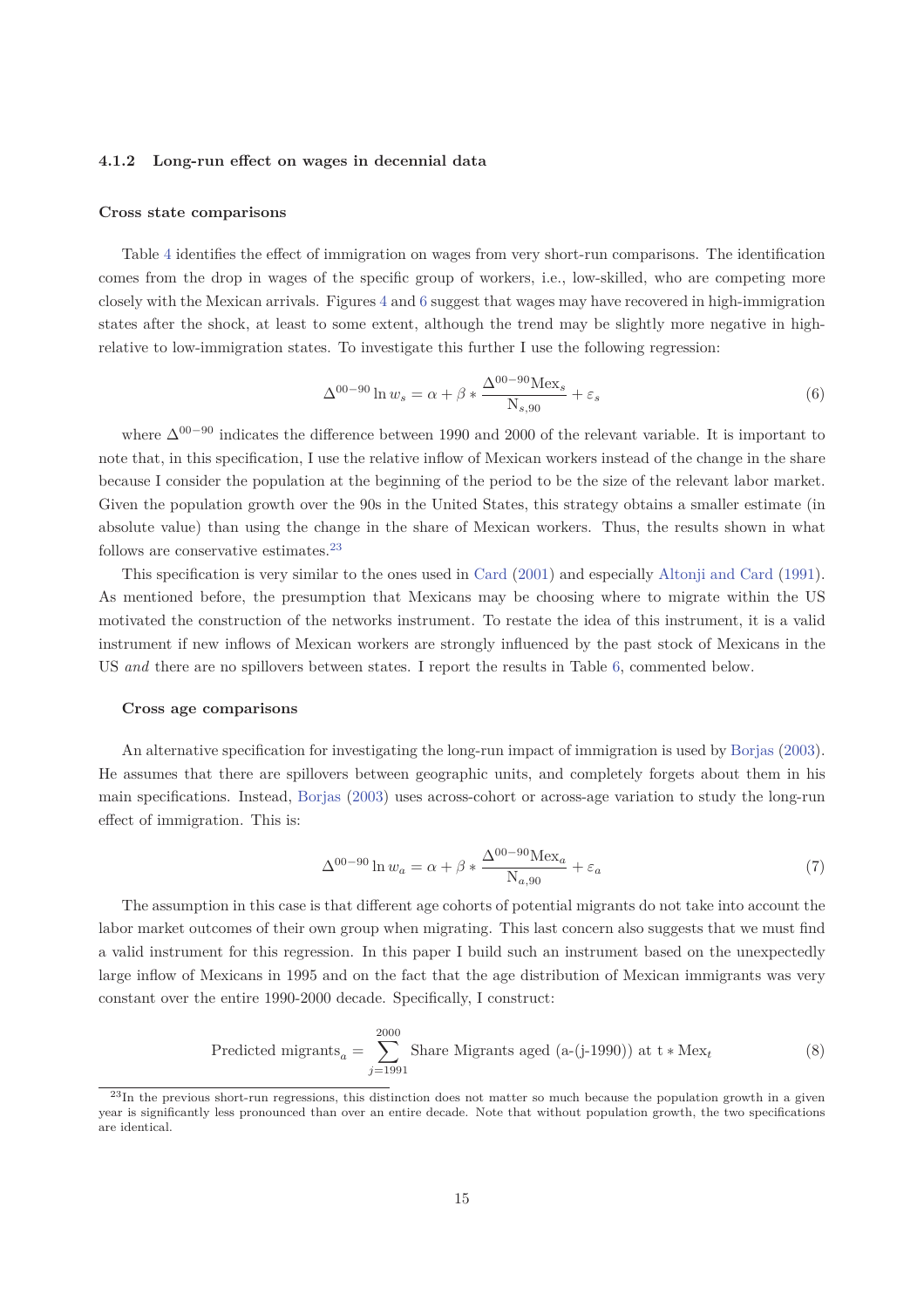This is, I assign the inflow of Mexicans at year *t* using the age distribution of the entire decade to match the particular age cohort that receives the shock.

#### **Results**

Table 6 shows the empirical results of the effect of Mexican migration in the long-run. The bottom part shows the first stage regressions. In column 2, we see, as in previous tables, that past stocks of immigrants are a good predictor of future inflows across states. The coefficient is around 1.4, suggesting that over the entire decade almost 4 times more Mexicans moved to high-immigration states than in  $1995<sup>24</sup>$  Note that this is in-line with the idea that Mexican workers are less concentrated in space over time as documented in Card and Lewis (2007) and as can be seen when comparing the distributions of Mexicans across states in 1990 and 2000 using US Census data. Column 4 of this bottom part of Table 6 shows that the predicted inflow of Mexicans by age cohort is a good predictor of the actual share of Mexicans in each age cohort. A coefficient smaller than one indicates that some Mexicans, presumably those for whom the labor market was worse, returned to Mexico.

#### [Table 6 should be here]

The upper part of Table 6 shows the cross-state (left part of the Table) and cross-age comparisons (right part) for low-skilled workers. As in previous literature, across-state Mexican inflows and wage changes are slightly negatively correlated, with point estimates that are not statistically different from zero. This is shown in column 1. In column 2, I instrument the OLS regression with the immigration networks instrument. The coefficient becomes slightly more negative, suggesting a long-run local labor demand elasticity of -.4. This is the slightly negative trend in high- relative to low-immigration states discussed in Figures 4 and 6 and is similar to previous studies.<sup>25</sup> Note that columns 1 and 2 simply follow the literature initiated by Altonji and Card (1991). Column 3 instead follows Borjas (2003). Like him, I find a negative estimate of around -.4. In column 4, I use the instrument proposed in equation 8. When instrumenting to take into account the possible selected immigration in particular years and selected return migration by Mexicans, I obtain an estimate of around -.74, surprisingly close to the estimate I obtained in the short-run regression shown in Table 4 using a completely different strategy.

The second panel of Table 6 shows the exact same regressions as in the upper part but using the change of high-skilled wages instead of low-skilled. All the estimates in this part of the table are close to 0. In other words, Mexican immigration seems to have affected only low-skilled workers in the long-run. And among those, the ones that suffered larger shocks when young, seem to have suffered more lasting consequences.

In the following section I further explore the dynamics of this adjustment using a model.

#### **4.2 Model**

While it is possible to evaluate the short-run effects using a clear natural experiment, spillovers across states due to labor relocation makes it more difficult to evaluate longer run effects. In the very short run, each local labor market, in this case states, is closed, so standard models of the aggregate labor market apply (see the canonical model discussed in Acemoglu and Autor (2011) or Katz and Murphy (1992)). In the

<sup>24</sup>This is half as large as if Mexicans did not relocate within the US.

<sup>25</sup>As shown in Borjas (2003), this coefficient decreases with geographic disaggregation.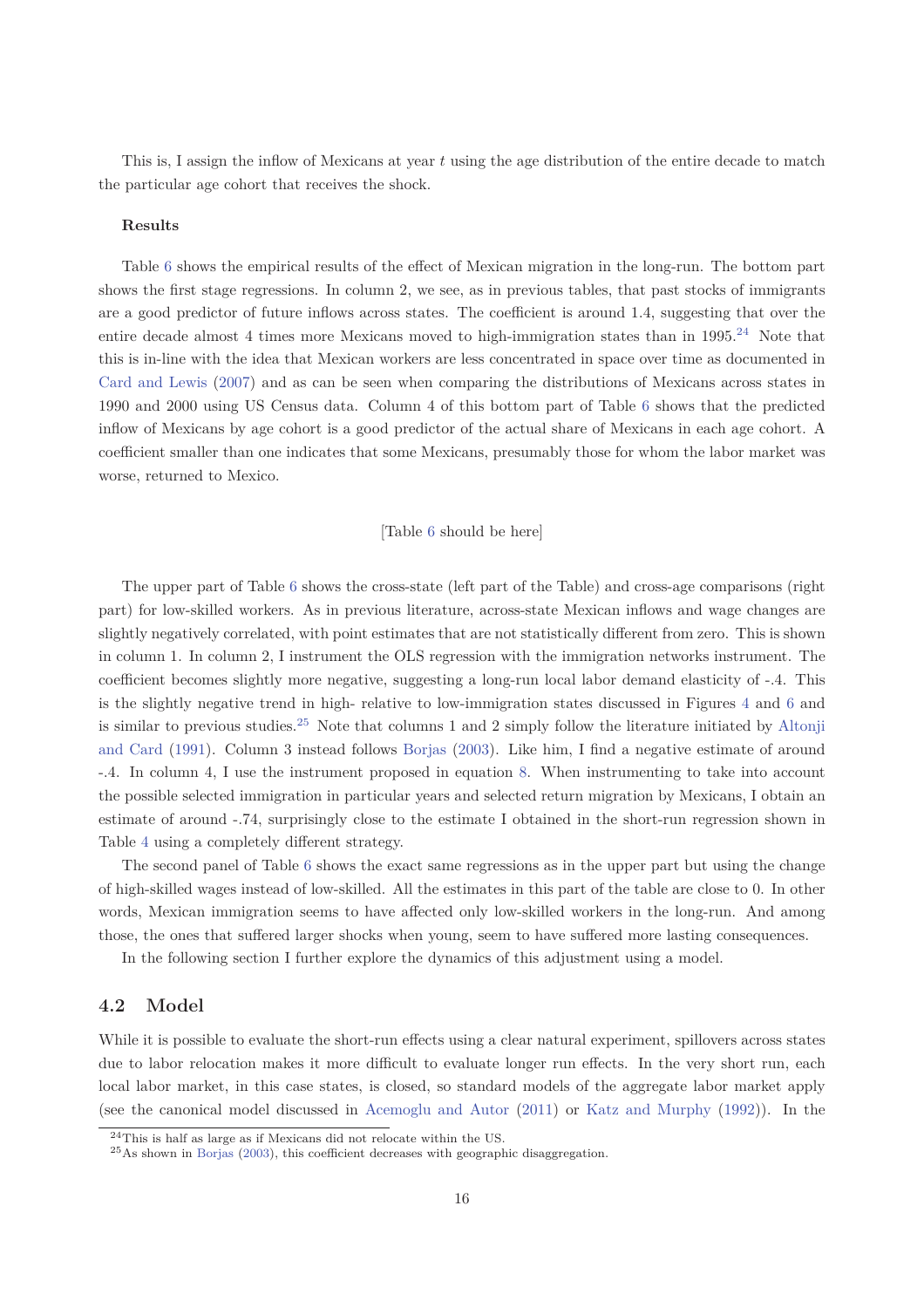longer run, internal migration flows link the various local labor markets, spreading local shocks to the rest of the economy. Standard models in the spatial economics literature in the spirit of Rosen (1974) and Roback (1982) are suited to analyzing the long run, once adjustment has taken place (see also Glaeser (2008), Moretti (2011) or Allen and Arkolakis (2013)). Fewer models in this literature are suited to studying the transition dynamics.

Two seminal contributions introduced transition dynamics into a model with many regions: Blanchard and Katz (1992) and Topel (1986). For instance, Blanchard and Katz (1992) report that wages seem to converge spatially after around 8 years, while unemployment rates converge faster. Their model has only one type of labor, but there is a downward sloping demand for labor in every region because regions do not necessarily produce the same goods. In the estimation of their model, they rely mainly on time series variation, although they also use Bartik (1991) type instruments like subsequent literature (see Diamond (2013) and Notowidigdo (2013)). They do not microfound the migration decisions, something that these more recent papers do using discrete choice theory. Both Diamond (2013) and Notowidigdo (2013) have two skill types and relocation costs, as in Topel (1986), but they model the relocation decision using a discrete choice model. Most spatial equilibrium models are, however, static. The discrete choice location decision determines the distribution of people across space, not where to move in the future.

The seminal contribution of Kennan and Walker (2011) introduces a dynamic migration model instead. The multiple locations and migration histories that workers can choose makes this problem particularly hard. They simplify in two respects. First, they only take into account a subset of the possible choices of workers. Second, their model is, in nature, partial equilibrium. They do not model the rest of the economy and the interactions between the different states as I do in what follows. In exchange, in the model that I present here I simplify the location decision by limiting the choice set to only the locations available for the subsequent period. I discuss these issues further in a one mobile factor model in Monras (2014) and Monras (2015). Relative to these, I have two mobile factors in this paper.

The model has *S* regions representing US states. There is a single final consumption good that is freely traded across regions, at no cost. Workers, who can be high- or low-skilled, are free to move across regions but each period only a fraction of them considers relocating.<sup>26</sup> They live for infinitely many periods. At each point in time they reside in a particular location *s* and need to decide whether to stay or move somewhere else. Once this decision is made, they work and consume in that location. Workers are small relative to the labor market so they do not take into account the effect they have on the labor market when relocating. Also, they have idiosyncratic tastes for living in each specific location. This is the basis for the location choice that derives optimal location using discrete choice theory (see McFadden (1974) and Anderson et al. (1992)). In the paper, I assume that workers only look at current economic conditions to determine their location. In the online Appendix I show that the implications are very similar to the case where workers are forward looking. The long-run equilibrium coincides with the equilibrium in standard spatial equilibrium models, where indirect utility is equalized across space. In contrast to more standard spatial equilibrium models, wages may be different across locations in the short run.

#### **4.2.1 Utility Function**

Workers derive utility from final good consumption, the amenities in a given location and the idiosyncratic valuation of the location:

 $^{26}$ As written, the model abstracts from fixed factors (e.g., land) that can influence the scale of states in order to focus on incentives in light of disturbances to an initial equilibrium.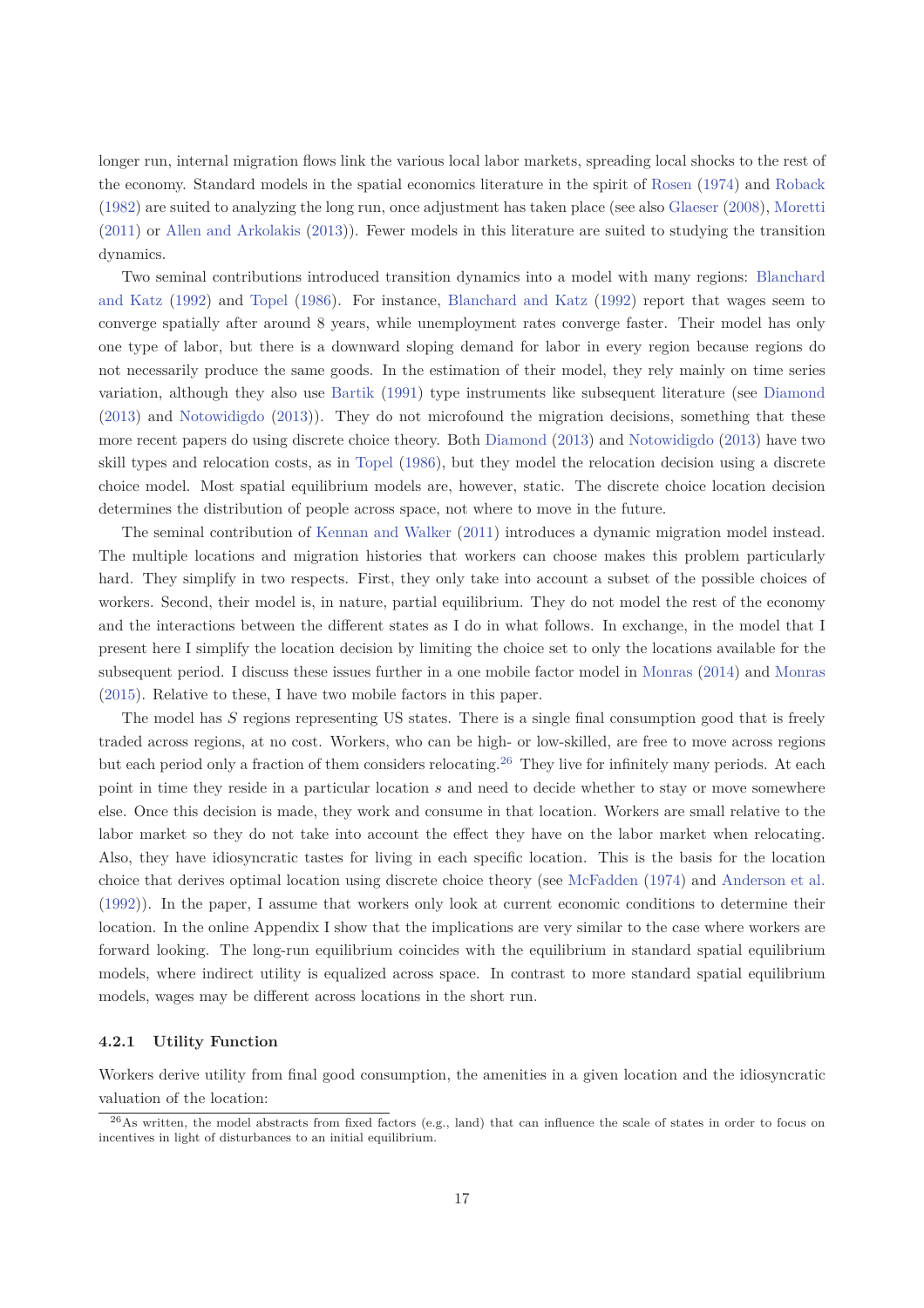$$
U_{s,s'}^i = A_{s'} c_{s'}^i exp(\epsilon_{s'}^i)
$$
\n
$$
(9)
$$

where  $A_{s'}$  denotes amenities (that depend on the skill level),  $c_{s'}^i$  denotes consumption of individual *i* that lives in *s* at time *t* and moves to region *s'*.  $\epsilon_{s'}^i$  is a random variable that represents individual idiosyncratic tastes when deciding where to live. A convenient assumption, as will become clear later on, is that amenities are proportional to the size of the local labor force. Workers earn the market wage of the location they reside in. Since there is only one good and no savings, they spend all of their wage on this good.

Indirect utility of workers is then given by the local wage for their skill type  $\omega_{s'} \in \{w_{s'}, h_{s'}\}$ , the amenities and the idiosyncratic draw they get for location  $s'$ , given that they live in  $s$ .

$$
\ln V_{s,s'}^i = \ln V_{s,s'} + \epsilon_{s'}^i = \ln A_{s'} + \ln \omega_{s'} + \epsilon_{s'}^i
$$
\n(10)

Note that indirect utility has a common component to all workers  $\ln V_{s,s'}$  and an idiosyncratic component  $\epsilon_{s'}^i$  specific to each worker. The variance of  $\epsilon$  determines whether the common component or the idiosyncratic component has a higher weight in this decision.

#### **4.2.2 Location Choice**

Workers decide where they want to reside, given the indirect utility they get in each place. That is, workers maximize:

$$
max_{s' \in S} \{ \ln V_{s,s'} + \epsilon_{s'}^{i} \} \tag{11}
$$

The general solution to this maximization problem gives the probability that an individual *i* residing in *s* moves to *s*<sup>'</sup>:

$$
p_{s,s'}^i = p_{s,s'}(A_s, \omega_s, F; s \in S)
$$
\n(12)

Only a fraction  $\eta$  of workers decide on relocation each period.<sup>27</sup> This parameter  $\eta$  is important for the calibration, since the model would otherwise over-predict yearly bilateral mobility in the absence of shocks. By the law of large numbers we can then use equation (12) to obtain the flow of people between *s* and *s'*:

$$
P_{s,s'} = \eta * p_{s,s'}^i * N_s \text{ for } s \neq s'
$$
\n
$$
(13)
$$

where  $N_s$  is the population residing in *s*. Note that this defines a matrix that represents the flows of people between any two locations in the economy.

#### **4.2.3 Dynamics**

Like most other authors in the literature, I assume that  $\epsilon$  is extreme value distributed.<sup>28</sup> This has the nice property that the difference in  $\epsilon$  is also extreme value distributed and that this results in a closed form solution for the probability of an individual moving from *s* to *s'*. We can use this to write the bilateral flows as follows:

<sup>&</sup>lt;sup>27</sup>This fraction *η* can be endogenized. I do this in Monras (2015) and show that it is empirically not very relevant. Given that the CPS data is of less quality than the American Community Survey data used in Monras (2015), I leave the detailed discussion outside the current paper and refer the reader to Monras (2015).<br><sup>28</sup>Moretti (2011) assumes instead a uniform distribution, the other one that admits close form solutions.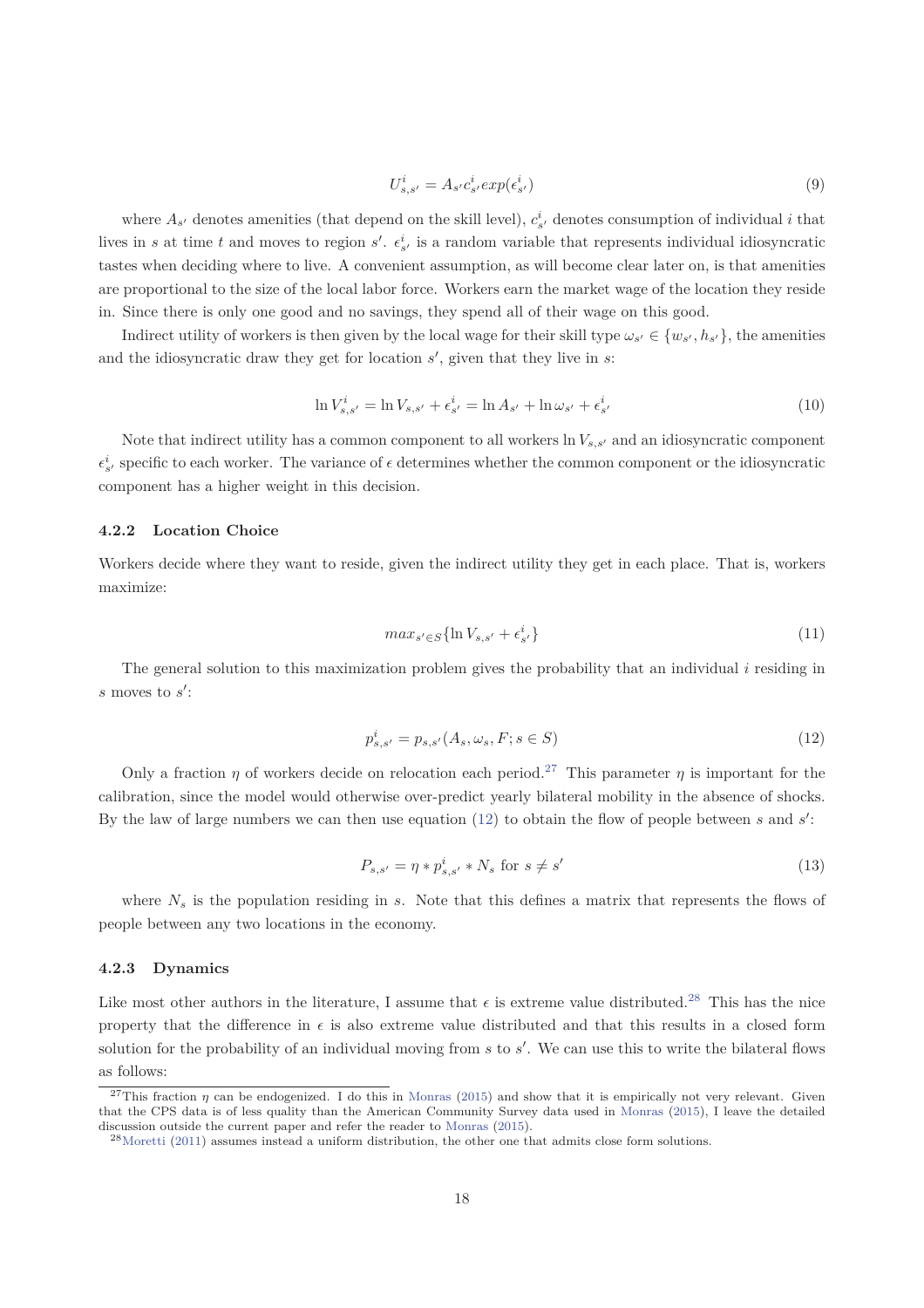$$
P_{s,s'} = \eta N_s \frac{V_{s,s'}^{1/\lambda}}{\sum_j V_{s,j}^{1/\lambda}}
$$
\n(14)

where  $\lambda$  governs the variance of the error term. Lower values of  $\lambda$ , i.e., lower variance of the idiosyncratic error, make people more sensitive to the local economic conditions and thus relocation across local labor markets is faster.

Under these assumptions one can prove (see Monras (2014)) that the derivative of in-migration rates in *s* with respect to (log) wages in *s* is approximately  $\frac{1}{\lambda} \frac{I_s}{N_s}$ , while out-migration rates are generally less responsive. The intuition behind this result is the following. First, note that the most important thing for migration from *s* to *s'* is the wage in *s'*. Wages in *s* only enter by changing the denominator in (14). This means that when a negative shock affects wages in *s* it will have a strong influence on all the different flows of workers from any *k* region towards *s*, while it will have a relatively smaller effect on outflows from *s*. This makes in-migration rates more responsive than out-migration rates, particularly when shocks are concentrated in one or a small number of regions. Furthermore, the estimate of a regression of internal in-migration rates on wages has a clear structural interpretation: we can recover the parameter  $\lambda$  from the estimate and the change in low-skilled population growth rates in 1996. This can be expressed more concisely as follows:

**Proposition 1.** If  $\epsilon_s^i$  are iid and follow a type I Extreme Value distribution with shape parameter  $\lambda$  then, *in the environment defined by the model, we have that:*

- *1.*  $\partial(\frac{I_s}{N_s})/\partial \ln w_s \approx \frac{1}{\lambda}$  $\frac{1}{\lambda} \frac{I_s}{N_s}$
- *2.*  $\partial(\frac{O_s}{N_s})/\partial \ln w_s > 0$ , but tends to 0 as the number of regions increases
- *3.*  $\partial(\Delta \ln N_s)/\partial \ln w_s \approx \partial(\frac{\Delta N_s}{N_s})/\partial \ln w_s \approx \frac{1}{\lambda}$  $\frac{1}{\lambda} \frac{I_s}{N_s}$ , as the number of regions increases

*Proof.* See Appendix D.

#### **4.2.4 Production Function**

The production function in all regions is the same: a perfectly competitive representative firm producing according to:

$$
Q_s = B_s [\theta_s H_s^{\rho} + (1 - \theta_s)L_s^{\rho}]^{1/\rho}
$$
\n(15)

 $\Box$ 

where  $L_s$  is low-skilled labor and  $H_s$  is high-skilled labor.  $\theta_s$  represents the different weights that the two factors have in the production function, while *ρ* governs the elasticity of substitution between low- and high-skilled workers.  $B_s$  is Total Factor Productivity (TFP) in each state. We could also introduce factor augmenting technologies, as in Acemoglu and Autor (2011).<sup>29</sup>

#### **4.2.5 Labor market**

The marginal product of low-skilled workers is:

<sup>&</sup>lt;sup>29</sup>None of the results that I will report below change if those technological levels are exogenous to immigration. On the contrary, if technology responds to immigration shocks, some of the results will change. As is common in the literature, I do not consider other factors of production like capital. As long as other factors enter the production function in a Hicks-neutral way this does not affect relative factor rewards. See also Card and Lewis (2007) and Lewis (2012).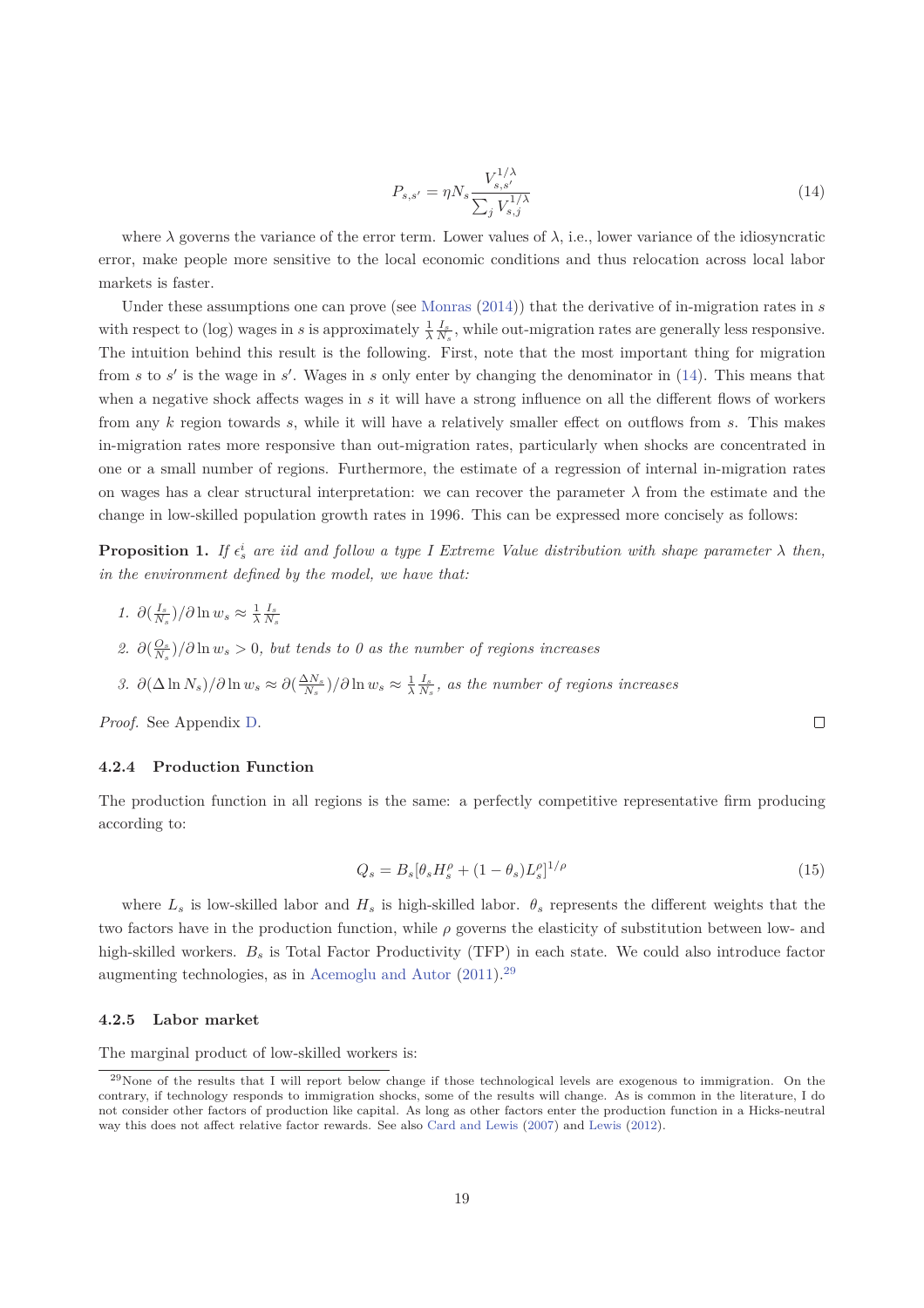$$
w_s = p_s (1 - \theta_s) B_s^{\frac{\sigma - 1}{\sigma}} Q_s^{\frac{1}{\sigma}} L_s^{\frac{-1}{\sigma}}
$$
\n(16)

where  $\sigma = 1/(1 - \rho)$  is the elasticity of substitution between high- and low-skilled workers. This defines the labor demand curve.

Similarly, the marginal product of high-skilled workers is:

$$
h_s = p_s \theta_s B_s^{\frac{\sigma - 1}{\sigma}} Q_s^{\frac{1}{\sigma}} H_s^{\frac{-1}{\sigma}}
$$
\n(17)

We can normalize  $p_s = 1$ . Free trade will guarantee that prices are the same across regions.

#### **4.2.6 Equilibrium**

The definition of the equilibrium has two parts. I start by defining the equilibrium in the short run. It satisfies three conditions. First, given the amenity levels and wages in each location, workers maximize their utility and decide where to live. Second, firms take as given the productivity  $B_s$ , the productivity of each factor *θ<sup>s</sup>* and factor prices in each location to maximize profits. Finally, labor markets clear in each location. This equates the supply and the demand for labor and determines the wage in every local labor market. More formally:

**Definition I.** *A short-run equilibrium is defined by the following decisions:*

- *Given*  $\{A_s^l, A_s^h, w_s, h_s\}_{s \in S}$ , consumers maximize utility and location choice
- *Given*  $\{\theta_s, B_s, \sigma, w_s, h_s\}_{s \in S}$ *, firms maximize profits*
- *Labor markets clear in each*  $s \in S$  *so that*  $\{w_s, h_s\}$  *are determined*

We can define the long-run equilibrium by adding another condition. In words, I say the economy is in long-run equilibrium when bilateral flows of people of every type are equalized between regions. More specifically,

**Definition II.** *Given*  $\{\theta_s, B_s, \sigma, A_s^l, A_s^h\}_{s \in S}$ , a long-run equilibrium is defined as short-run equilibrium with *equalized bilateral flows of population across locations. This is:*

$$
P_{s,s'} = P_{s',s}, \forall s, s' \in S
$$

*for both high- and low-skilled workers.*

#### **4.2.7 Properties of the model**

Only a share *η* of workers considers relocating each period. This implies that, depending on the size of the local shock and the sensitivity of workers to local shocks, relocation may take some time to materialize. Thus, we can distinguish between the equilibrium properties of the model and the transitional dynamics.

In the long run, in the absence of changes in the location specific variables, the economy converges to a situation in which the marginal worker is indifferent across locations and where factor prices, net of amenities per capita, are equalized across locations.<sup>30</sup> Initial conditions and labor flows determine the size of each

<sup>&</sup>lt;sup>30</sup>We can see this by equalizing bilateral flows, as I show later. I define amenities per capita as  $a_s^{1/\lambda} = \frac{A_s^{1/\lambda}}{N_s}$ .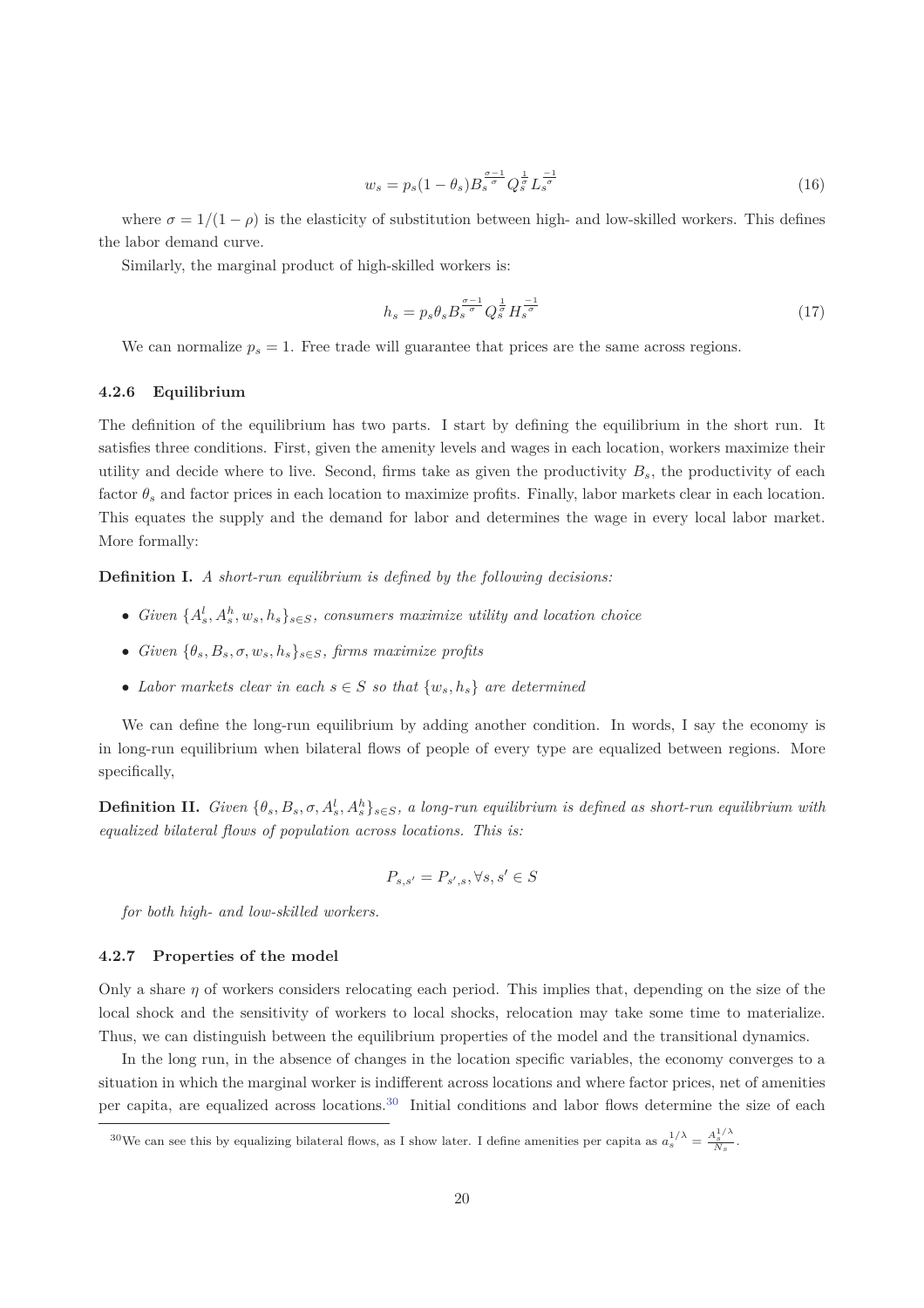location and the relative size of each skill in each location, determining the long-run equilibrium. In this long-run equilibrium there are still positive flows of internal migrants between the different regions. Net flows are, however, zero. In general, the equilibrium need not be unique: starting from different initial conditions, the economy may converge to different long-run equilibria.

When the steady state receives an unexpected shock then the economy changes and reaches a new steady state. The speed of convergence crucially depends on the relative importance that workers give to the idiosyncratic tastes versus the working conditions, governed by the variance of  $\epsilon$ . If this variance is larger, then idiosyncratic tastes become more important, while if it is zero, only labor market conditions matter and adjustment takes place instantaneously.

The case of interest for the current paper is when there is an unexpected increase in the size of the low-skilled labor force in location *s*. In this case, the increase in *L<sup>s</sup>* induces an instantaneous increase in the wage gap between high- and low-skilled workers in *s*. This makes location *s* attractive to high-skilled workers, while it make it less attractive for low-skilled workers in *s*. Thus, some high-skilled workers move towards *s* while some low-skilled workers move away from *s*.

**Proposition 2.** *An (unexpected) increase in L<sup>s</sup> in s leads to:*

- *1. An instantaneous decrease in w<sup>s</sup>*
- *2. An instantaneous increase in h<sup>s</sup>*
- *3. A relocation of low-skilled workers away from s*
- *4. A relocation of high-skilled workers toward s*
- *5. Gradual convergence of indirect utility across regions*

#### *Proof.* See Appendix D.

It is possible to write similar propositions for exogenous changes in either the amenity levels or the productivity parameters.

#### **4.2.8 Calibration**

The model can be used to explore various counterfactuals. First, I explain what would have happened if there had not been a Peso Crisis in late 1994. In this case Mexican immigration would have probably arrived at the same pace as in other years of the 1990s and wages would have not dropped significantly more in 1995 in California and other high-immigration states.

In the second counterfactual I analyze what would have happened if a state like Arizona had managed to effectively stop its inflow of Mexican immigrants. In this case, the direct effect of Mexican immigration would have disappeared and Arizona would have suffered the consequences of immigration only through the relocation of natives after the shock in other states. Before doing these exercises, however, I describe how I calibrate the model to the data.

There are  $3+51*4=207$  parameters in the model:  $\{\sigma, \lambda, \eta, \theta_s, A_s^h, A_s^l, B_s\}$ .  $\sigma$  is the elasticity of substitution between high- and low-skilled workers in the production function. The wage regressions can be used to estimate this parameter. The estimates suggest that this elasticity is around 1, which I use in my calibration. By doing so, I am choosing the parameter estimated in Table C5. There is an extra benefit in choosing  $\sigma = 1$ : the CES function collapses to the well known Cobb-Douglas case.

#### $\Box$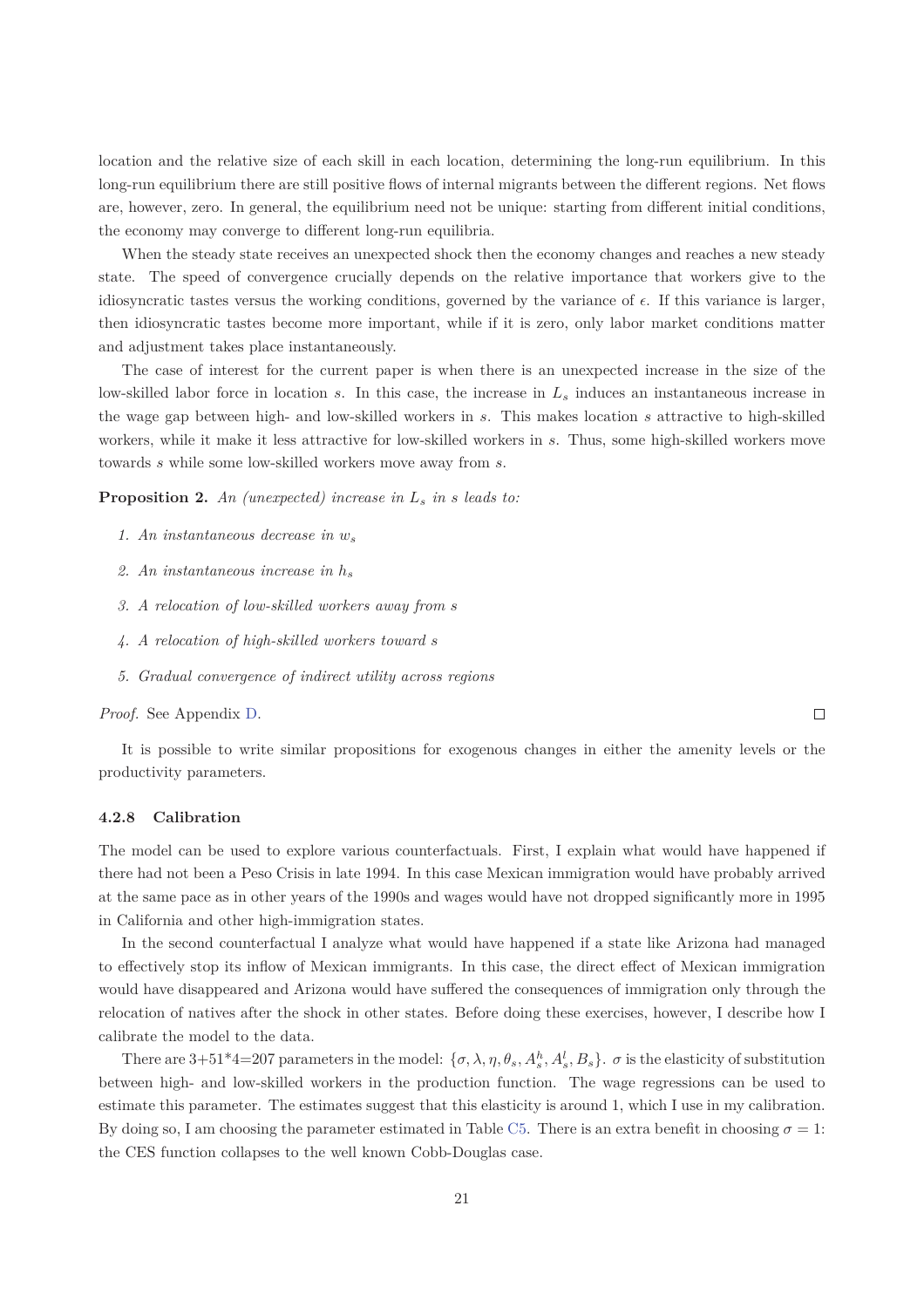The second parameter is also estimated using the low-skilled population growth rate equations. The estimated coefficient in these regressions is  $\frac{1}{\lambda} \frac{I_s}{N_s}$  in the model and around *.*9 in the data. Given that the in-migration rate is around 3-4 percent, the resulting value of  $\lambda$  is around 1/30. This implies a very strong reaction to local shocks. Given that the estimate in this paper is not very precise and that it is consistent with the more precisely estimated 0.2-0.3 in Monras (2015), which would imply a  $\lambda$  over 1/5, I use the conservative value of  $\lambda = 1/5$  in the calibration.<sup>31</sup>

I calibrate the rest of the parameters to match Census data in 1990. In particular, I use the relative labor demand to calibrate  $\theta_s$  for each state:

$$
ln(h_s/w_s) = \frac{\theta_s}{1 - \theta_s} - \frac{1}{\sigma} ln(H_s/L_s)
$$
\n(18)

when  $\sigma = 1$ , i.e. when the production function is Cobb-Douglas, then,  $\theta_s = 1/(1 + (w_s L_s / h_s H_s))$ . In an aggregate economy this would also coincide with the share of high-skilled workers. While this need not be true at the state level, Figure C.4 in the Appendix shows that there is also a tight relation between the share of high-skilled workers and the weight of high-skilled workers in the local production function.

The next set of parameters that I calibrate are the state-specific productivity levels. To find those I use the fact that, in perfect competition, the total wage bill should be equal to total production. Since total production is the productivity times the Cobb-Douglas production function, I can obtain productivities simply by dividing the total wage bill by the Cobb-Douglas production function given the  $\theta_s$  and the worker levels in every state. Productivity levels align well with wage levels, as shown in Figure C.5, in the Appendix.

The final set of parameters that I calibrate are the amenity levels. To calibrate these I assume that the US is in spatial long-run equilibrium in 1990:

$$
P_{s,s'} = P_{s',s}, \forall s, s' \in S \tag{19}
$$

These equations allows me to obtain  $A_s$ ,  $\forall s$ . For that we can use the definition of amenities per capita  $a_s^{1/\lambda} = \frac{A_{s}^{1/\lambda}}{N_s}$  and simplify the algebra to obtain:

$$
a_{s'}\omega_{s'} = a_s\omega_s \tag{20}
$$

This equation allows me to obtain amenities, fixing a base location (in my case California). This equation also says that wages net of per capita amenities is equalized across regions, a natural feature in static spatial equilibrium models (Glaeser, 2008).<sup>32</sup> To obtain a value for  $\eta$  I match the internal in-migration rate in California (3 percent). A value of  $\eta = .88$  accomplishes that.

#### **4.2.9 Migration in the absence of the Peso Crisis**

While at the beginning wage differences across space might be informative about the causal effect of immigration on wages, the shock then spreads to the rest of the economy leaving little spatial differences. The model introduced can help us think about what the longer-run effects of immigration might be.

I present the results under two extreme scenarios. On the one hand I show what happens according to the model if nothing else other than relocation accommodates Mexican immigration. As emphasized in

<sup>31</sup>The model is not very sensitive to these different values of *λ*. What really matters, and makes relocation fast, is that both high- and low-skilled workers relocate. Relocation is slower in the case of only one factor of production, as can be seen in Monras (2015).

 $32$ Following on a previous footnote, this property does not hold if instead I assume that there are fixed costs of moving across regions.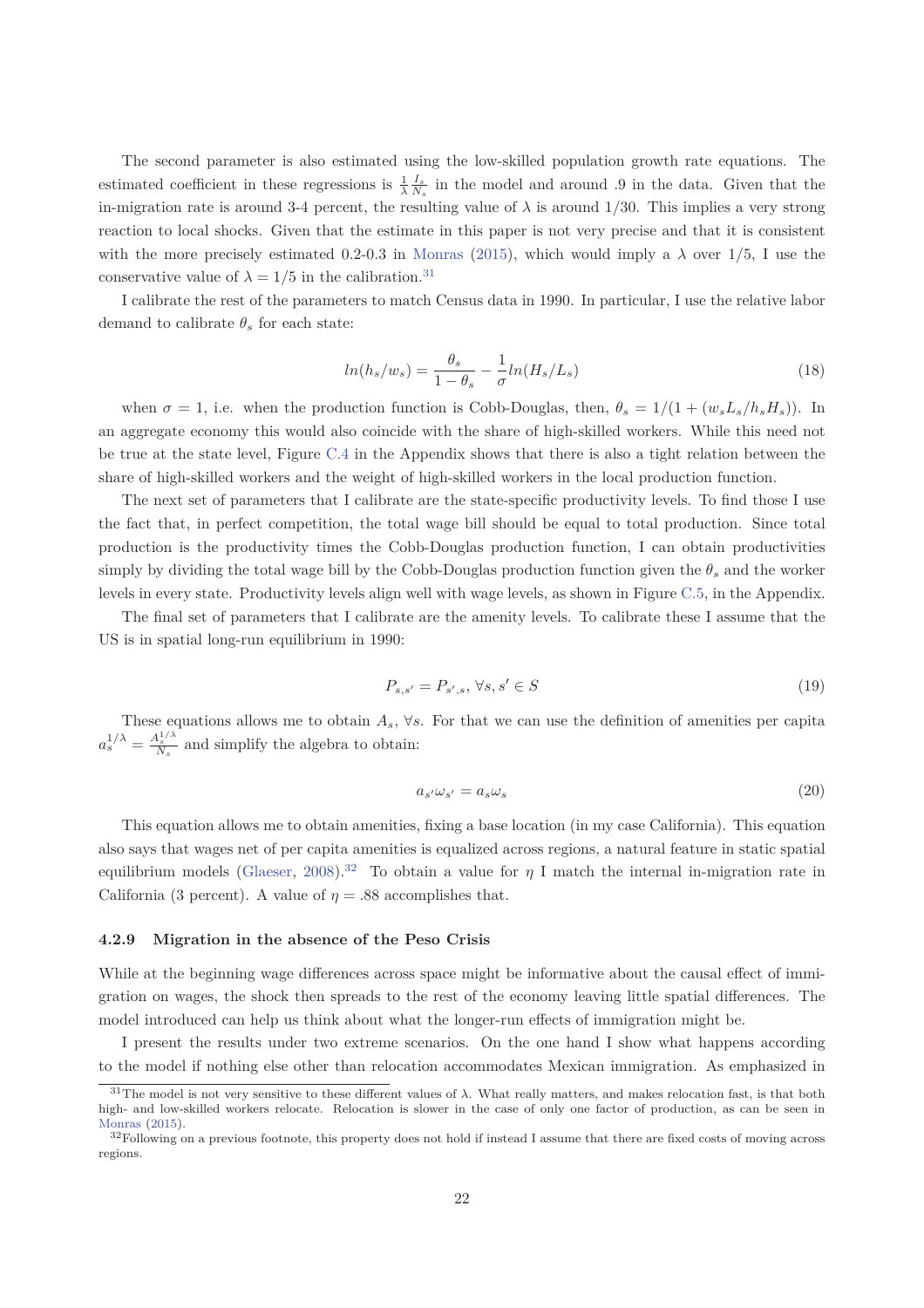Card and Lewis (2007), technology could have adapted to absorb changes in factor endowments, something ruled out here by keeping  $\theta_s$  constant. In the model, this implies that positive Mexican inflows during the 1990s directly translate into decreases in the wages of low-skilled workers in every state during this decade. An alternative assumption is that only unexpectedly large immigrant inflows matter. This is like assuming that "normal" Mexican inflows are absorbed through changes in the technology. The reality probably lies between these two extreme scenarios.

In this quantitative exercise, it is more important than before to use good estimates of the actual Mexican inflows in each year of the 90s. In what follows I use the aggregate estimates proposed in Figure 3 and discussed in Appendix B. I assign this aggregate yearly inflows using the distribution of Mexicans across states in 1990 US Census data.

To show the results, I use the comparison between California – a high- Mexican immigration state – and New York – a low- Mexican immigration state – to provide intuition. Figure 7 shows what would have been the difference with and without the shock provoked by the Pesos crisis in late 1994 under the assumption that all inflows matter.

#### [Figure 7 should be here]

Figure 7 shows how the wages of low-skilled workers decrease over the decade. They especially do so in high-immigration states like California, but internal migration ensures that wage decrease spill over to other states. In the long run, immigration affects all locations equally. Wage decreases of low-skilled workers vary from 10 percent in California to 5 percent in New York or even slightly lower in other states. These results imply a slightly higher effect of immigration on inequality than what was reported in Card (2009). As he argues, the key to this debate is whether high school drop-outs and high school graduates are perfect substitutes, something I have assumed here, and whether natives and immigrants are also perfect substitutes. Unlike Card (2009) I have shown that Mexicans and natives are probably perfect substitutes and this explains why immigration's effect on inequality is higher than what is discussed in Card (2009).

Figure 8 shows the case when only unexpected large inflows matter.<sup>33</sup> It shows that the unexpected large inflow of Mexican workers starting in 1995 decreased wages by around 3 percent in California and that wages started to recover in 1997. The drop is slightly smaller than in the observed data due to the fact that I calibrated the model to a slightly higher elasticity of substitution, but it captures very tightly the wage dynamics.

[Figure 8 should be here]

#### **4.2.10 Migration with a restrictive policy in Arizona**

In 2010, Arizona tried to adopt a law, the most controversial aspect of which was to allow officials to ask for residence permits if they had some suspicion that particular individuals were not legal residents. Given that a large fraction of Mexican immigrants in the US are undocumented, to some extent this is a policy

<sup>&</sup>lt;sup>33</sup>This is the case when normal inflows of workers are absorbed though changes in the technology – the  $\theta_s$  in my model – or changes in the use of capital that substitutes low-skilled labor – not modelled in my paper, but discussed extensively in Lewis (2012).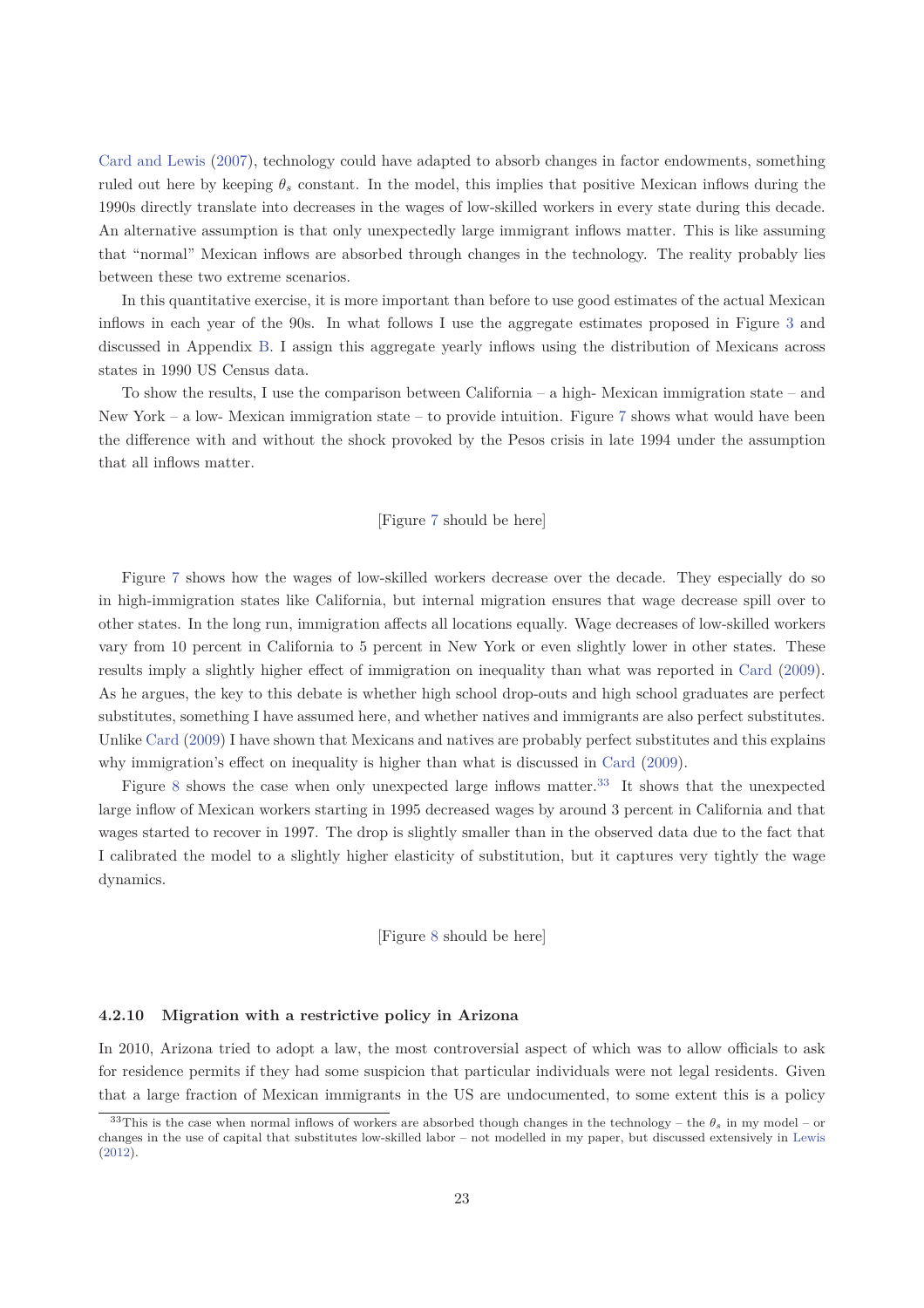that greatly reduces the incentives of Mexicans to move to Arizona. Other policies as well, like Operation Hold the Line and Operation Gatekeeper, previously discussed, are policies intended to stop immigration into particular states.

Motivated by these policies, in this section I try to answer what would have happened in Arizona if Arizona had had a policy that had effectively stopped Mexican immigration in the 1990s. The link between the different states through internal migration suggests that in the long run a single state can do little to avoid being affected by immigration. In this section, I investigate what would be the short-run gains of such controversial policies.

As in the previous counterfactuals, I consider two alternative scenarios. In the first case I assume that overall inflows matter, while in the second case only inflows above average. I study the Mexican inflows of the 1990s, and then I assume that they stop in 2000 to see the long-run consequences. Figure 9 shows these different wage dynamics. The exercises show that in the short run, in the worst years, Arizona's low-skilled wage was maybe 2 percent lower than what it would have been with a more restrictive immigration law. Wages were back to equilibrium soon after 2000. This suggests limited benefits from a unilateral law in one particular state to limit the amount of immigrants in that state.<sup>34</sup>

[Figure 9 should be here]

#### **4.3 Long-run relocation in decennial data**

A final piece of the evidence is to look at the patterns of long-run relocation across states. This can be used to disentangle the two scenarios used in the previous section. This also needs to be in line with the qualitative evidence in Figure 5. Finally, it is important to re-examine the long-run evidence using Census data, to put the current findings in perspective with those of previous literature. To do so, I use the specification 5 previously shown, but between 1990 and 2000.

#### [Table 7 should be here]

Table 7 shows the results. The first three columns show that in 1980 Mexicans entered states where the share of low-skilled workers was lower. Over the following two decades, the share of low-skilled workers increased more in initially high-immigration states, as can be seen in columns 2 and 3. Column 4 is yet another way of looking at the first stage regression of the immigration networks instrument used in the immigration literature. We observed that the importance of Mexicans in the low-skilled labor force in 1980 is a good predictor of where the share of Mexicans would increase more during the 90s. This is the instrument used in column 6 and 8. Columns 5 and 6 estimate the relocation equation 5. The OLS and IV estimates of columns 5 and 6 suggest that for every low-skilled Mexican entering a high-immigration state, the state gains 0.8 low-skilled workers. This estimate decreases to .6 when controlling for the 1980 distribution of low-skilled workers in the US. This is consistent with the estimates in Wozniak and Murray (2012). This is also certainly consistent with Figure 5 and with the story that while high-immigration states absorb an important share of low-skilled Mexicans by increasing the use of this factor locally, unexpected shocks can be accommodated through internal migration. Monras (2015) suggests that this is a consequence of reduced in-migration into shocked locations which explains the fast response, but CPS data is limited to explore this further in this paper.

<sup>34</sup>A recent paper (Watson, 2013) analyses how immigrants respond to these type of policies by relocating within the US.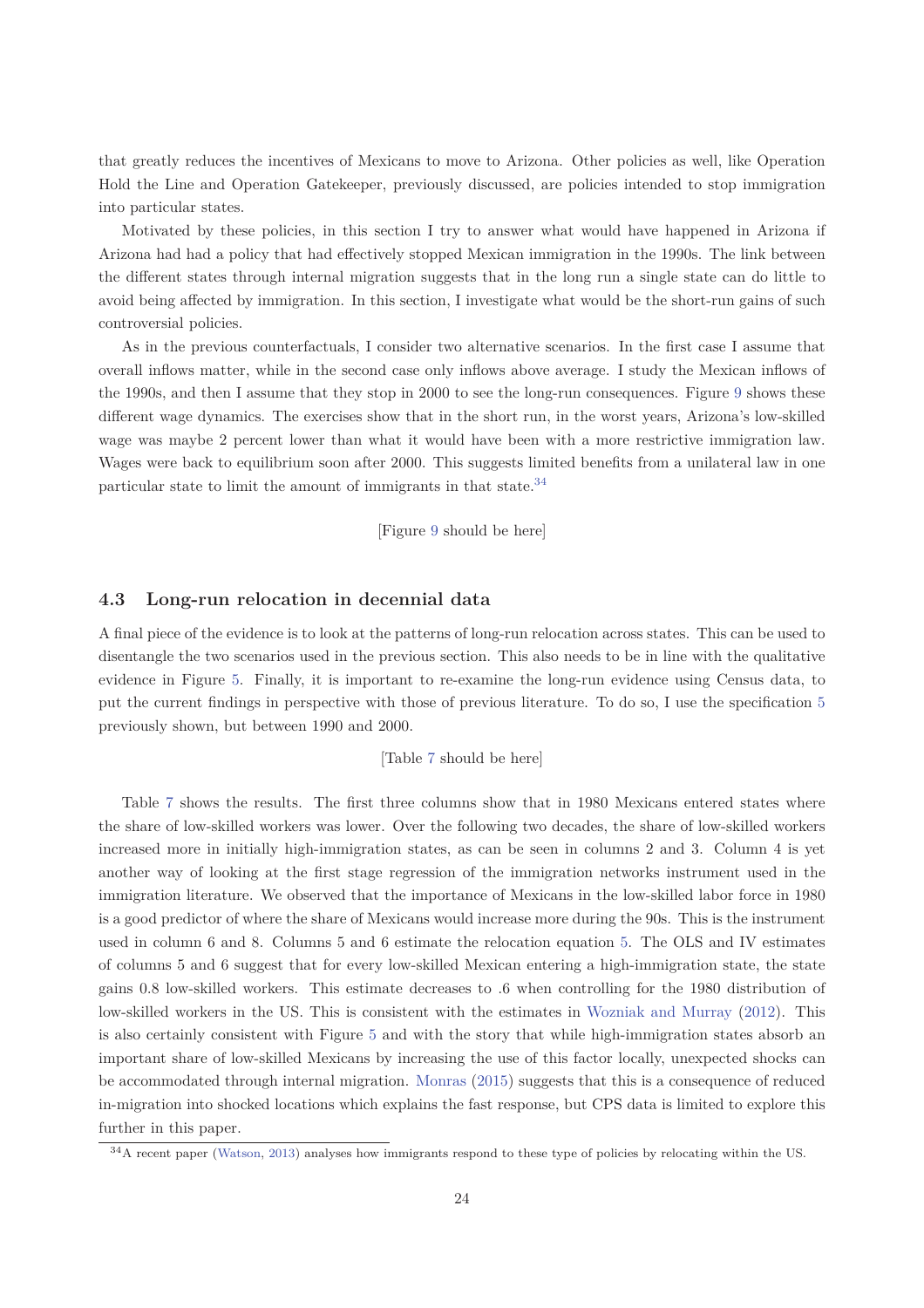# **5 Conclusion**

Existing literature on the causal effect of immigration on native wages seems to find contradictory evidence. On the one hand, evidence presented in various papers by Card and some other authors would suggest that immigration has a small effect on native wages. In the particular case of low-skilled US workers, this would be a consequence of two important facts. First, if high school drop-outs and high school graduates are close substitutes in the production function then the pool of low-skilled workers absorbing low-skilled immigration into the US would be large, and thus aggregate wage effects small. Second, as first discussed in Ottaviano and Peri (2012), if low-skilled natives and immigrants are imperfect substitutes then former immigrants, not natives, absorb the labor supply shocks induced by newer immigrants.

On the other hand, Borjas (2003) and some earlier papers question the evidence coming from comparisons of local labor markets because they argue that the US labor market is well integrated. When abstracting from geographic considerations, Borjas (2003) concludes that the effect of immigration on native workers is significantly larger than what we would conclude from Card (2009) or Ottaviano and Peri (2012).

In this paper, I use the Mexican crisis of 1995 as a novel push factor that brought more Mexicans than expected to historically high-immigration states to document the causal effect of immigration on native wages. Using this natural experiment I show that a 1 percent immigration-induced supply shock decreases wages by 1-1.5 percent on impact. This is substantially higher than was reported either by Card (2009) or by Borjas (2003). It is important to keep in mind that this is a short-run effect.

Labor relocation as a response to unexpected wage decreases ensures that immigration shocks spread across US regions. When the relative inflow of Mexicans increases by 1 percentage point, the share of lowskilled workers increases almost by 1 percent in the first year and then returns to its trend. This dissipates the shock across space, helping to explain why wage growth between 1990 and 2000 was only slightly lower in initially high-immigration states. At the same time, I have shown evidence that, when abstracting from geographic considerations like in Borjas (2003), age cohorts entering the labor markets in high-immigration years had significantly lower wage growth in the decade of the 1990s, which is in line with Oreopoulos et al. (Forthcoming). In other words, this paper documents how local shocks become national, an important step absent in Borjas (2003), and documents the causal effect of immigration in the short and long run.

Taken together, this evidence is consistent with the model presented in the last part of this paper, where I calibrated the model to US data and showed how it can be used to answer policy-relevant counterfactuals. The first counterfactual analyzed in this paper is a study of the wage evolution that would have occurred without the immigration shock. This allows me to evaluate over longer-time horizons the effect of immigration on low-skilled wages in every local labor market.

The second policy-relevant experiment studied in the paper tried to work out how effective a policy stopping Mexican migration into a particular state would be. The main insight from this exercise is to show how rapid internal relocation spreads immigration shocks and, thus, how the effects of such policies are likely to be limited.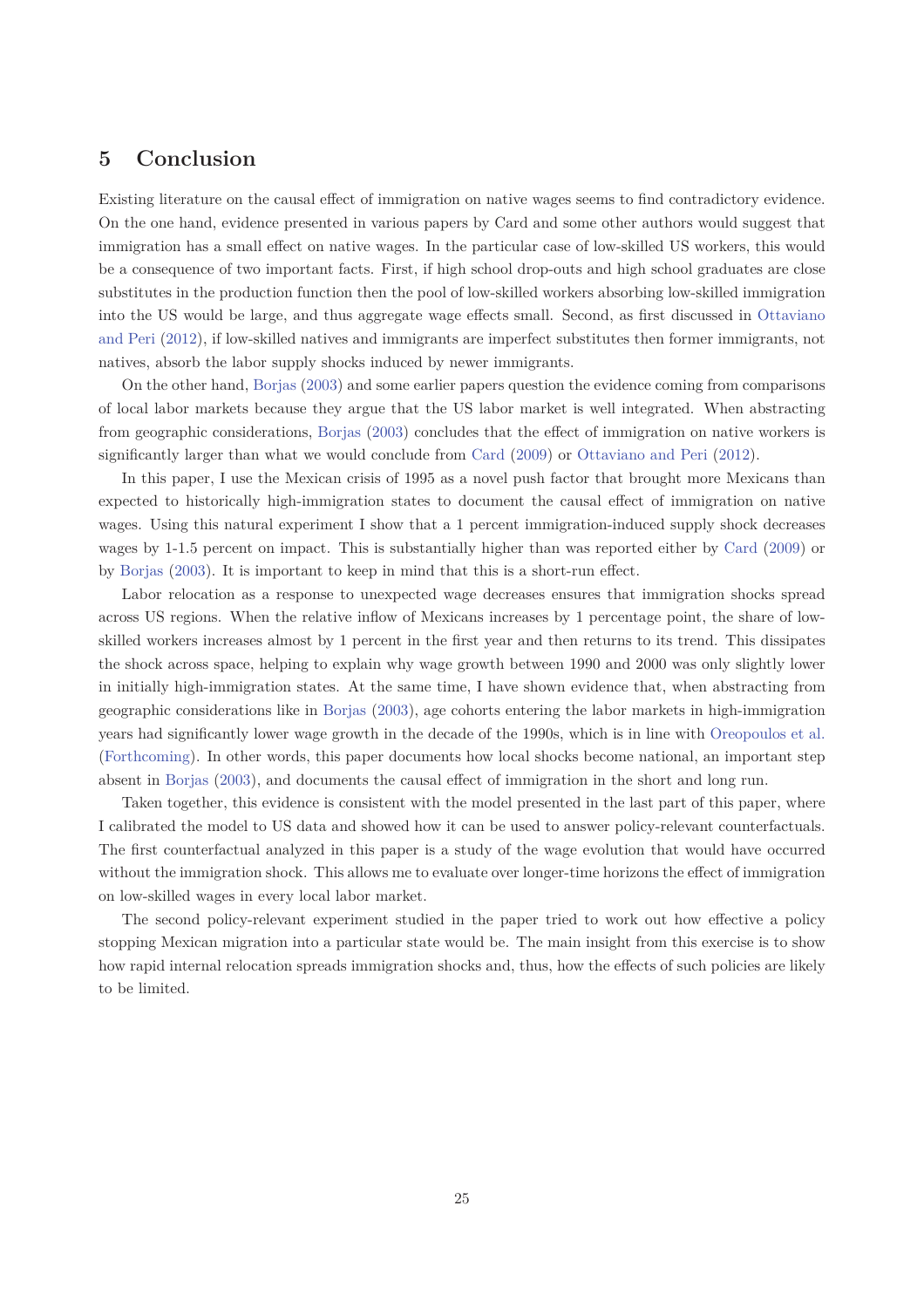# **6 Figures and Tables**



Figure 1: Share of Mexicans in the US low-skilled labor force, CPS data

Notes: This figure plots the share of Mexicans among low-skilled workers in each year of the 1990s where CPS data is available. According to these data, there was a labor supply shock in 1995 just less than 1 percent. Other data sets suggest that the shock might have been slightly larger.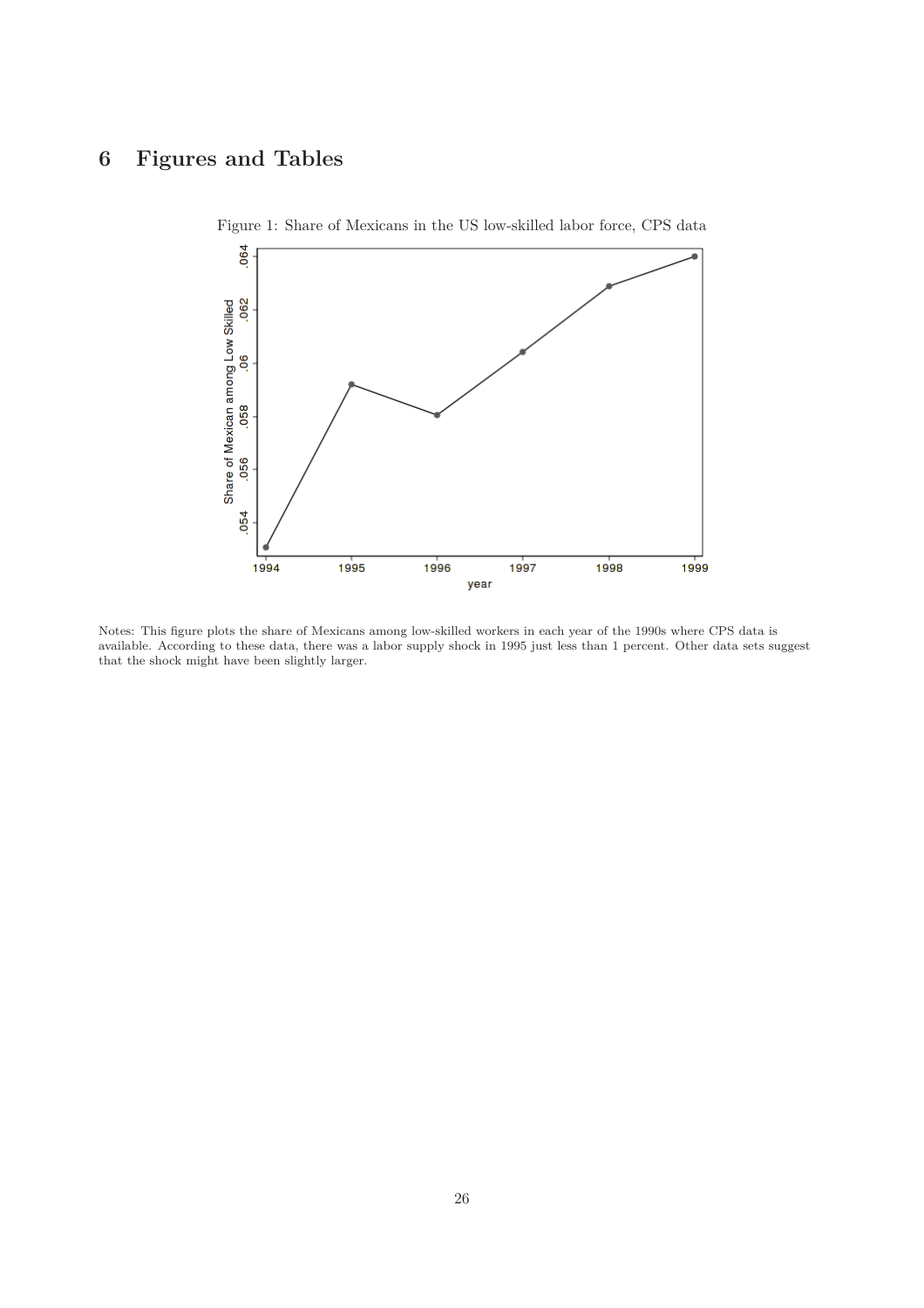

Notes: This figure plots the number of Mexicans that were in the US in 2000 by their reported year of arrival in the US. Note that the number of Mexicans who reported 1995 as their arrival year is around 50 percent higher than those who reported 1994 or 1996.



Notes: This figure shows the estimated net inflow of Mexicans by (Passel et al., 2012) and my own estimates using data from the US Census 2000 and the Mexican Migration Project.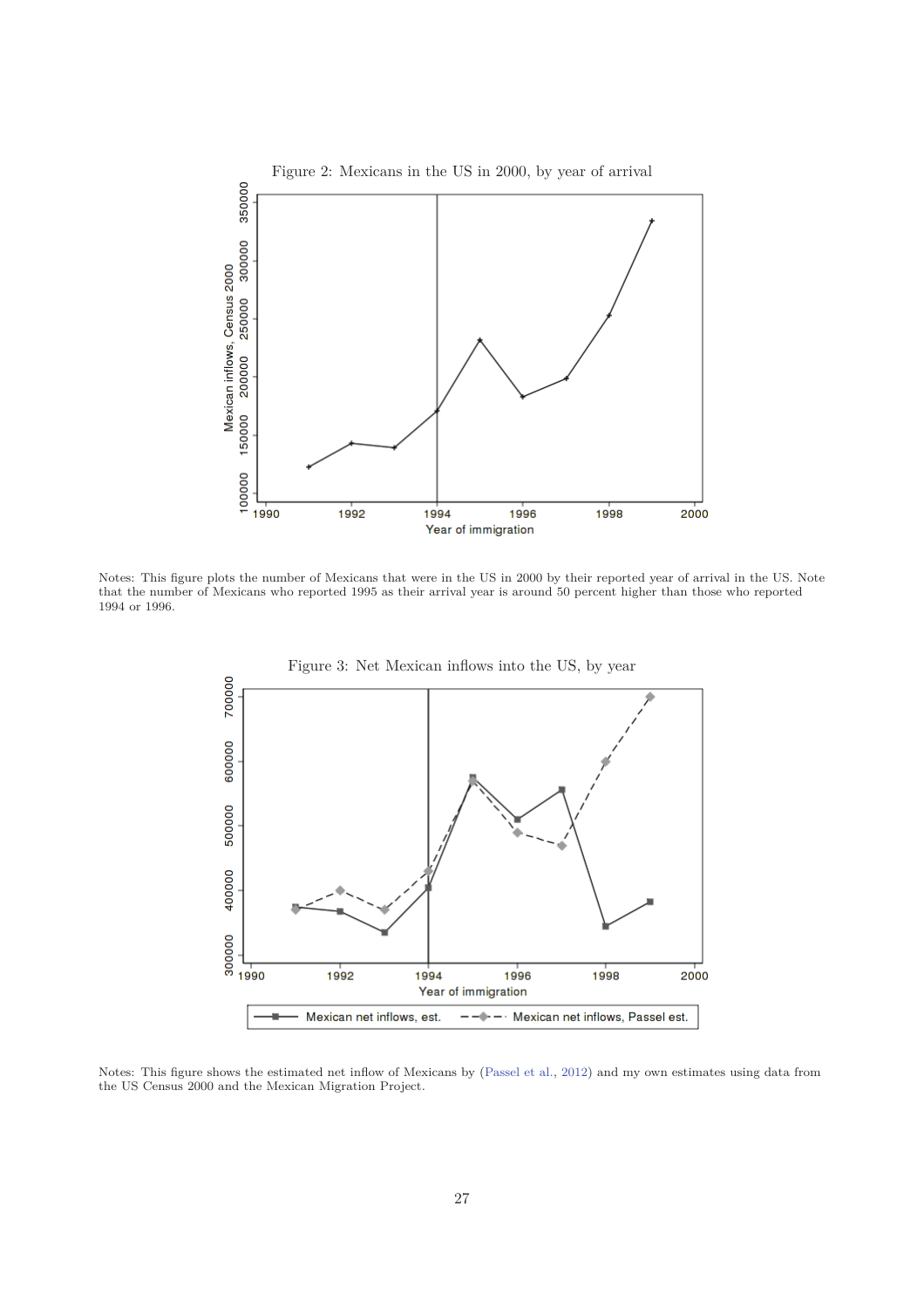

Figure 4: Evolution of wages, raw data

Note: The top graph reports the low- and high-skilled average wage in the high-immigration states, defined by the 1848 Mexican-US border. The bottom graph shows average low-skilled wages in high- and low-immigration states. I exclude Hispanics from the average low-skilled wage computations.

| Variable                           | Source                            | Number                    | year    |
|------------------------------------|-----------------------------------|---------------------------|---------|
| Mexican Stock                      | US Cen. 2000                      | 4,274,710                 | 1990    |
| Mexican Stock                      | US Cen. 1990                      | 3,699,873                 | 1990    |
| Mexican Stock                      | US Cen. $2000 + \text{Mex. Cen.}$ | 6,140,924                 | 1995    |
|                                    |                                   | $( =5,909,696 + 231,228)$ |         |
| Mexican Stock                      | US Cen. 2000                      | 7,970,009                 | 2000    |
| Average Inflow 1990-2000 (workers) | US Cen. 2000                      | 369,529.9                 | 1990-95 |
| Average Inflow 1990-1995 (workers) | US Cen. $2000 + \text{Mex. Cen.}$ | 373,242.8                 | 1990-95 |
| Average Inflow 1995-2000 (workers) | US Cen. $2000 + \text{Mex. Cen.}$ | 365,817                   | 1995-00 |
| Mexican Inflow (total)             | Passel et al. $(2012)$            | 400,000                   | 1992    |
| Mexican Inflow (total)             | Passel et al. $(2012)$            | 370,000                   | 1993    |
| Mexican Inflow (total)             | Passel et al. $(2012)$            | 430,000                   | 1994    |
| Mexican Inflow (total)             | Passel et al. $(2012)$            | 570,000                   | 1995    |
| Mexican Inflow (total)             | Passel et al. $(2012)$            | 490,000                   | 1996    |
| Mexican Inflow (total)             | Passel et al. $(2012)$            | 470,000                   | 1997    |
| Mexican Inflow (total)             | Passel et al. $(2012)$            | 600,000                   | 1998    |

Table 1: Mexican Stocks and Inflows

Notes: This table reports the stocks and inflows of Mexicans in the US in different years. Sources of the estimates are also reported. Data from Censuses comes from Ruggles et al. (2008). Further details are provided in the text.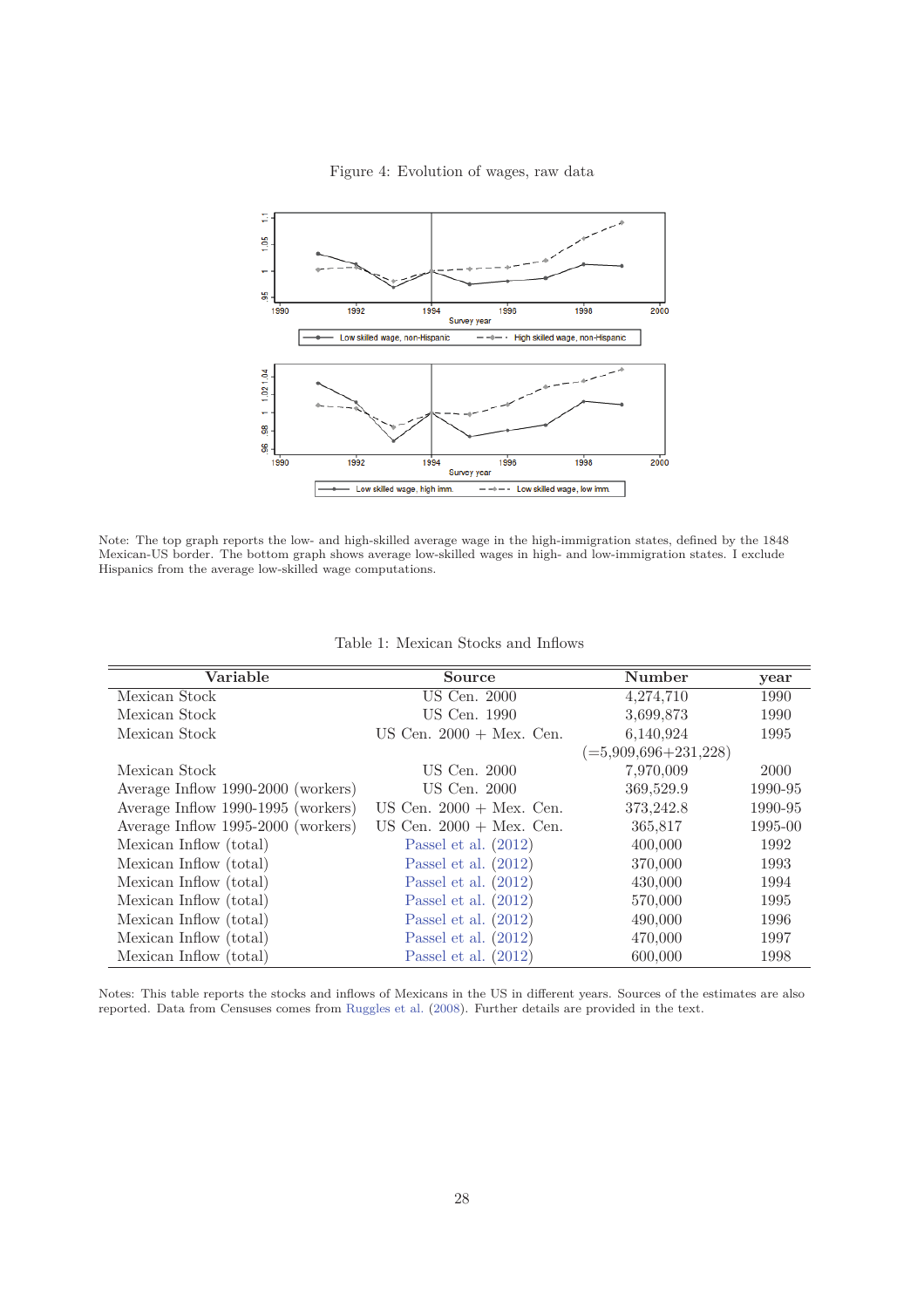

Figure 5: Share of low-skilled population in high- and low-immigration states

Notes: The top two graphs in this Figure show the overall share of low-skilled and the non-Hispanic share of low-skilled population in high- and low-immigration states, defined by the 1848 borders. The bottom graph shows the ratio of these two shares of low-skilled workers. We observe that in 1995 the share of low-skilled workers increases in high- relative to low-immigration states relative to the share of low-skilled non-Hispanics. With some lag the share of both all and non-Hispanic low-skilled workers increases in low-immigration states. This is evidence, as discussed in the text, on relocation between high- and low-immigration states in the short-run and of an increased presence of Hispanic low-skilled population in high-immigration states over longer run horizons, as observed by the upward sloping trend in the bottom part of this figure.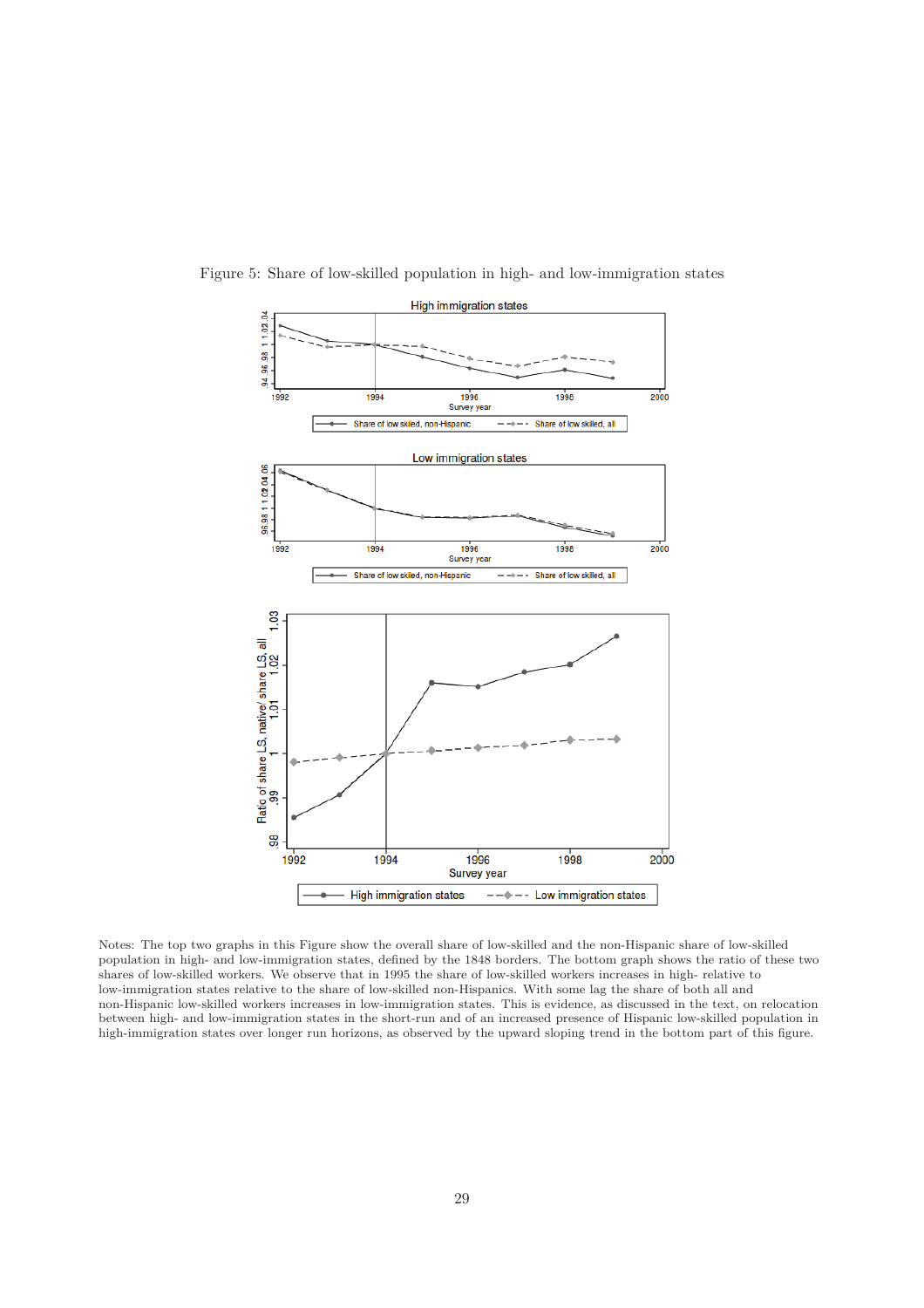

Notes: This graph reports the coefficient of a regression of (log) weekly wages at the individual level on the interaction between year dummies and an indicator dummy for high-immigration states (HIS). 1991 is the omitted year. The regression does not allow for a different time trend between high- and low-immigration states. Standard errors clustered at the metropolitan area are used to construct the confidence intervals. This should account for serial correlation while using clusters of similar size (see Angrist and Pischke (2009) and MacKinnon and Webb (2013)).





Notes: This figure shows the evolution of wages in the model with actual inflows of Mexicans and under the alternative that the Peso Crisis had not occurred. In this exercise, all inflows matter. This means that the accommodation of Mexican immigrants only occurs through labor relocation across states.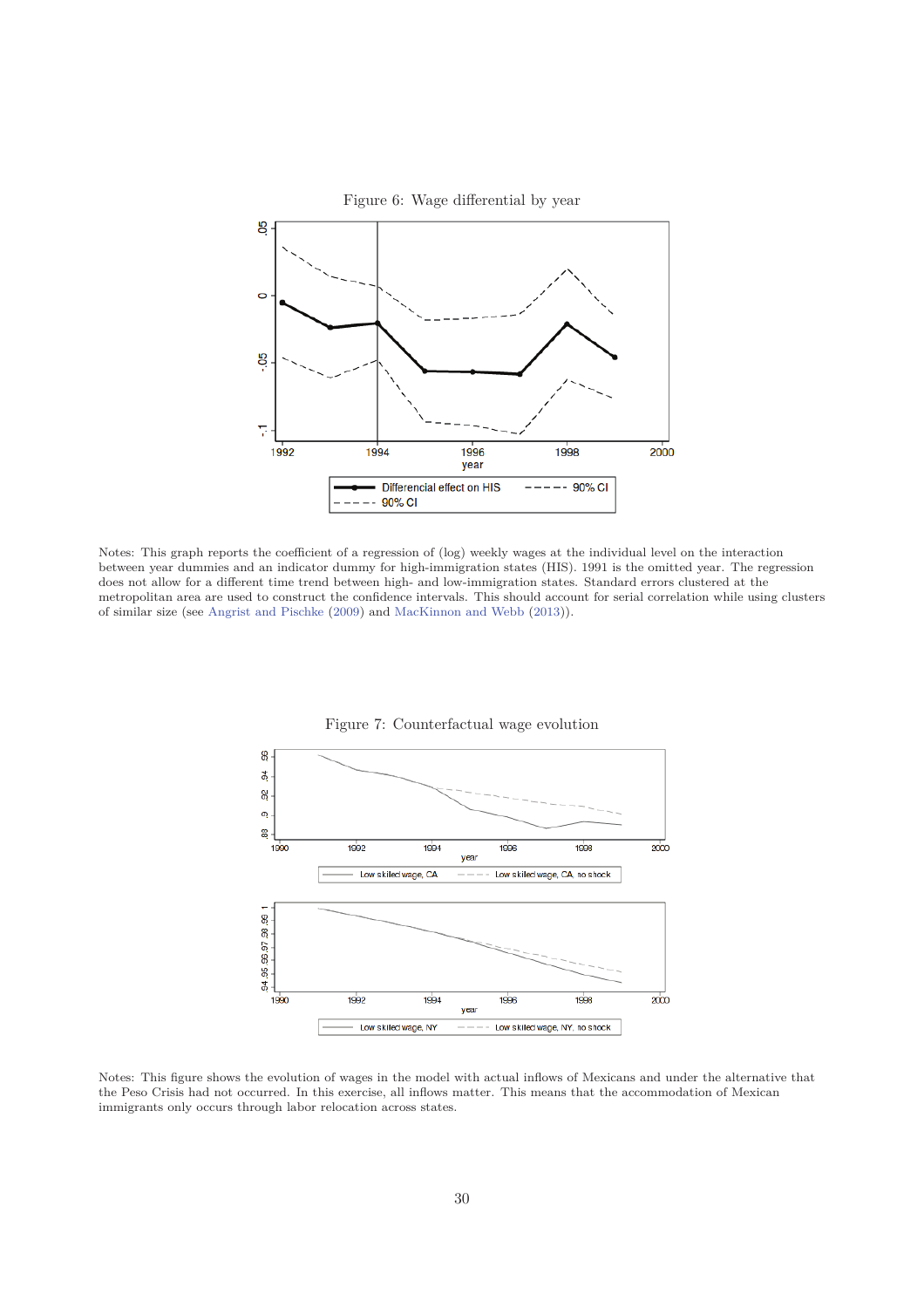

Notes: This figure shows the evolution of wages in the model with actual inflows of Mexicans and under the alternative that the Peso Crisis had not occurred. In this exercise, only inflows above average matter.



Notes: This figure on the left shows the evolution of wages in Arizona with actual inflows of Mexicans and under the alternative that Arizona had not received any Mexicans. In this exercise, all inflows matter. This means that the accommodation of Mexican immigrants only occurs through labor relocation across states. This figure on the right shows the evolution of wages in Arizona with actual inflows of Mexicans and under the alternative that Arizona had not received any Mexicans. In this exercise, only inflows above average matter.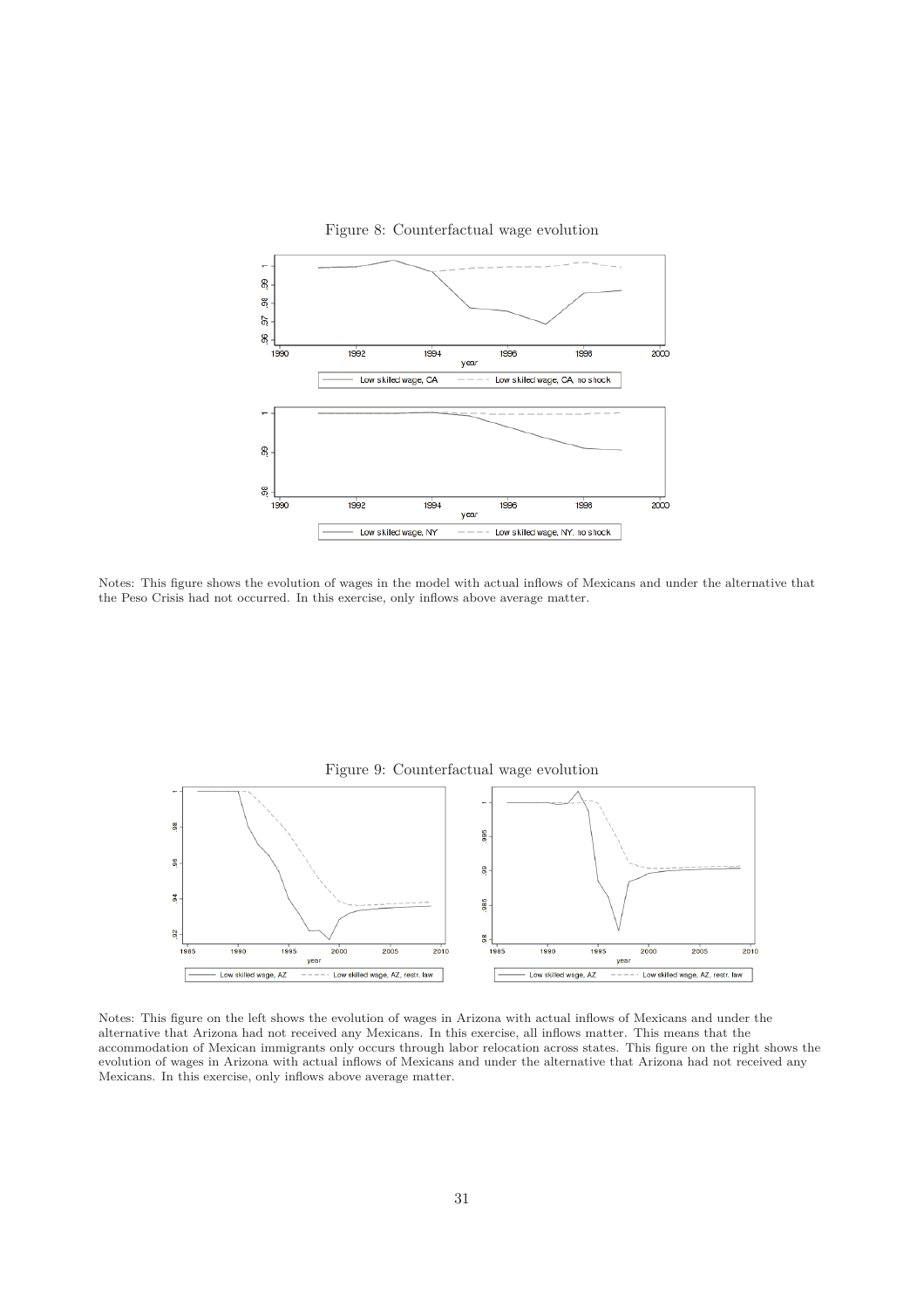Table 2: Summary statistics

| Variable                                            | Mean        | Std. Dev.     | N   |
|-----------------------------------------------------|-------------|---------------|-----|
| Mexican inflows at state level                      |             |               |     |
| Mexican Inflows (own estimates)                     | 8,671.9     | 37,896.0      | 357 |
| Mexican Inflows (Passel et al. (2012) estimates)    | 9,327.7     | 40,375.7      | 357 |
| Mexican Inflows (INS+DHS)                           | 7,215.3     | 31,555.8      | 357 |
| Maximum number of Mexican Inflows (in a state)      | 326,305.7   |               |     |
| Labor Market Outcomes                               |             |               |     |
| Average (log weekly) wage, low-skilled non-Mexicans | 5.953       | 0.099         | 102 |
| Observations low-skilled non-Mexicans               | 378.52      | 289.313       | 102 |
| Average (log weekly) wage, high-skilled             | 6.307       | 0.124         | 102 |
| Observations low-skilled                            | 516.647     | 425.843       | 102 |
| Full time employed, low-skilled                     | 756,413.587 | 779,010.954   | 102 |
| Full time employed, high-skilled                    | 984,069.74  | 1,093,654.666 | 102 |
| Share Mexicans, low-skilled                         | 0.055       | 0.119         | 102 |
| Share Mexican in 1980                               | 0.005       | 0.012         | 102 |
| GDP and exports                                     |             |               |     |
| (ln) US-Mexico exports                              | 18.97       | 1.798         | 102 |
| state GDP<br>$(\ln)$                                | 11.336      | 1.024         | 102 |

Notes: These are the main variables used in the analysis of the causal effect of immigration on wages. The averages are unweighted, so do not necessarily coincide with the true US average. This data covers years the 1992-1998 for the overall inflows and 1994-1995 for the rest.

Table 3: First stage regressions for the estimation of the causal effect of Mexican immigration on wages

|                               | $\left(1\right)$ | (2)            | (3)                 | (4)        | (5)            |
|-------------------------------|------------------|----------------|---------------------|------------|----------------|
|                               | Share            | $\Delta$ Share | $\Delta$ Adj. Share | Share      | $\Delta$ Share |
|                               | Mexican          | Mexican        | Mexican             | Mexican    | Mexican        |
|                               | LS               | LS             | LS                  | ΗS         | HS             |
| <b>VARIABLES</b>              | <b>OLS</b>       | <b>OLS</b>     | <b>OLS</b>          | <b>OLS</b> | <b>OLS</b>     |
|                               |                  |                |                     |            |                |
| Share of Mexicans in 1980, LS | 6.005            | 0.431          | 0.731               |            |                |
|                               | (0.185)          | (0.0882)       | (0.0886)            |            |                |
| Share of Mexicans in 1980, HS |                  |                |                     | 4.829      | $-0.189$       |
|                               |                  |                |                     | (0.208)    | (0.324)        |
| Observations                  | 51               | 51             | 51                  | 51         | 51             |
| R-squared                     | 0.968            | 0.227          | 0.439               | 0.941      | 0.014          |

Notes: This table shows the regression of the share of Mexicans in the labor force at the state level in 1995 on the same variable in 1995. It also shows the same regression but first differencing the dependent variable. This table is the first stage regression for the IV in Table 4. Robust standard errors are reported. See more details in the text.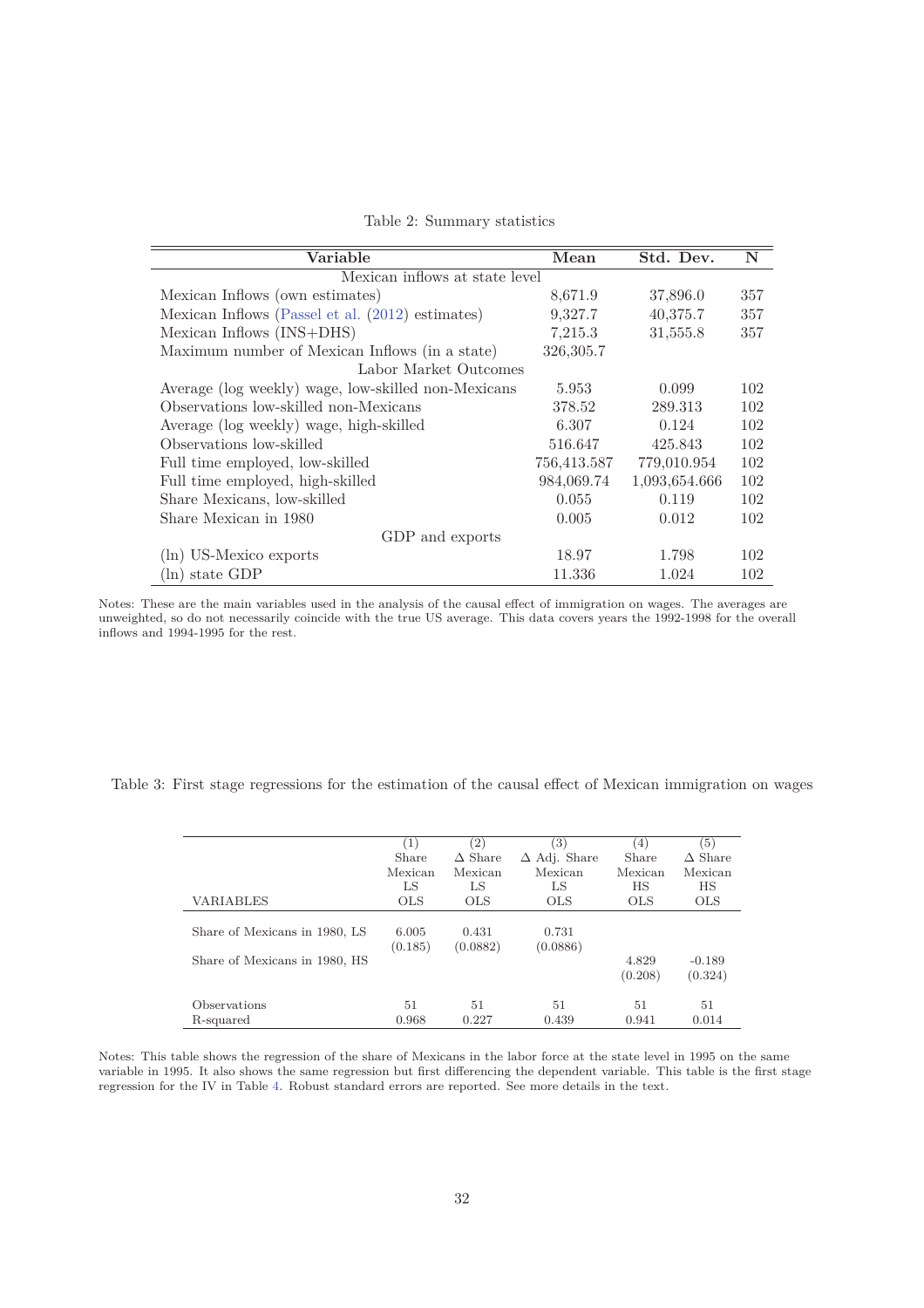| VARIABLES                                        | LS non-Mex<br>Wage<br><b>OLS</b> | $\operatorname{LS}$ non-Mex<br>$\frac{(2)}{Wage}$<br>$\geq$ | $\begin{array}{c} (3) \\ \Delta\text{ Wage} \\ \text{LS non-Mex} \end{array}$<br><b>OLS</b> | $\rm{LS}$ non-Mex OLS<br>$\Delta$ Wage                                                                       | $\operatorname{LS}$ non-Mex<br>(5)<br>$\Delta$ Wage<br>$\geq$                                               | $\ensuremath{\mathsf{LS}}$ non-Mex $\ensuremath{\mathsf{IV}}$<br>$(6)$<br>$\Delta$ Wage                                            | LS Ind. controls<br>$\begin{array}{c} (7)\\ \Delta\text{ Wage}\\ \end{array}$<br>$\geq$                          | LS Ind. controls<br>$\Delta$ Wage<br>$\geq$                                                                                                                                     |
|--------------------------------------------------|----------------------------------|-------------------------------------------------------------|---------------------------------------------------------------------------------------------|--------------------------------------------------------------------------------------------------------------|-------------------------------------------------------------------------------------------------------------|------------------------------------------------------------------------------------------------------------------------------------|------------------------------------------------------------------------------------------------------------------|---------------------------------------------------------------------------------------------------------------------------------------------------------------------------------|
| A Share of Mexicans, LS<br>Share of Mexicans, LS | (0.0552)<br>$-0.0143$            | (0.0178)                                                    | $-0.611$<br>$(0.293)$                                                                       | $-0.814$<br>$(0.312)$                                                                                        | $-1.474$<br>$(0.529)$                                                                                       | $-1.355$<br>$(0.460)$                                                                                                              | (0.297)                                                                                                          |                                                                                                                                                                                 |
| Adj. Share of Mexicans, LS                       |                                  |                                                             |                                                                                             |                                                                                                              |                                                                                                             |                                                                                                                                    |                                                                                                                  |                                                                                                                                                                                 |
| $\Delta$ (log) exports to Mexico                 |                                  |                                                             |                                                                                             |                                                                                                              |                                                                                                             |                                                                                                                                    |                                                                                                                  |                                                                                                                                                                                 |
| $\Delta$ (log) state GDP                         |                                  |                                                             |                                                                                             |                                                                                                              |                                                                                                             |                                                                                                                                    |                                                                                                                  |                                                                                                                                                                                 |
|                                                  |                                  |                                                             |                                                                                             |                                                                                                              |                                                                                                             |                                                                                                                                    |                                                                                                                  |                                                                                                                                                                                 |
| $\Delta$ (log) high skilled labor                |                                  |                                                             |                                                                                             |                                                                                                              |                                                                                                             |                                                                                                                                    |                                                                                                                  |                                                                                                                                                                                 |
| $\Delta$ (log) low skilled labor                 |                                  |                                                             |                                                                                             | $\begin{array}{c} 0.0114 \\ 0.0139) \\ 0.390 \\ 0.473) \\ -0.164 \\ 0.138) \\ 0.0138) \\ 0.0138 \end{array}$ | $\begin{array}{l} 0.0134 \\ 0.0126) \\ 0.616 \\ 0.499) \\ -0.224 \\ 0.141) \\ 0.0229 \\ 0.0229 \end{array}$ | $\begin{array}{c} (0.0100 \\ (0.0133) \\ (0.493 \\ (0.490) \\ (0.136) \\ (0.136) \\ (0.136) \\ (0.0460 \\ (0.00460 \\ \end{array}$ | $\begin{array}{l} 0.00885 \\ 0.00967) \\ 0.0923 \\ (0.383) \\ -0.142 \\ (0.104) \\ 0.0691 \\ 0.0691 \end{array}$ | $\begin{array}{c} -0.428 \\ (0.161) \\ 0.00862 \\ (0.0102) \\ 0.0197 \\ (0.377) \\ (0.377) \\ (0.116) \\ (0.010) \\ (0.010) \\ (0.0542) \\ (0.0542) \\ (0.0542) \\ \end{array}$ |
| Observations                                     | 51                               |                                                             | 12                                                                                          | $\frac{51}{0.142}$                                                                                           | $\frac{51}{0.062}$                                                                                          | $\overline{5}$                                                                                                                     |                                                                                                                  | $\frac{51}{115}$                                                                                                                                                                |
| R-squared                                        | 0.001                            | 0.001                                                       | 0.081                                                                                       |                                                                                                              |                                                                                                             | 0.083                                                                                                                              | $\frac{51}{0.107}$                                                                                               |                                                                                                                                                                                 |
| Wages detrended<br>widstat                       | no                               | 1058<br>$_{\rm no}$                                         | $\overline{\Omega}$                                                                         | $\overline{\rm n}$                                                                                           | $\overline{\rm m}$                                                                                          | $yes$<br>$25.22$                                                                                                                   | $yes$<br>$25.22$                                                                                                 | $\frac{y}{4.81}$                                                                                                                                                                |

Table 4: Causal effect of immigration on wages, low-skilled workers Table 4: Causal effect of immigration on wages, low-skilled workers Notes: This table shows the regression of the average low-skilled native wage at the state level on the share of low-skilled Mexicans relative to low-skilled workers in 1995. The first two columns report the regressions in Notes: This table shows the regression of the average low-skilled native wage at the state level on the share of low-skilled Mexicans relative to low-skilled workers in 1995. The first two columns report the regressions in levels, while the next 5 report the first differenced (using 1994 data) regressions. It shows that wages of native low-skilled workers Mexican workers in 1995. Column 7 reports average wages controlling for individual characteristics using Mincerian regressions. It also uses 1992-1994 (instead of only 1994) decrease with an immigration induced supply shock at the local level. 'LS' indicates 'Low-skilled', 'UC' indicates that the variable is adjusted for a 5 percent undercount of as the pre-shock wage levels. Column 8 should be taken as a lower bound on the estimate of interest. Robust standard errors are reported. See more details in the text.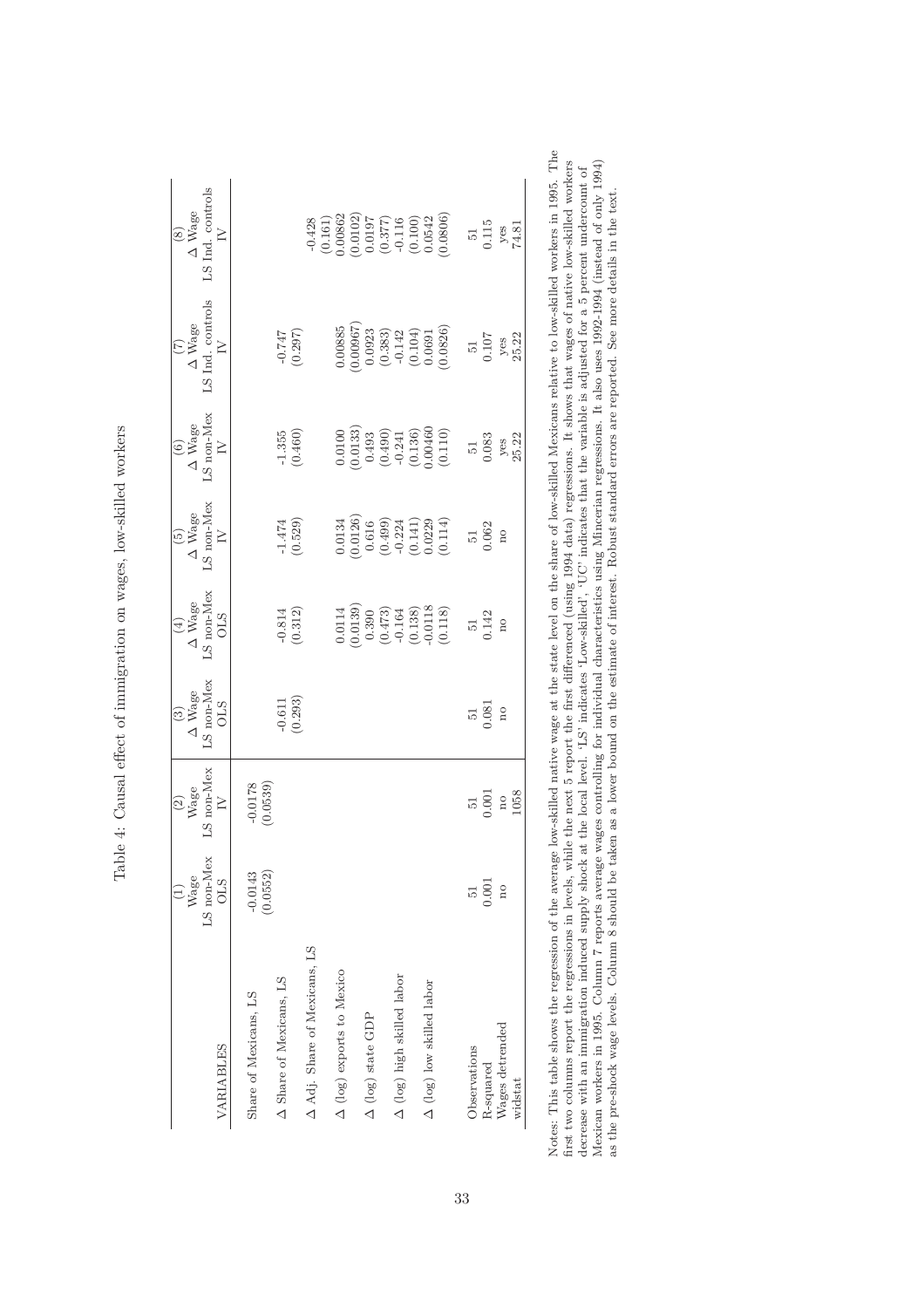| $\begin{array}{c} \text{\textcolor{red}{(4)}} \\ \text{\textcolor{red}{\geq}} \\ \text{\textcolor{red}{\Omega 13}} \\ \text{\textcolor{red}{(195)}} \\ \text{\textcolor{red}{\Omega 25}} \end{array}$<br>$\frac{3}{2}$<br>Share<br>$\frac{195}{2}$<br>OLS<br>$\begin{array}{c} (2)\\ \text{Share}\\ \text{LS}\\ 1995 \end{array}$ | $\begin{array}{c} \text{(5)}\\ \text{Share}\\ \text{L3} \\ \text{1995}\\ \text{D} \end{array}$         | $\frac{6}{5}$<br>Share<br>$\frac{13}{5}$<br>OHS                      | $\begin{array}{c} \text{(7)}\\ \text{Share} \\ \text{L996}\\ \text{D95}\\ \end{array}$ | $\begin{array}{c} (8) \\ \text{Share} \\ \text{L3} \\ 1996 \\ \text{IV} \end{array}$                   |
|-----------------------------------------------------------------------------------------------------------------------------------------------------------------------------------------------------------------------------------------------------------------------------------------------------------------------------------|--------------------------------------------------------------------------------------------------------|----------------------------------------------------------------------|----------------------------------------------------------------------------------------|--------------------------------------------------------------------------------------------------------|
|                                                                                                                                                                                                                                                                                                                                   |                                                                                                        |                                                                      |                                                                                        |                                                                                                        |
|                                                                                                                                                                                                                                                                                                                                   |                                                                                                        |                                                                      |                                                                                        |                                                                                                        |
| $-0.253$<br>$(0.116)$                                                                                                                                                                                                                                                                                                             |                                                                                                        |                                                                      |                                                                                        |                                                                                                        |
| $\binom{0.830}{0.331}$                                                                                                                                                                                                                                                                                                            |                                                                                                        |                                                                      |                                                                                        |                                                                                                        |
|                                                                                                                                                                                                                                                                                                                                   |                                                                                                        |                                                                      |                                                                                        |                                                                                                        |
| $\begin{array}{c} 0.870 \\ (0.367) \\ -0.00215 \\ (0.00553) \\ -0.0448 \\ \end{array}$                                                                                                                                                                                                                                            | $\begin{array}{c} 0.235 \\ (0.436) \\ -0.00143 \\ 0.00576) \\ 0.0121 \\ 0.0121 \\ (0.190) \end{array}$ |                                                                      |                                                                                        |                                                                                                        |
|                                                                                                                                                                                                                                                                                                                                   |                                                                                                        | (0.0392)                                                             |                                                                                        |                                                                                                        |
|                                                                                                                                                                                                                                                                                                                                   |                                                                                                        |                                                                      |                                                                                        |                                                                                                        |
|                                                                                                                                                                                                                                                                                                                                   |                                                                                                        |                                                                      | $\begin{array}{c} 0.142 \\ (0.446) \\ -0.00983 \\ (0.00432) \\ -0.0883 \\ \end{array}$ | $\begin{array}{l} -1.342 \\ (0.747) \\ 0.00715 \\ 0.00466) \\ 0.0749 \\ 0.0749 \\ (0.205) \end{array}$ |
|                                                                                                                                                                                                                                                                                                                                   |                                                                                                        |                                                                      |                                                                                        | $\overline{51}$                                                                                        |
| 0.078<br>0.074<br>0.033                                                                                                                                                                                                                                                                                                           |                                                                                                        | 0.000                                                                | 0.055                                                                                  |                                                                                                        |
| yes<br>yes                                                                                                                                                                                                                                                                                                                        |                                                                                                        | yes                                                                  | yes                                                                                    | $\frac{y \text{es}}{17.49}$                                                                            |
| 51                                                                                                                                                                                                                                                                                                                                | 51                                                                                                     | $\begin{array}{c} 51 \\ 0.037 \end{array}$<br>$\frac{y \cos}{17.49}$ | 51                                                                                     | 51                                                                                                     |

Table 5: The short-run relocation response

Table 5: The short-run relocation response

34

Notes: All regressions instrument the change in the share of Mexican by the share of Mexicans by state in 1980. Lagged variables are instrumented by the lagged instrument.

Notes: All regressions instrument the change in the share of Mexican by the share of Mexicans by state in 1980. Lagged variables are instrumented by the lagged instrument.<br>Robust standard errors are reported.

Robust standard errors are reported.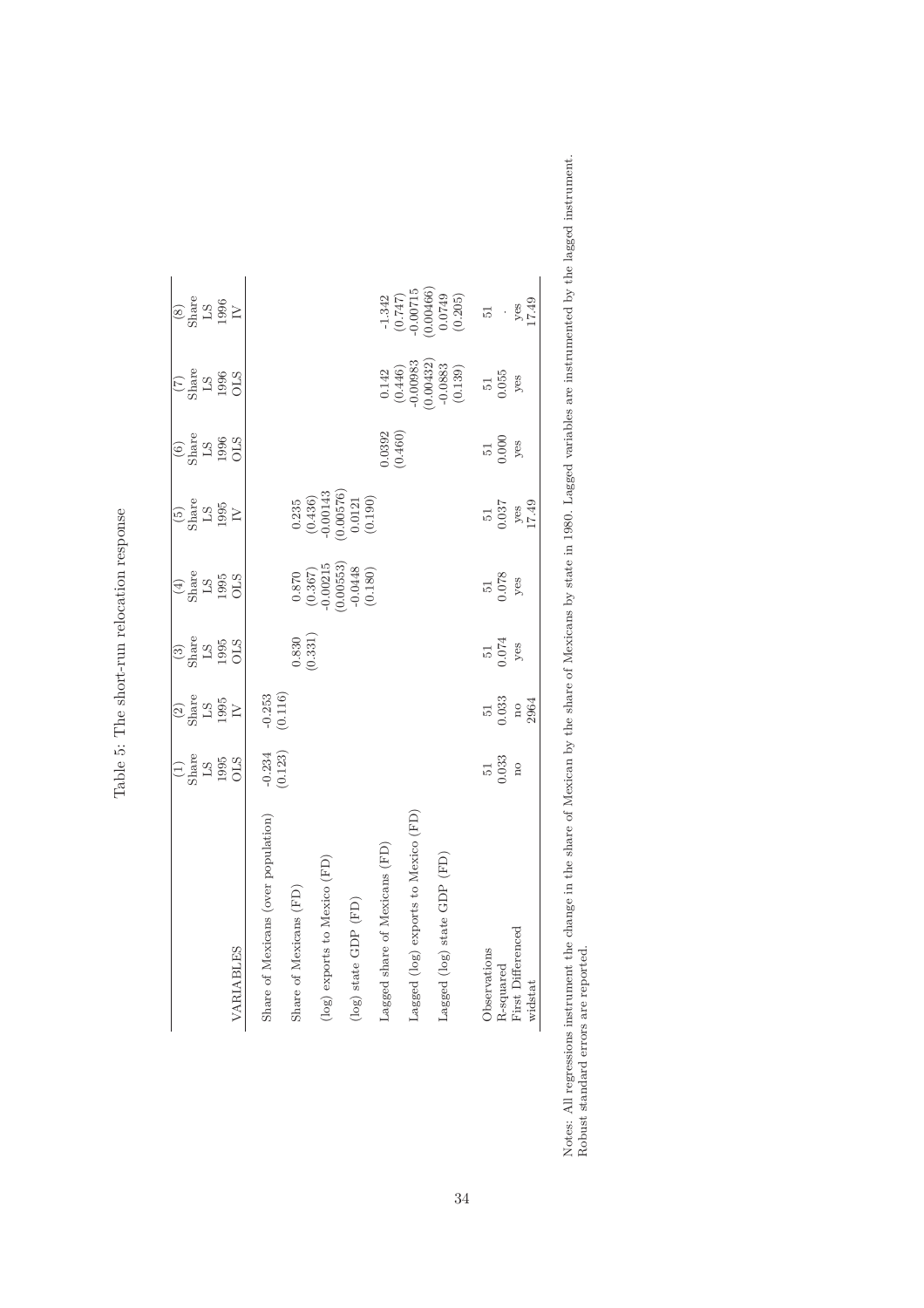|                                               | (1)                  | (2)                                      | (3)        | (4)       |
|-----------------------------------------------|----------------------|------------------------------------------|------------|-----------|
| <b>VARIABLES</b>                              | <b>OLS</b>           | <b>IV</b>                                | <b>OLS</b> | <b>IV</b> |
|                                               | $\Delta$ (log)       | Low Skilled Wages, 1990-2000             |            |           |
|                                               |                      |                                          |            |           |
| Relative Inflow of Mexicans, 1990 - 2000      | $-0.114$             | $-0.383$                                 | $-0.396$   | $-0.735$  |
|                                               | (0.171)              | (0.175)                                  | (0.103)    | (0.141)   |
|                                               |                      |                                          |            |           |
| Observations                                  | 51                   | 51                                       | 48         | 48        |
| R-squared                                     | 0.031                | $-0.146$                                 | 0.180      | 0.048     |
| Cross-state                                   | yes                  | <b>ves</b>                               |            |           |
| Cross-age                                     |                      |                                          | yes        | yes       |
| widstat                                       |                      | 35.38                                    |            | 43.35     |
|                                               | $\Delta$<br>$(\log)$ | High Skilled Wages, 1990-2000            |            |           |
|                                               |                      |                                          |            |           |
| Relative Inflow of Mexicans, 1990 - 2000      | 0.185                | 0.0762                                   | 0.139      | $-0.142$  |
|                                               | (0.0775)             | (0.0807)                                 | (0.161)    | (0.212)   |
|                                               |                      |                                          |            |           |
| Observations                                  | 51                   | 51                                       | 48         | 48        |
| R-squared                                     | 0.182                | 0.119                                    | 0.012      | $\cdot$   |
| Cross-state                                   | yes                  | yes                                      |            |           |
| Cross-age                                     |                      |                                          | yes        | yes       |
| widstat                                       |                      | 35.38                                    |            | 43.35     |
|                                               |                      | First Stage                              |            |           |
|                                               |                      | Relative Inflow of Mexicans, 1990 - 2000 |            |           |
|                                               |                      |                                          |            |           |
|                                               |                      |                                          |            |           |
| Share of Mexicans among Low Skilled in 1980   |                      | 1.369                                    |            |           |
|                                               |                      | (0.230)                                  |            |           |
| Predicted migrants competing with each cohort |                      |                                          |            | 0.473     |
|                                               |                      |                                          |            | (0.0718)  |
|                                               |                      |                                          |            |           |
| Observations                                  |                      | 51                                       |            | 48        |
| R-squared                                     |                      | 0.684                                    |            | 0.427     |

Table 6: Long-run effect of Mexican immigration on low-skilled wages

Notes: This table shows the results of regressing the percentage change in native low-skilled weekly wage on the change in labor supply accounted for the Mexicans arriving in the US between 1990 and 2000. The IV for the cross-state comparisons is the immigration networks, while the IV for the cross-age comparisons is the interaction between the age distribution of immigrants and the aggregate yearly inflows in the 1990s. I use 48 age categories and 50+1 states. Robust standard errors are reported.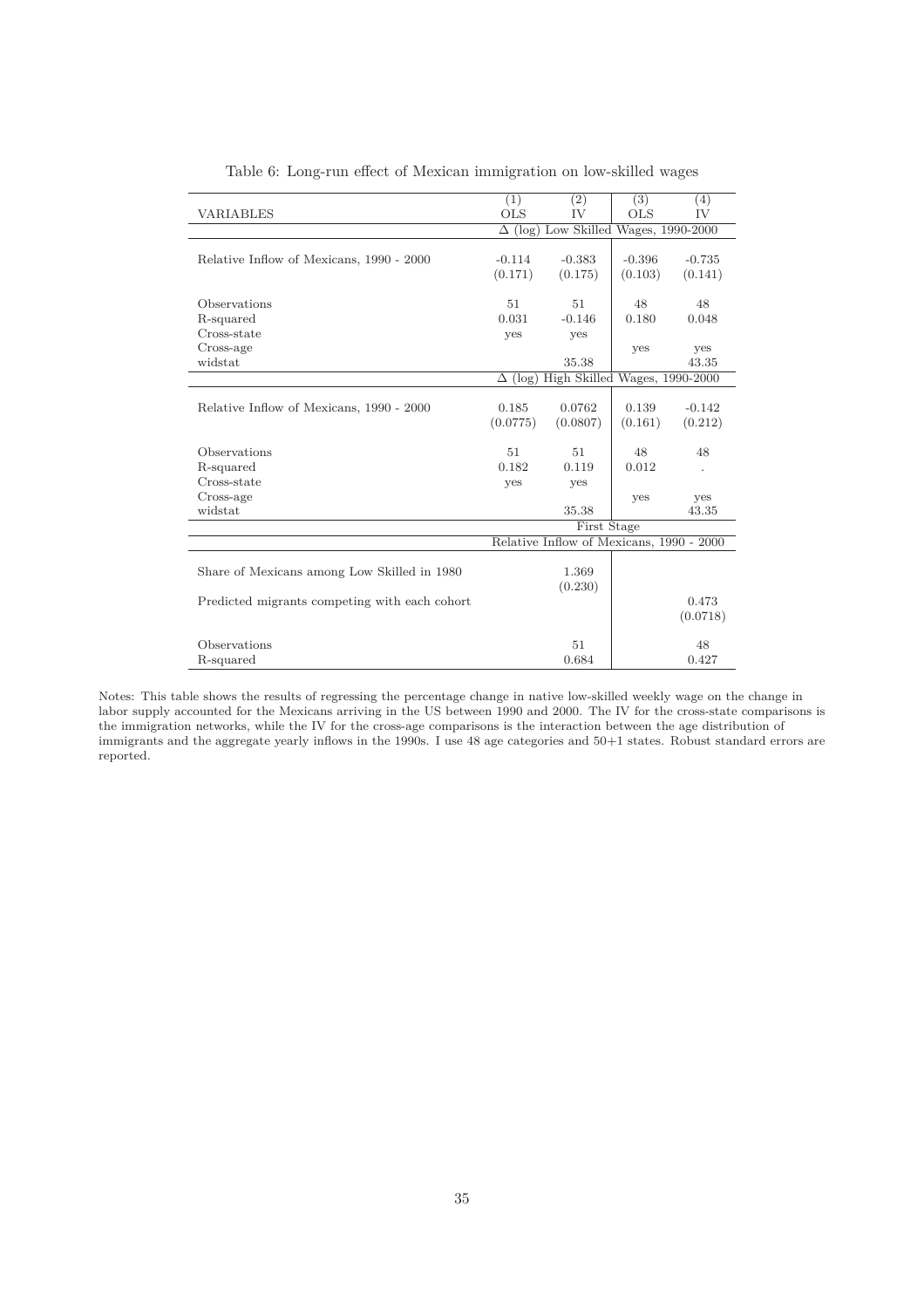| VARIABLES                                                                                                                                         | $\frac{1}{2}$<br>Share<br>$\frac{1380}{202}$ | $\frac{2}{3}$<br>$\frac{13}{3}$<br>$\frac{3}{3}$<br>$\frac{3}{3}$ | $\frac{1}{3}$<br>$\frac{1}{3}$<br>$\frac{1}{3}$<br>$\frac{1}{3}$<br>$\frac{1}{3}$<br>$\frac{1}{3}$ | $\begin{array}{l} (4)\\ \Delta\text{ Mexians}\\ \text{LS}\\ 1990\text{-}2000\\ 01.5 \end{array}$ | $\begin{array}{c} (5)\\ \Delta~{\rm share}\\ {\rm L}{\rm S}\\ 1990\text{-}2000\\ \text{OLS} \end{array}$ | $\begin{array}{c} \text{(6)}\\ \Delta~\text{Share}\\ \text{LS}\\ 1990\text{-}2000\\ \text{IV} \end{array}$ | $\begin{array}{c} (7)\\ \Delta\ \rm{Share}\\ \rm{LS}\\ 1990\text{-}2000\\ \rm{OLS}\\ \rm{OLS} \end{array}$ | $\begin{array}{c} (8) \\ \Delta ~\text{Share} \\ \text{LS} \\ 1990\text{-}2000 \\ \text{IV} \end{array}$ |
|---------------------------------------------------------------------------------------------------------------------------------------------------|----------------------------------------------|-------------------------------------------------------------------|----------------------------------------------------------------------------------------------------|--------------------------------------------------------------------------------------------------|----------------------------------------------------------------------------------------------------------|------------------------------------------------------------------------------------------------------------|------------------------------------------------------------------------------------------------------------|----------------------------------------------------------------------------------------------------------|
| A Share Mexican, 1990 - 2000<br>Share of Mexicans in 1980<br>Share of Mexicans in 1990<br>Share of Mexicans in 2000<br>Share of low skilled, 1980 | $-1.406$<br>$(0.247)$                        | $-0.567$<br>$(0.121)$                                             | (101.0)                                                                                            | (0.914)                                                                                          | $\frac{0.782}{0.0544}$                                                                                   | $(0.794$<br>(0.0513)                                                                                       | $\begin{array}{c} 0.632 \\ (0.0913) \\ -0.115 \\ (0.0416) \end{array}$                                     | $\begin{array}{c} 0.613 \\ 0.0988) \\ -0.119 \\ 0.0423 \end{array}$                                      |
| Observations<br>R-squared<br>widstat                                                                                                              | 0.335<br>51                                  | $\frac{51}{177}$                                                  | 0.018                                                                                              | 0.822                                                                                            | $\frac{51}{0.664}$                                                                                       | $\frac{51}{0.664}$<br>90.49                                                                                | 0.716<br>$\overline{5}$                                                                                    | $\frac{51}{0.716}$<br>65.32                                                                              |

Table 7: The effect of Mexican immigration on the share of low-skilled workers across states in the long run Table 7: The effect of Mexican immigration on the share of low-skilled workers across states in the long run

Notes: This table shows the effect of Mexican migration in the distribution of skills across states. Mexican migrants moved in the 1980s to states that initially had a low share of low-skilled workers. The imperfect relocation of workers across space increased the share of low-skilled workers in high-immigration states. Robust standard errors are Notes: This table shows the effect of Mexican migration in the distribution of skills across states. Mexican migrants moved in the 1980s to states that initially had a low share of low-skilled workers. The imperfect reloca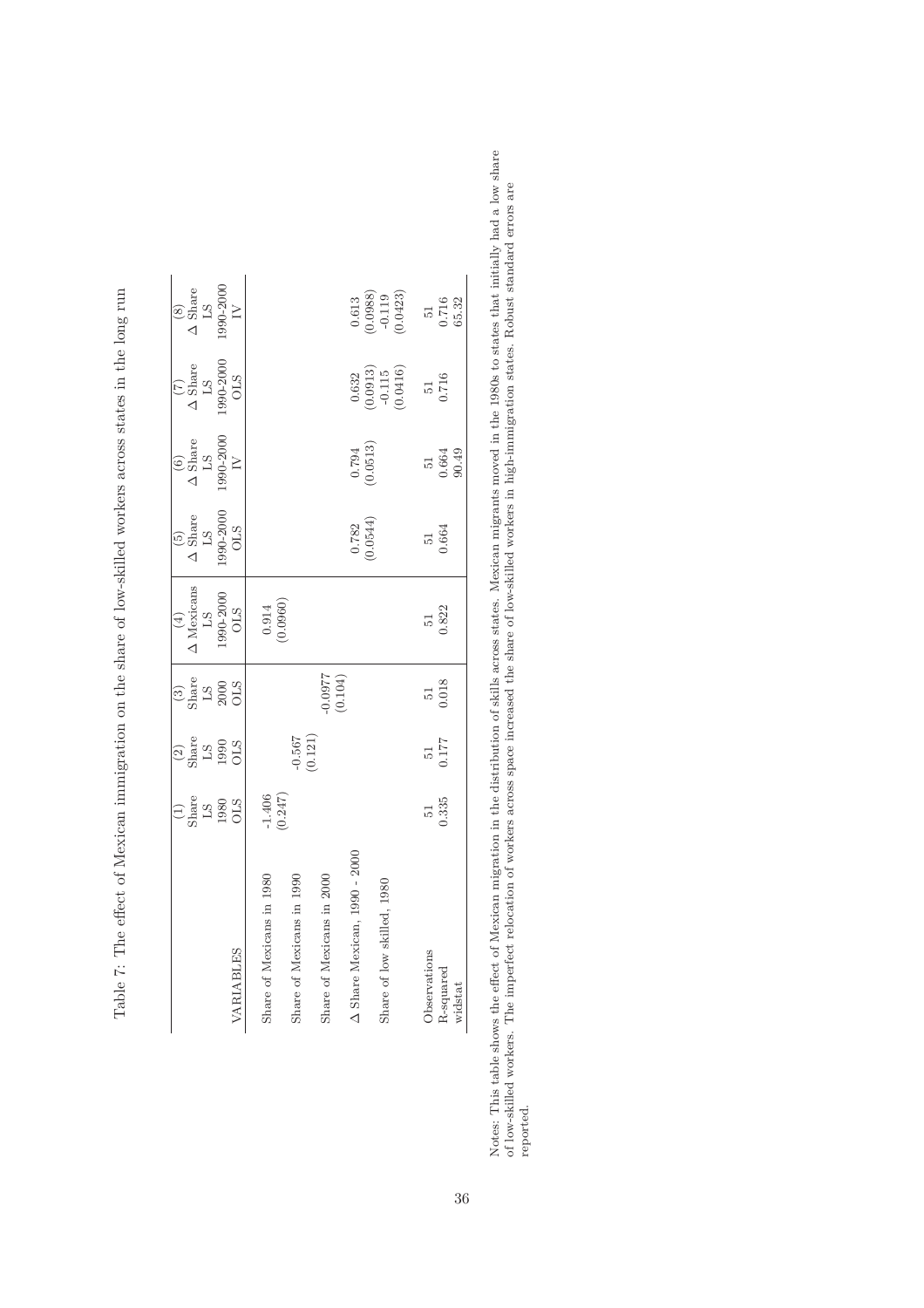# **References**

- **Acemoglu, D. and D. Autor**, "Skills, Tasks and Technologies: Implications for Employment and Earnings," *Handbook of Labor Economics Volume 4, Orley Ashenfelter and David E. Card (eds.)*, 2011.
- **Allegretto, S., A. Dube, , and M. Reich**, "Do Minimum Wages Really Reduce Teen Employment? Accounting for Heterogeneity and Selectivity in State Panel Data," *Industrial Relations*, 2011.
- **Allen, T. and C. Arkolakis**, "Trade and the Topography of the Spatial Economy," *NBER Working Paper No. 19181*, 2013.
- **Altonji, J. and D. Card**, "The Effects of Immigration on the Labor Market Outcomes of Less-Skilled Natives," *in John Abowd and Richard Freeman (eds.), Immigration, Trade, and the Labor Market, University of Chicago Press*, 1991.
- **Anderson, S., A. De Palma, and J-F. Thisse**, "Discrete Choice Theory of Product Differentiation," *MIT Press*, 1992.
- **Angrist, J. and S. Pischke**, *Mostly Harmless Econometrics: An Empiricist's Companion*, Princeton University Press, 2009.
- **Autor, D. and D. Dorn**, "This Job Is 'Getting Old:' Measuring Changes in Job Opportunities Using Occupational Age Structure.," *American Economic Review Papers and Proceedings*, 2009.
- **, , and D. Hanson**, "The China Syndrome: Local Labor Market Effects of Import Competition in the United States," *American Economic Review*, 2013, *103(6)*, 2121–2168.
- **, , and** , "The Geography of Trade and Technology Shocks in the United States," *American Economic Review Papers and Proceedings*, 2013.
- **, , and** , "Untangling Trade and Technology: Evidence from Local Labor Markets," *MIT Working Paper*, 2013.
- **Bartik, T. J.**, "Who Benefits from State and Local Economic Development Policies?," *Books from Upjohn Press. W.E. Upjohn Institute for Employment Research*, 1991.
- **Beaudry, P., E. Lewis, and M. Doms**, "Should the PC be Considered a Technological Revolution? Evidence from US Metropolitan Areas," *Journal of Political Economy*, 2010, *118(5)*, 988–1036.
- **Bertrand, M., E. Duflo, and S. Mullainathan**, "How Much Should We Trust Differences-In-Differences Estimates?," *Quarterly Journal of Economics*, 2004, *119(1)*, 249–275.
- **Blanchard, O. and L. Katz**, "Regional Evolutions," *Brookings Papers on Economic Activity*, 1992, pp. 1– 75.
- **Borjas, G.**, "The Labor Demand Curve is Downward Sloping: Reexamining the Impact of Immigration on the Labor Market," *Quarterly Journal of Economics*, 2003, pp. 1335–1374.
- **and L. Katz**, "The Evolution of the Mexican Born Workforce in the United States," *Mexican Immigration to the United States, Borjas ed.*, 2007.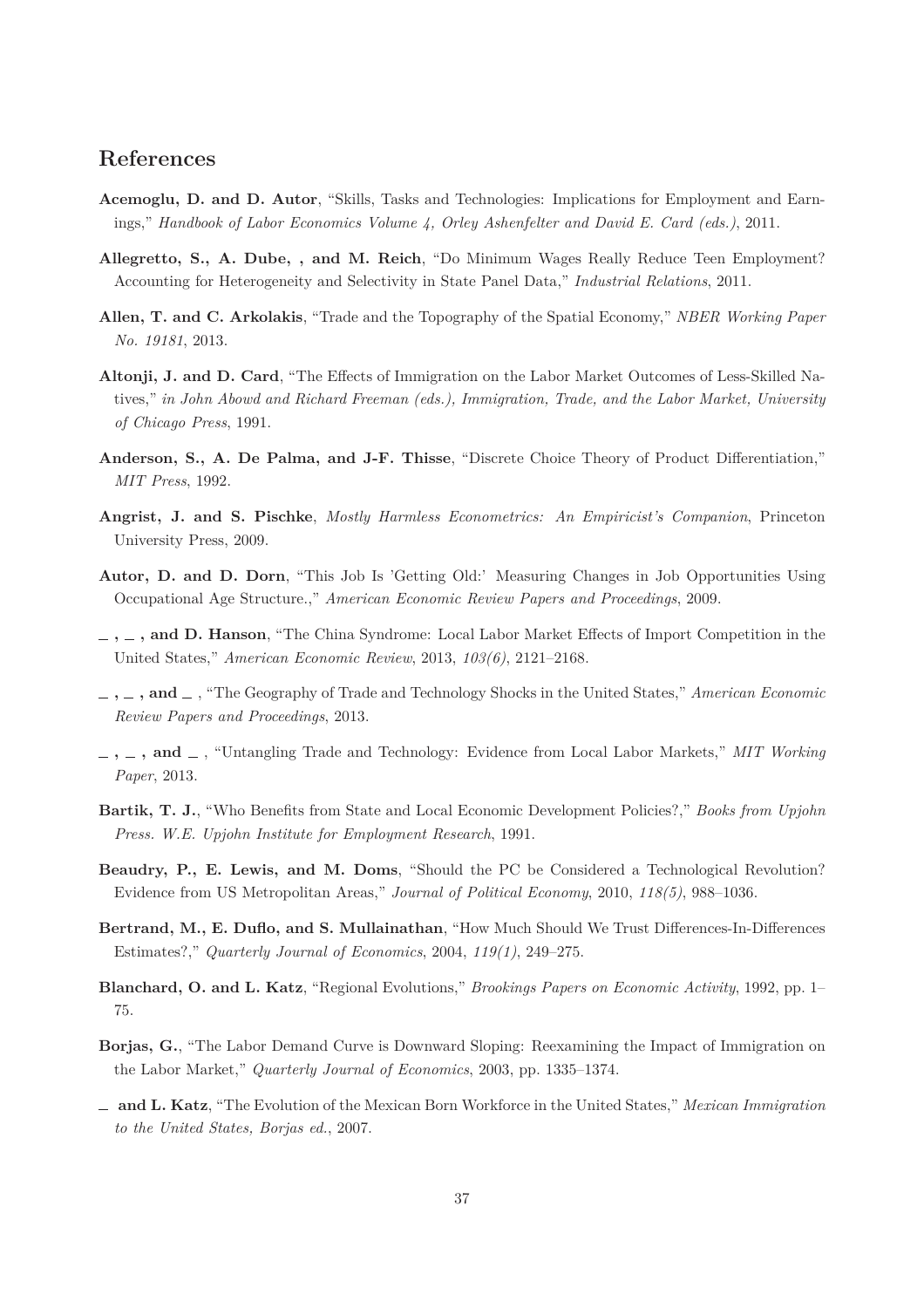- **, R. Freeman, and L. Katz**, "Searching for the Effect of Immigration on the Labor Market," *American Economic Review Papers and Proceedings*, 1996.
- **, , and** , "How Much Do Immigration and Trade Affect Labor Market Outcomes?," *Brookings Papers on Economic Activity*, 1997, pp. 1–67.
- **Boustan, L.P.**, "Was Postwar Suburbanization 'White Flight'? Evidence from the Black Migration," *Quarterly Journal of Economics*, 2010.
- **Calvo, G. and E. Mendoza**, "Petty Crime and Cruel Punishment: Lessons from the Mexican Debacle," *American Economic Review Papers and Proceedings*, 1996, *86(2)*, 170–175.
- **Card, D.**, "The Impact of the Mariel Boatlift on the Miami Labor Market," *Industrial and Labor Relations Review*, 1990, pp. 245–257.
- , "Do Minimum Wages Reduce Employment? A Case Study of California, 1987-89," *Industrial and Labor Relations Review*, 1992, *46*, 38–54.
- , "Using Regional Variation in Wages to Measure the Effects of the Federal Minimum Wage," *Industrial and Labor Relations Review*, 1992, *46*, 22–47.
- , "Immigrant Inflows, Native Outflows and the Local Labor Market Impacts of Higher Immigration," *Journal of Labor Economics*, 2001, *19.*
- , "Is The New Immigration Really So Bad?," *Economic Journal*, 2005, *115*, 300–323.
- , "How Immigration Affects U.S. Cities," *CReAM Discussion Paper*, 2007, *11/07.*
- , "Immigration and Inequality," *American Economic Review Papers and Proceedings*, 2009, *99(2)*, 1–21.
- **, A. Mas, and J. Rothstein**, "Tipping and the Dynamics of Segregation," *Quarterly Journal of Economics*, 2008, *123(1).*
- **and A. Krueger**, "Minimum Wages and Employment: A Case Study of the Fast Food Industry in New Jersey and Pennsylvania," *American Economic Review*, 1994, *84.*
- **and** , "A Re-analysis of the Effect of the New Jersey Minimum Wage with Representative Payroll Data.," *American Economic Review*, 2000.
- **and E. Lewis**, "The Diffusion of Mexican Immigrants During the 1990s: Explanations and Impacts," *Mexican Immigration to the United States*, 2007, *George J. Borjas (ed)*, University of Chicago Press.
- **and J. DiNardo**, "Do immigrant Inflows lead to Native Outflows," *American Economic Review*, 2000.
- **Carrington, W.**, "The Alaskan Labor Market during the Pipeline Era," *Journal of Political Economy*, 1996.
- **Diamond, R.**, "The Determinants and Welfare Implications of US Workers' Diverging Location Choices by Skill: 1980-2000," *mimeo*, 2013.
- **Dube, A., S. Naidu, and M. Reich**, "The economic effects of a citywide minimum wage," *Industrial and Labor Relations Review*, 2007, *60(4)*, 522–543.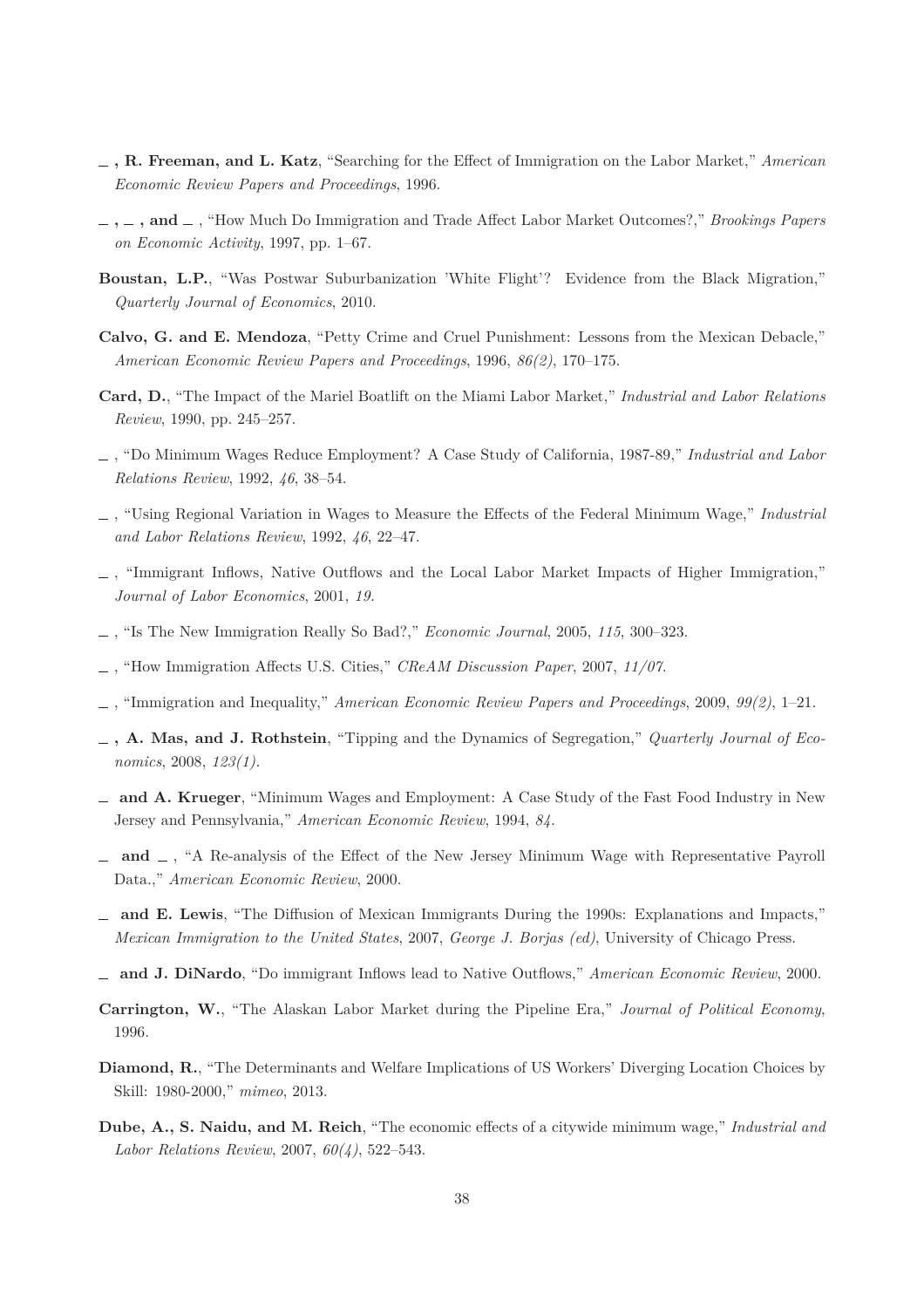- **, T.W. Lester, and M. Reich**, "Minimum wage effects across state borders: Estimates using contiguous counties," *The Review of Economics and Statistics*, 2010, *92(4)*, 945–964.
- **Foged, M. and G. Peri**, "Immigrants and Native Workers: New Analysis Using Longitudinal Employer-Employee Data," *NBER Working Paper No. 19315*, 2013.
- **Glaeser, E.**, *Cities, Agglomeration and Spatial Equilibrium*, Oxford University Press, 2008.
- **Hanson, G.**, "Illegal Migration from Mexico to the United States," *Journal of Economic Literature*, 2006, *44(4)*, 869–924.
- **and A. Spilimbergo**, "Illegal Migration, Border Enforcement and Relatvie Wages: Evidence from Apprehensions at US-Mexico Border," *American Economic Review*, 1999, *89(5)*, 1337–1357.
- **Hornbeck, R.**, "The Enduring Impact of the American Dust Bowl: Short- and Long-run Adjustments to Environmental Catastrophe," *American Economic Review*, 2012, *102(4)*, 1477–1507.
- **and S. Naidu**, "When the Levee Breaks: Black Migration and Economic Development in the American South," *NBER WP n. 18296*, 2012.
- **Katz, L and K. Murphy**, "Changes in Relative Wages, 1963-1987: Supply and Demand Factors," *Quarterly Journal of Economics*, 1992, *107(1)*, 35–78.
- **Kennan, J. and J. Walker**, "The Effect of Expected Income on Individual Migration Decisions," *Econometrica*, 2011, *79(1)*, 211–251.
- **Lewis, E.**, "Immigration, Skill Mix, and Capital-Skill Complementarity," *Quarterly Journal of Economics*, 2012, *126(1)*, 1029–1069.
- **Llull, J.**, "Reconciling Spatial Correlations and Factor Proportions: a Cross-Country Analysis of the Economic Consequences of Immigration," *CEMFI working paper 0802*, 2015.
- **MacKinnon, J. and M. Webb**, "Wild Bootstrap Inference for Wildly Different Cluster Sizes," *Queen's Economics Department Working Paper No. 1314*, 2013.
- **Martin, J.**, "Can We Control the Border? A Look at Recent Efforts in San Diego, El Paso and Nogales," *Center for Immigration Studies*, 1995.
- **McFadden, D.**, "Conditional Logit Analysis of Qualitative Choice Behavior," *Frontiers in Econometrics, ed. Zarembka*, 1974, pp. 105–142.
- **McIntosh, M. F.**, "Measuring the Labor Market Impacts of Hurricane Katrina Migration: Evidence from Houston, Texas," *American Economi Review: Papers and Proceedings*, 2008, *98(2)*, 54–57.
- **Monras, J.**, "Essays in Internal and International Migration," *Dissertation at Columbia University*, 2014.
- , "Economic Shocks and Internal Migration," *IZA Discussion Paper No. 8840*, 2015.
- **Moretti, E.**, "Local Labor Markets," *Handbook of Labor Economics*, 2011.
- **Neumark, D. and W. Wascher**, "Minimum Wages and Employment: A Case Study of the Fast-Food Industry in New Jersey and Pennsylvania: Comment," *American Economic Review*, 2000, pp. 1362–1396.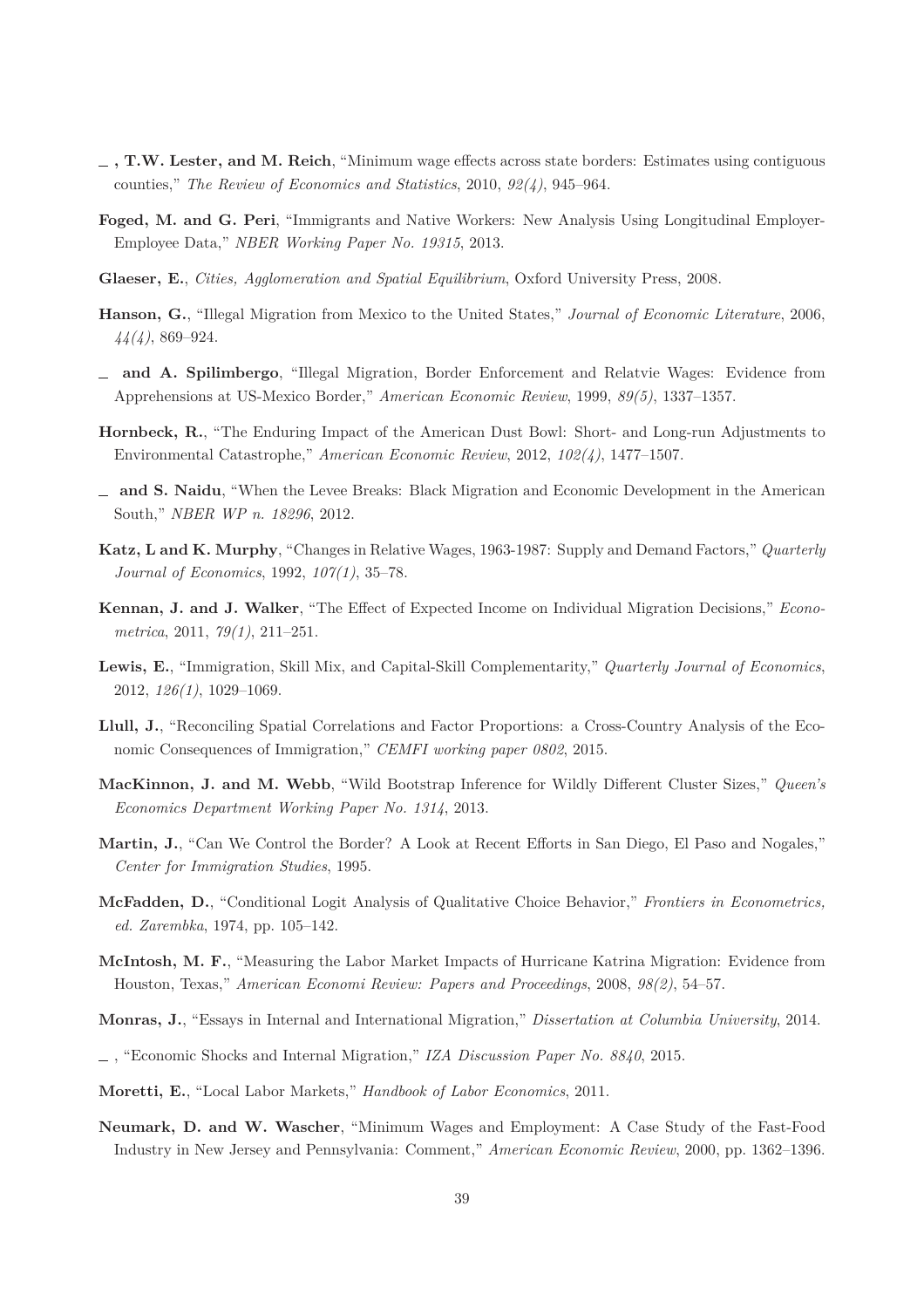- **, J.M. Salas, and W. Wascher**, "Revisiting the Minimum Wage-Employment Debate: Throwing Out the Baby with the Bathwater?"," *Industrial and Labor Relations Review*, 2014, pp. 608–648.
- **Notowidigdo, M.**, "The Incidence of Local Labor Demand Shocks," *mimeo*, 2013.
- **Oreopoulos, P., T. von Wachter, and A. Heisz**, "Short- and Long-Term Career Effects of Graduating in a Recession," *American Economic Journal: Applied Economics*, Forthcoming.
- **Ottaviano, G. and G. Peri**, "Rethinking the Effect of Immigration on Wages," *Journal of the European Economic Association*, 2012.
- **Passel, J.**, "Estimates of the Size and Characteristics of the Undocumented Population," *Pew Hispanic Center Report*, 2005.
- **, D. Cohn, and A. Gonzalez-Barrera**, "Net Migration from Mexico Falls to Zero and Perhaps Less," *Pew Hispanic Center Report*, 2012.
- **Peri, G. and C. Sparber**, "Assessing Inherent Model Bias: An Application to Native Displacement in Response to Immigration," *Journal of Urban Economics*, 2011, *69(1)*, 82–91.
- **Roback, J.**, "Wages, Rents, and the Quality of Life," *Journal of Political Economy*, 1982, *90(6)*, 1257–1278.
- **Rosen, S.**, "Hedonic Prices and Implicit Markets: Product Differentiation in Pure Competition," *Journal of Political Economy*, 1974, *82*, 34–55.
- **Ruggles, S., M. Sobek, T. Alexander, C.A. Fitch, R. Goeken, PK Hall, M. King, and C. Ronnander**, "Integrated Public Use Microdata Series: Version 4.0 [Machine-readable database].," *Minneapolis, MN: Minnesota Population Center [producer and distributor]*, 2008.
- **Silva, D. G. De, R. P. McComb, Y-K. Moh, A. R. Schiller, and A. J. Vargas**, "The Effect of Migration on Wages: Evidence from a Natural Experiment," *American Economic Review: Papers and Proceedings*, 2010, *100*, 321–326.
- **Tolbert, C. and M. Sizer**, "US Commuting Zones and Labor Market Areas. A 1990 Update," *Economic Research Staff Paper 9614*, 1996.
- **Topel, R.**, "Local Labor Markets," *Journal of Political Economy*, 1986, *94(3)*, S111–S143.
- **Watson, M.**, "Enforcement and Immigrant Location Choice," *NBER n. 19626*, 2013.
- **Wozniak, A. and T. Murray**, "Timing is Everything: Short-run Population Impacts of Immigration in U.S. Cities," *Journal of Urban Economics*, 2012, *72(1)*, 60–78.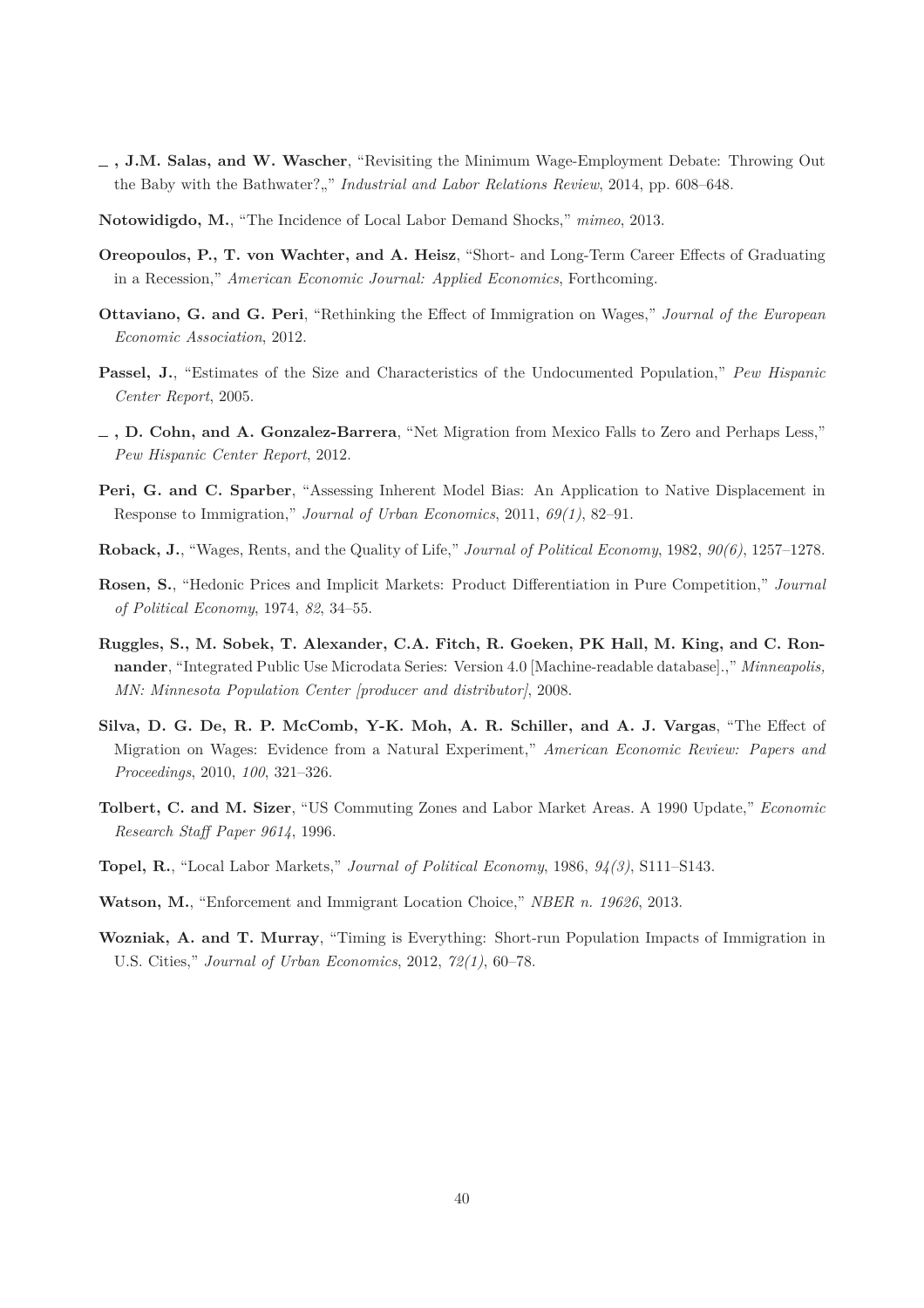# **Everything that follows is for online publication only**

# **A Appendix: Empirics**

#### **A.1 Exclusion Restriction**

The main threat to my identification strategy is that the devaluation of the Peso might have changed the trading relations between US and Mexico. This can have effects on the labor market, as Autor et al. (2013a) show with import competition from China. In this case, however, US imports from Mexico did not increase, relative to the trend, as shown in Figure C.2 in the Appendix. This figure also shows that exports from the US to Mexico in fact saw a significant decrease. If states exporting to Mexico are the same states where Mexican immigrants enter, then I might be confounding the effect of trade and immigration. Fortunately, even if there is some overlap, immigrants do not systematically enter states that export heavily to Mexico. The unconditional correlation between the relative immigration flows and the share of exports to Mexico (relative to state GDP) is below .5. Similarly, in an OLS regression with state and time fixed effects the covariance between these two variables is indistinguishable from 0.

Furthermore, even if exports to Mexico and immigration from Mexico occur in the same states, it is harder to explain through trade why the negative effect is mainly concentrated on workers with similar characteristics to the Mexican inflows. I document the largest labor market impacts on low-skilled workers in high-immigration states and no effects on high-skilled workers, which matches the nature of the immigration shock.

To avoid the possible contamination of my estimates from the direct effect of trade on wages I include in some of my regressions (log) US states' exports to Mexico and (log) state GDP. This should control for the possible direct effect of trade on the US labor market<sup>35</sup>.

#### **A.2 Geography robustness**

An important robustness check is to see whether the short-run results on wages are driven by California or Texas exclusively. I do so by excluding these two states, either separately or simultaneously from the OLS regressions presented in Table 4. I use OLS instead of IV because the first stage is, when excluding California and Texas, not sufficiently strong.

[Table C1 should be here]

Table C1 shows very similar estimates independent of whether I drop California, Texas or both.

#### **A.3 Substitutability between high school drop-outs and graduates**

A second important robustness check is to use only high school drop-outs or high school graduates when computing low-skilled wages. Borjas (2003) distinguishes these two groups suggesting that they are imperfect substitutes, while Card (2009) strongly criticizes this assumption.

<sup>35</sup>Data for state exports to Mexico is provided by WISERTrade (www.wisertrade.org), based on the US Census Bureau. Exports are computed using "state of origin". "state of origin" is not defined as the state of manufacture, but rather as the state where the product began its journey to the port of export. It can also be the state of consolidation of shipments. Though imperfect, this is the best data available, to my knowledge, on international exports from US states.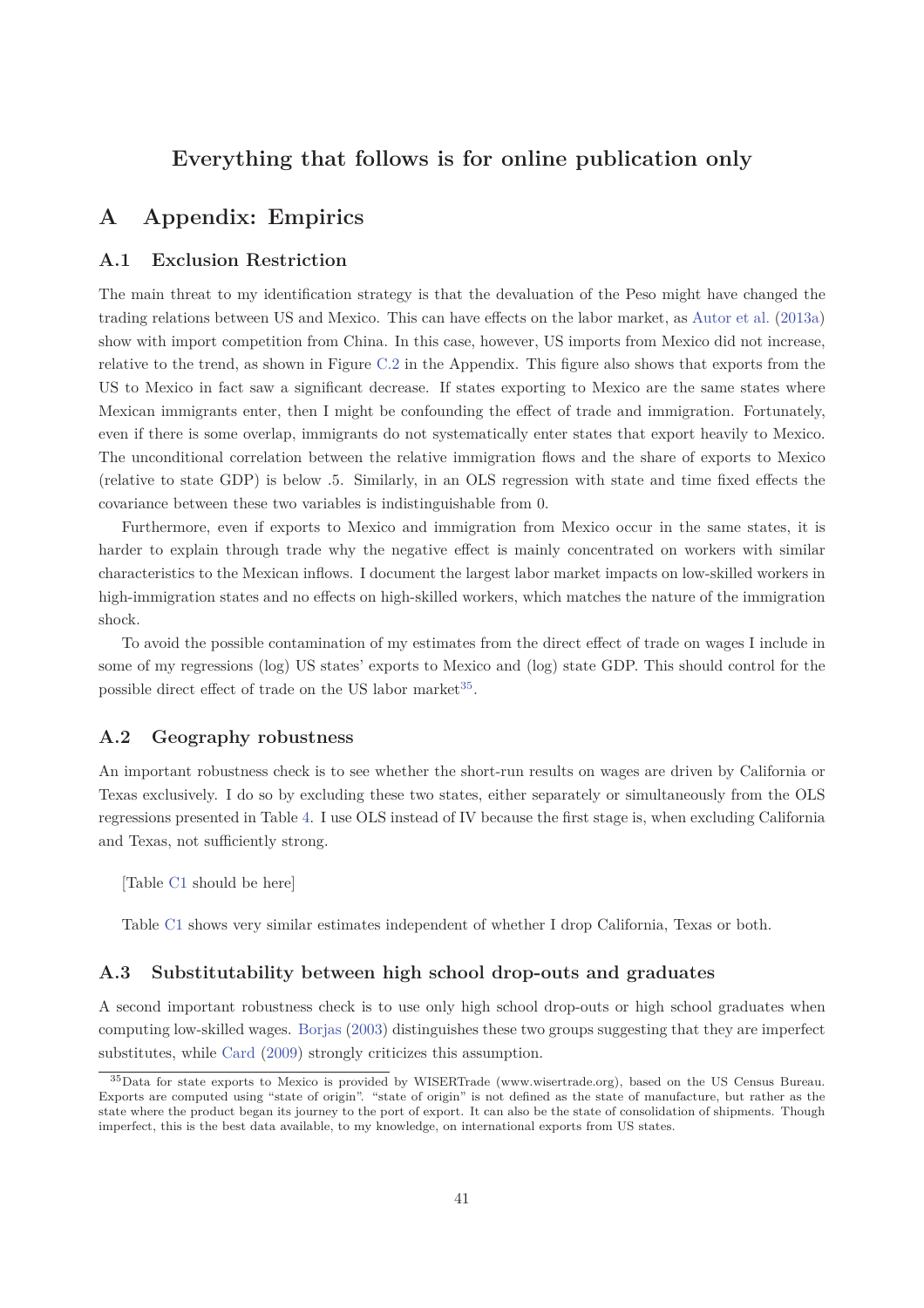[Table C2 should be here]

Table C2 shows that the results are very similar between high school drop-outs and high school graduates. This is consistent with Card (2009) argument that these two types of workers are closely competing. The standard errors increase for the smaller group of high school drop-outs, as should be the case.

#### **A.4 Excluding foreign-born from the computation of non-Mexicans? wages**

A final robustness check that I present is that instead of excluding only Mexicans from the computation of low-skilled wages, I exclude all non-US foreign born. Doing so does not change the results, as can be seen in Table C3

[Table C3 should be here]

#### **A.5 Growth rate of low-skilled population**

In this section I use an alternative specification used in the literature:<sup>36</sup>

$$
\frac{\Delta N_s}{N_{s-1}} = \alpha + \beta * \frac{\Delta \text{Mex}_s}{N_{s-1}} + \Delta \text{Controls}_s + \varepsilon_s \tag{21}
$$

where  $N_s$  is the number of low-skilled workers in state *s* and  $s - 1$  indicates the previous period. This specification has the virtue that, as I argue later, the estimate can be interpreted as a structural parameter of the model presented in section 4.2.

Table C6 shows the results of estimating equation 21. The first column in Panel A shows the first stage regressions. As we saw in Table 3, the share of Mexican workers in 1980 is a good predictor of where Mexicans decided to migrate in 1995. In column 2 and 3 we see that, contrary to 1995, in 1996, Mexicans left the originally high-immigration states. This is part of the relocation response that took place in 1996, which combined both Mexicans and native low-skilled workers.

#### [Table C6 should be here]

Panel B shows the reduced form evidence. When regressing the low-skilled population growth rate on the share of Mexican low-skilled workers in 1980, I obtain that we move from a 0 estimate to a negative between 1995 and 1996 – as shown in column 3 of panel B. This is evidence that the share of low-skilled workers decreased in high-immigration states one year after the immigration shock.

Panel C estimates the response of the low-skilled labor force to the local shock, and thus quantifies the internal migration response. In the model presented in section 4.2, this estimate is the sensitivity of internal migration to local shocks. When estimating this parameter by OLS, I obtain a slightly positive coefficient – showing that where Mexicans moved in the previous period seems to continue to attract lowskilled population. When instrumenting, I obtain a coefficient that is clearly below one and in fact negative, though not very precisely estimated. This negative coefficient suggests that for every Mexican who arrived in 1995 in high-immigration states, .9 low-skilled workers left the following year. This estimate is similar to the one reported in column 8 of Table 5.

<sup>36</sup>See Card and Lewis (2007), Card (2007), Card and DiNardo (2000)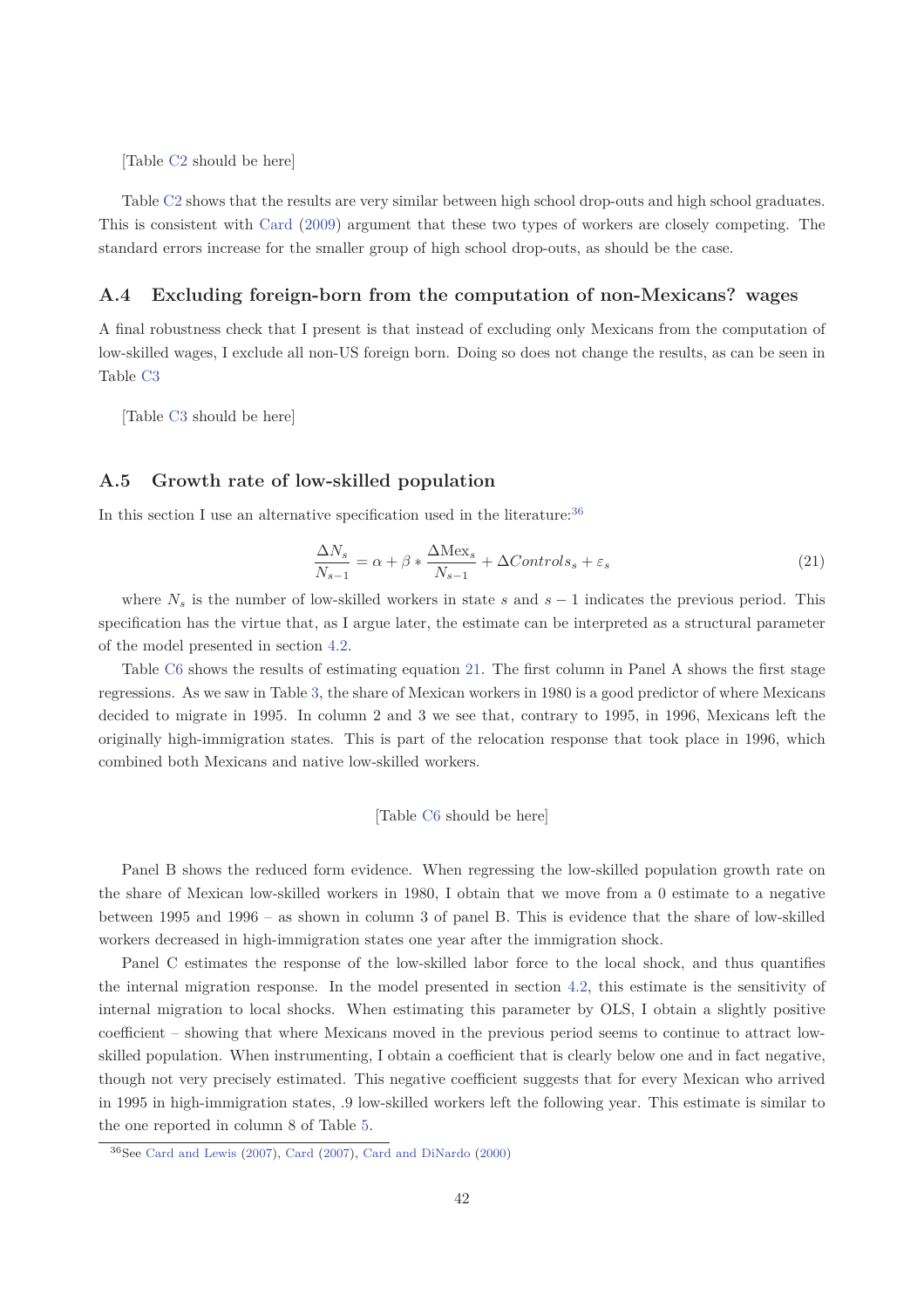A note of caution for these estimates is important. First, the estimates on the relocation tables are in general less precisely estimated than the tables on wages. Second, the evidence presented here is consistent with both the internal relocation of native and Mexican workers, and on returned Mexican migration. It is difficult to distinguish the two because of lack of better data. CPS data suggests some return migration – as the share of Mexicans in the US low-skilled labor force decreases slightly in 1996, while Census and Passel et al. (2012) data suggests that what I am finding is related to internal migration.

# **A.6 Comparing the evidence from the Mexican Peso crisis and the Mariel Boatlift**

I have argued before that my results are consistent with much of the literature. The one study for which this appears not to be true is Card's (1990) landmark study of the Mariel Boatlift. Card (1990) also looked at short-term effects of immigration inflows but, unlike this paper, found essentially no effects. What explains this difference? This section examines it in more detail.

In April 1980, Fidel Castro allowed Cubans willing to emigrate to do so from the port of Mariel. These Cubans – the "Marielitos" – were relatively low-skilled and some of them had allegedly been released from prisons and mental hospitals by Cuban authorities (Card, 1990). As a result, around 125,000 Cubans migrated to the US between late April 1980 and October 1980. Slightly under half of them probably settled in Miami. Card (1990) uses this natural experiment to assess the effect of immigration on the labor market. Using a group of four comparison cities – Tampa, Houston, Atlanta and Los Angeles – Card (1990) reports no effect of Cuban immigrants on any group of the Miami labor force.<sup>37</sup> These findings are contrary to what is reported in this paper.

Two reasons could explain these differences. A first point is simply that although Card's point estimates are near zero, the standard errors are not small enough to rule out effects of the size I document in this paper. In addition, I can show that his estimates are somewhat sensitive to the choice of data set. I am able to replicate Card's findings when using the CPS merged Outgoing Rotation files, but when using the alternative March CPS supplements I find that average wages of low-skilled workers decreased by almost 8 percent while wages of high-skilled workers increased by 4 percent. Both estimates are, however, imprecise. The results using the Mexican shock are not dependent on the data set I use.

Second, and perhaps more importantly, as Card (1990) acknowledges, the nature of the "Marielitos" – who were perhaps not ready to enter the labor market immediately – and the particularities of Miami may, in part, explain why there is no evidence of a negative effect on wages. By contrast, Mexicans moving to the US in 1995 do not appear to be specially selected nor did they migrate to a singular local labor market, and therefore, their effects may be more representative of the effects of low-skilled immigrants in the US.

# **B Appendix: Data**

#### **B.1 Indirect measures of Mexican inflows**

As mentioned before, we can also look at more indirect measures of Mexican inflows. A first such measure is the marked increase in "coyote" prices starting in 1995 – the price of the smuggler who facilitates migration across the Mexican-US border, see Hanson (2006). This may be in part due to increased border enforcement, but it also probably reflects an increased willingness to emigrate from Mexico. In fact, the US border

<sup>&</sup>lt;sup>37</sup>Card distinguishes by racial groups and quartiles in the wage distribution.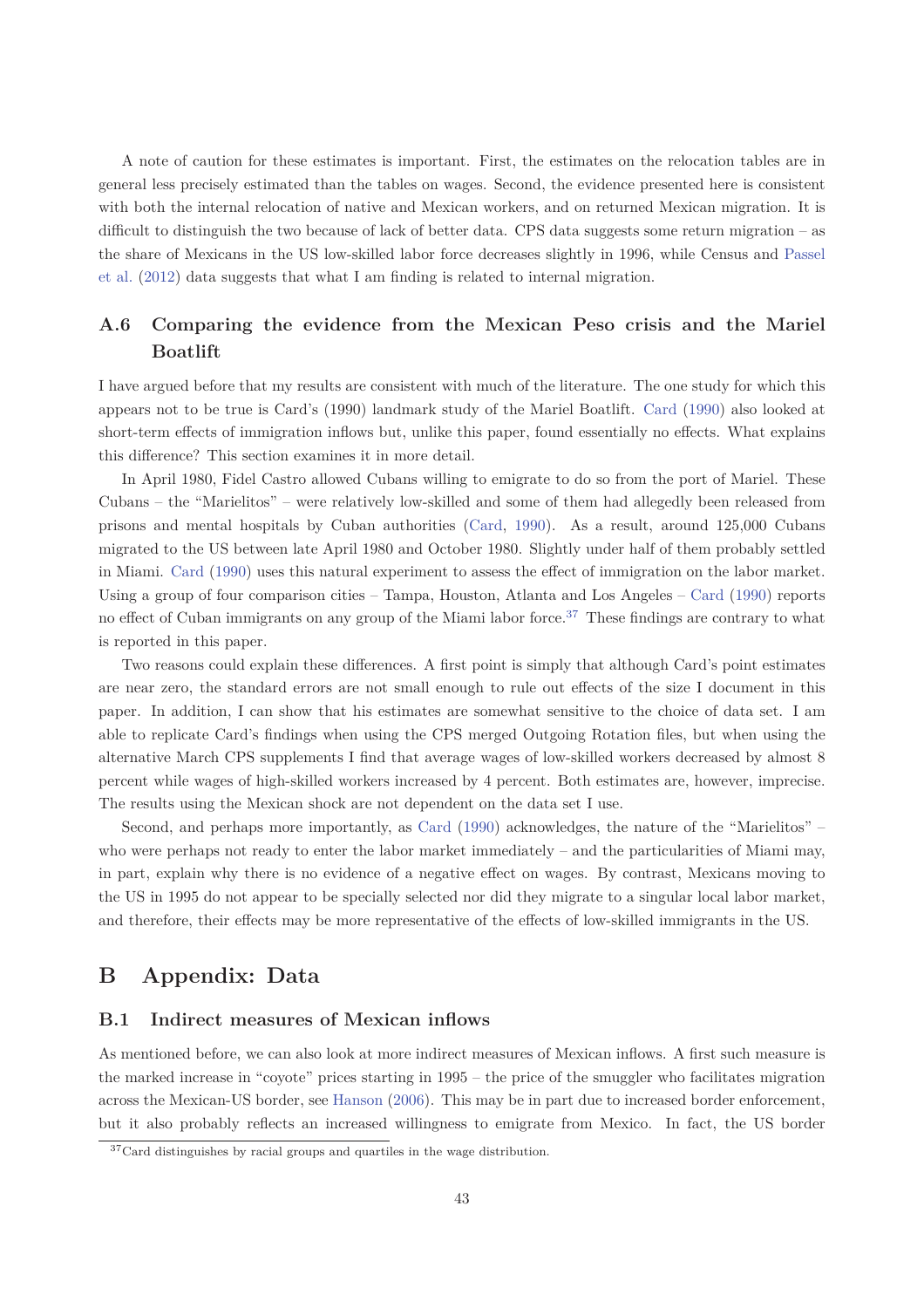enforcement launched two operations in the early 1990s to try to curb the number of immigrants entering the US. Operation Hold the Line and Operation Gatekeeper – launched in El Paso, TX and San Diego, CA respectively – had different degrees of success (Martin, 1995). Operation Hold the Line managed to curb Mexican immigrants, while Operation Gatekeeper was less successful. To some extent, however, these operations redirected the routes Mexicans took to get to the US. There is some evidence suggesting that some of the Mexicans who would have otherwise entered through El Paso, TX did so through Nogales, AZ. In any case, the "coyote" prices only started to increase in 1995 and not when these operations were launched, suggesting that more people wanted to enter the US in 1995, right when the Peso Crisis hit Mexico, and that the increased "coyote" prices were not just a result of the increased border enforcement of the early 1990s.

Another piece of evidence suggesting higher inflows in 1995 is the evolution of the number of apprehensions over the 1990s (data from Gordon Hanson's website, see Hanson (2006) or Hanson and Spilimbergo (1999)). Figure C.1 shows the (log) monthly adjusted apprehensions. The spike in September 1993 coincides with the launching of Operation Hold the Line in El Paso, TX. At the beginning of 1995 there is a clear increase in the number of apprehensions that lasts at least until late 1996. This seems to coincide with the evolution of US low-skilled workers' wages, as I will discuss in detail in what follows. Arizona and California saw much steeper declines in low-skilled wages in 1995 than Texas, something that seems consistent with the greater success of Operation Hold the Line.

[Figure C.1 should be here]

#### **B.2 Geographic disaggregation**

The geographic units that I use in this paper are US states. There is some discussion in the literature as to what the appropriate geographic disaggregation to represent a local labor market is. Card (2009) argues that metropolitan areas probably provide the appropriate level of analysis. When using Census data there are many metropolitan areas with many individual level observations. This is different with CPS data. As an example, there are only 11 metropolitan areas in the March CPS data for 1995 that have more than 500 individual level observations. Another drawback of using metropolitan areas is that we would lose nearly 24,000 individual observations that lack metropolitan area information. This is a lot of information given the sample size in the CPS.

This suggests using a partition of the US territory, an observation also made in Autor and Dorn (2009). They use commuting zones (CZ), which are constructed based on commuting patterns from the 1990 US Census based on the work by Tolbert and Sizer (1996). This results in 722 different CZs that cover the entire US. The number of commuting zones, however, is too large for the CPS data. The CPS data has around 150,000 observations per year.<sup>38</sup> This means that if I were to use all the CZs I would only have around 70 observations per CZ on average. Moreover, since I distinguish between high- and low-skilled workers I would end up with geographic units of around 35 observations. Given the variance in wages in the US, this is not a feasible geographic unit. This leaves me with states as natural candidates for a geographic disaggregation, which I use throughout the paper.

<sup>38</sup>This number includes all individuals irrespective of age. Around 60,000 observations can be used to compute wages.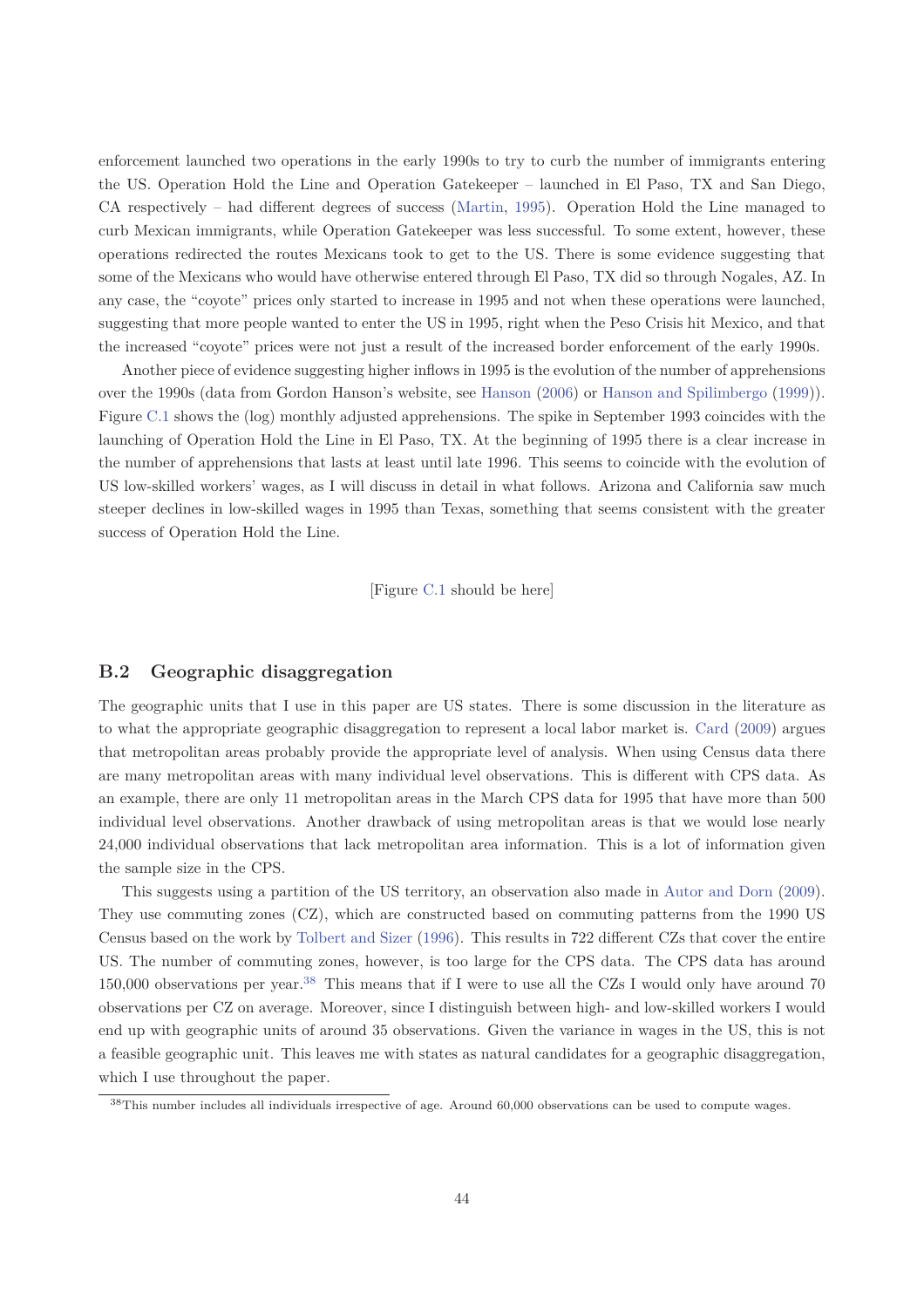#### **B.3 Definition of Mexicans**

When using Census data or post-1994 CPS data I define Mexicans by the place of birth. When using CPS data before 1994 I use the variable HISPAN from the CPS. I use the category "Mexican(Mexicano)" – value 108 – when plotting or using data before 1994. When plotting various years, I keep the definition fixed at the pre-1994 definition.

For data after 1994 and US Census data, I use the variable BPLD from the March CPS and Census 1990 and 2000 files, Ruggles et al. (2008).

#### **B.4 Definition of low-skilled**

Low-skilled workers are defined as having a high school diploma or less. I use the variable EDUC from the CPS to do so.

## **B.5 Definition of worker**

I use full-time workers to compute wages. This is constructed using the EMPSTAT variable from the CPS. I exclude from the wage computations workers who are self-employed or in group quarters. I correct for top coding following the literature. I limit the analysis to workers aged 18 to 65.

#### **B.6 Individual characteristics and weights**

In some micro-level Mincerian regressions, I include individual characteristics as controls. These include age and age square, race dummies (using directly the CPS variable) and occupation dummies. I aggregate the occupation OCC1990 variable to 24 larger groups, based on the definition of this variable in Ipums.

In all the computations I use the weights coming from the WTSUPP.

When aggregating to the state level, I use the number of observations used to compute the averages in each cell. I use this in the regressions, using the analytic weights command from stata.

#### **B.7 Aggregation of occupations**

I create these categories following the aggregation proposed in Ruggles et al. (2008): Management Occupations, Business Operations Specialists, Financial Specialists, Computer and Mathematical Occupations, Architecture and Engineering Occupations, Life, Physical, and Social Science Occupations, Community and Social Services Occupations, Legal Occupations, Education, Training, and Library Occupations, Arts, Design, Entertainment, Sports, and Media Occupations, Healthcare Practitioners and Technical Occupations, Healthcare Support Occupations, Protective Service Occupations, Food Preparation and Serving Occupations, Building and Grounds Cleaning and Maintenance Occupations, Personal Care and Service Occupations, Sales Occupations, Office and Administrative Support Occupations, Farming, Fishing, and Forestry Occupations, Construction Trades, Extraction Workers, Installation, Maintenance, and Repair Workers, Production Occupations, Transportation and Material Moving Occupations.

#### **B.8 Construction of alternative measure of Mexican inflows**

In this section I give the details on how I constructed the aggregate net inflows from Mexico to the US.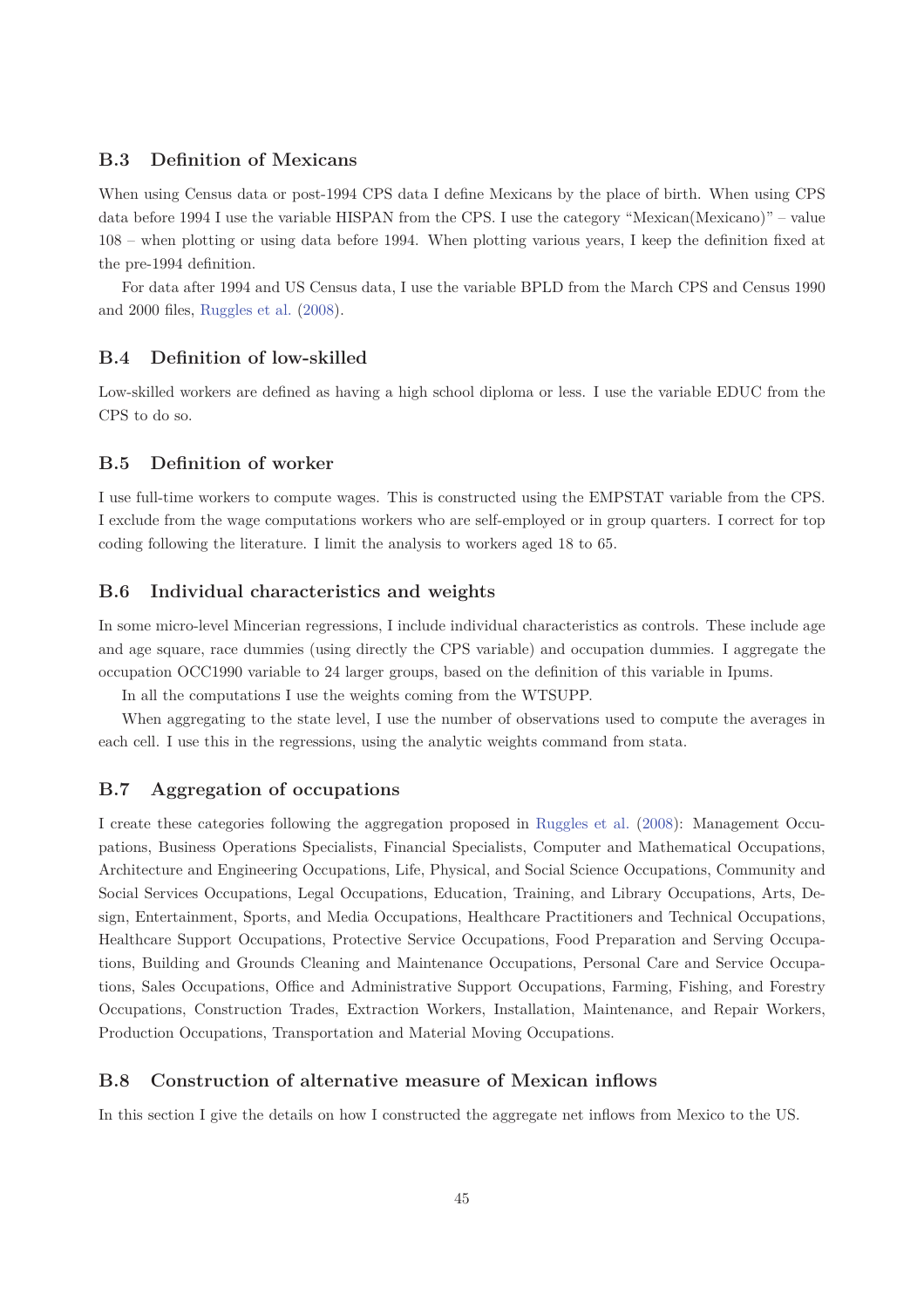As said in the main text, I try to improve Passel et al. (2012) estimates in two dimensions. First, fewer Mexicans than is usual may have returned to Mexico when the Mexican Pesos crisis started. Second, as pointed out in Card and Lewis (2007), when immigrants are asked by the US Census what year they arrived in the US, they more often tend to report years that are multiple of five.

To account for the first concern, I use Mexican Migration Project data. I use the people that were in Mexico after 2000 and that spent some time in the US during the 90s. I then compute what share of those arrived in each year of the 90s:

> Share returned to  $Mexico_t = \frac{Mexican\sin Mexico\ who\ returned\ at\ t}{Mexicon\ who\ wrong\ in\ the\ MC}$ Mexican who were in the US in the 90s

This gives me the top panel of Figure C.3.

Figure C.3 should be here

For the second concern, I compute the number of Mexicans in the US that in the 2000 US Census reported arriving in the US before time *t* relative to all low-skilled immigrants:

Share Mexicans in the US<sub>t</sub> = 
$$
\frac{\text{Mexicans in the US in 2000 that arrived before time } t}{\text{All impigrams in the US in 2000 that arrived before time } t}
$$

This is shown in the bottom panel of Figure C.3. The two graphs have an upward trend. In the first case, the upward trend can be explained by the death rates, the changing stocks of Mexicans in the US and circular migration. Someone returning to Mexico in the early 90s is more likely to have died in the 2000s, more likely to have re-emigrated to the US and is drawn from a smaller pool of people (Mexicans in the US in the 90s) than people that return to Mexico. Similarly, the upward trend in Mexicans relative to the US could be explained by higher frequency of Mexicans in the US returning to Mexico. Mexico is closer to the US relative to other nations, so returns to the home country might be more frequent than from countries that are further away. This could mean that someone who migrated from Mexico to the US in the early 90s is more likely to have returned than a similar migrant from another country of origin. I assume that there is no upward or downward trend in this series, by de-trending them. I define the deviations from the trend as the series minus the expected value of the series evaluated using a linear regression that does not include the years of the shock (the straight lines in Figure C.3).

$$
\hat{D}_t^I = \text{Share returned to Mexico}_t - \hat{A}^I - \widehat{trend}_I*t
$$

$$
\hat{D}_{t}^{O} =
$$
Share Mexicans in the  $\text{US}_{t} - \hat{A}^{O} - \widehat{trendO} * t$ 

I can then compute the percentage deviation from trend for both series by dividing by the expected value from the fitted regression. This is:

$$
\hat{d}_t^I = \frac{\hat{D}_t^I}{\hat{A}^I + \widehat{trend}_I * t}
$$

$$
\hat{d}_t^O = \frac{\hat{D}_t^O}{\hat{A}^O + \widehat{trend}_O * t}
$$

I finally assume that the net immigration flow has no trend, i.e. it is the average inflow on the decade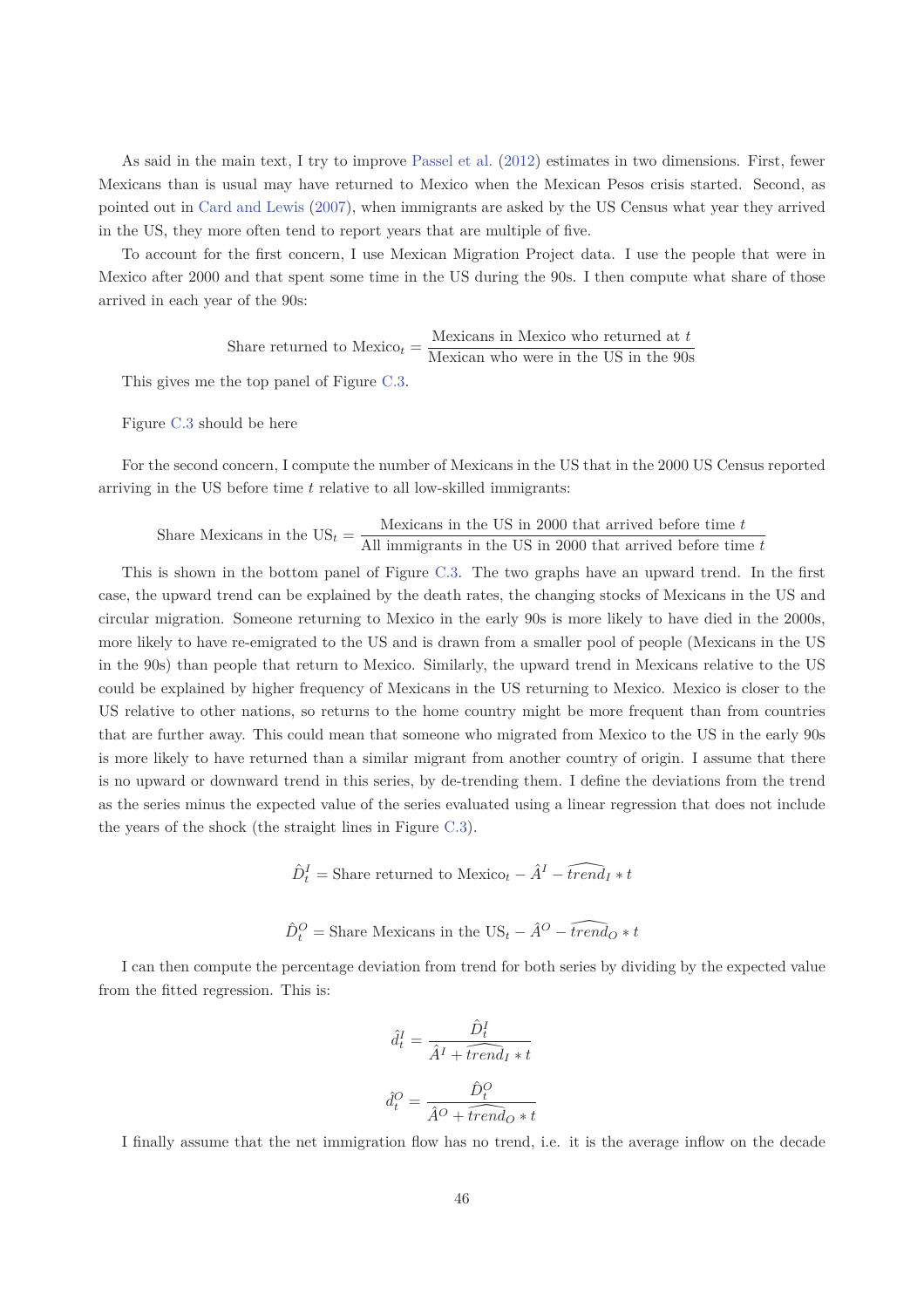of around 370,000 people a year, and that the deviations from the trend are given by the deviations of the trend from my measures that tried to account for inflows and outflows of Mexican immigrants to the US. This is:

$$
\widehat{Mex}_t = (1 + \widehat{d}_t^I - \widehat{d}_t^O) * (\text{Average net Mexican inflow in the 90s})
$$

Again, the numbers I obtain rest on the assumption that there isn't an upward trend in the number of Mexicans arriving to the US during the 90s.

# **C Appendix: Figures and Tables**



Figure C.1: Annual Mexican apprehensions in the US-Mexican border

Note: This figure shows the (log) monthly apprehensions of Mexicans at the US-Mexican border. Month fixed effects are removed from the graph. Apprehensions data is highly cyclical, with most apprehensions occurring in the first few months of each year and less at the end of the year. Removing the month fixed effects helps visualize the longer run movements. Source: Hanson (2006).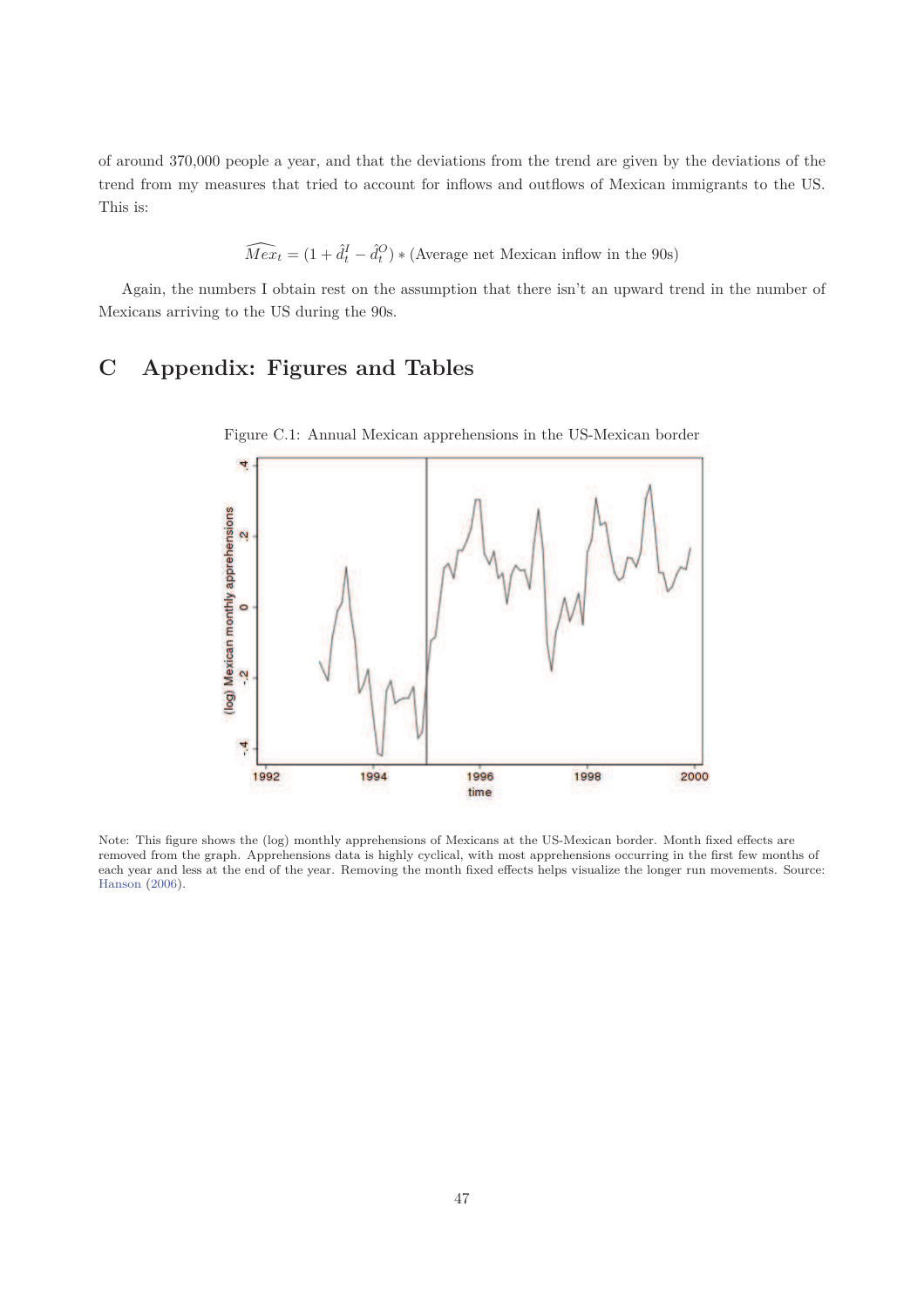Figure C.2: US trade with Mexico



Note: Exports US-Mex are exports from the US to Mexico divided by US GDP. Imports US-Mex are imports to the US from Mexico divided by US GDP. Total US exports are exports from the US to the rest of the world divided by US GDP. Mexican exports to the US did not increase above trend in 1995, while US exports to Mexico decreased in 1995, potentially affecting labor market outcomes. At the same time US exports to the rest of the world were slightly above trend in 1995. Source: Census Bureau (http://www.census.gov/foreign-trade/balance/c2010.html)



Figure C.3: Yearly Mexican inflows and outflows measures

Note: The top panel shows the share of Mexicans residing in Mexico in the 2000s that claim to have returned to Mexico in the 1990s, by year of return. The lower panel shows the share of Mexicans residing in the US in each year of the 1990s, relative to immigrants from other destinations, using 2000 US Census information on the year of arrival of each individual. Taken together this evidence suggests that fewer Mexicans left the US and more entered as a consequence of the Mexican Peso Crisis.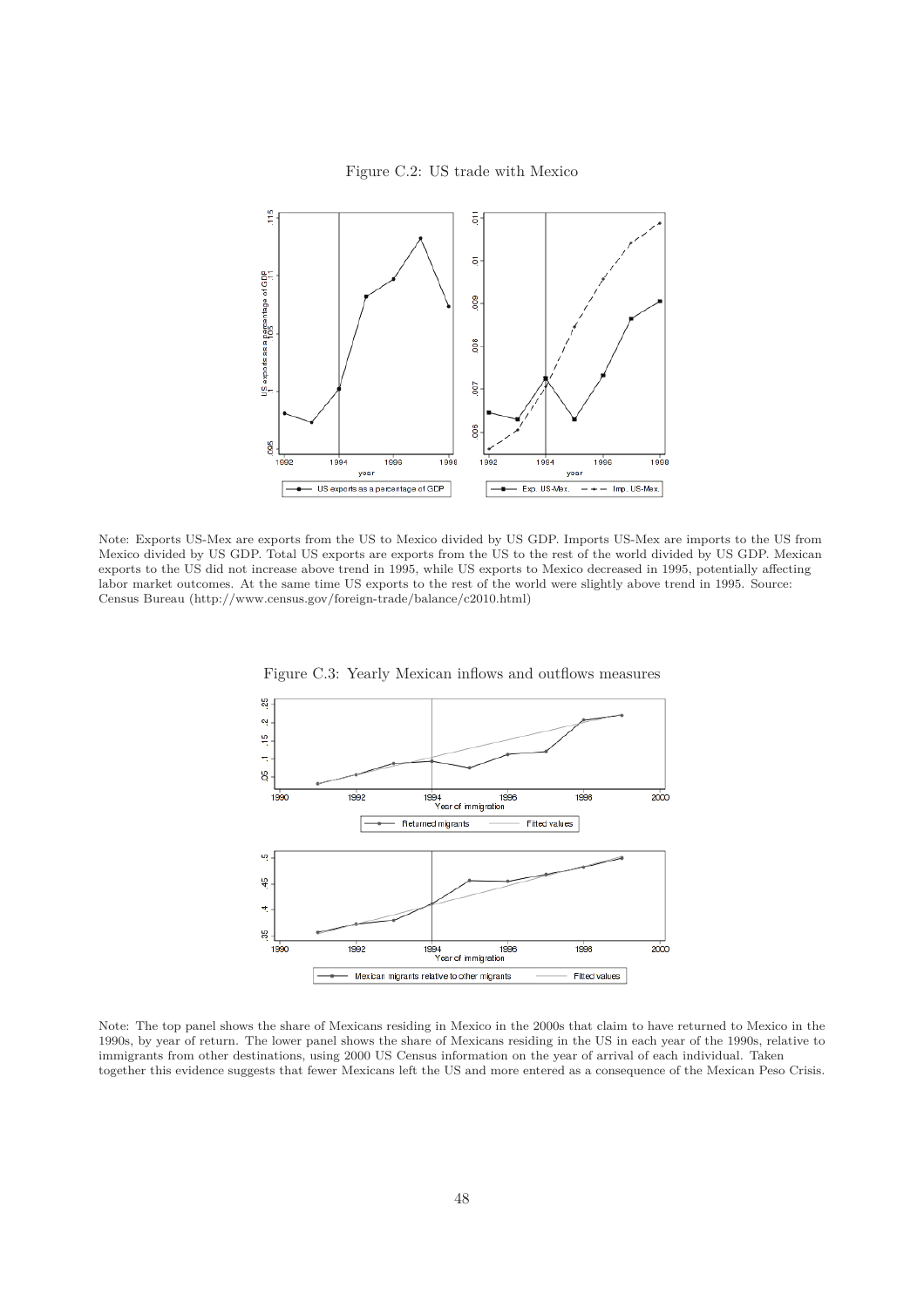

Figure C.4: Share of high-skilled workers and production technology

Notes: This figure shows the share of high-skilled workers and the calibrated  $\theta_s$  in 1990.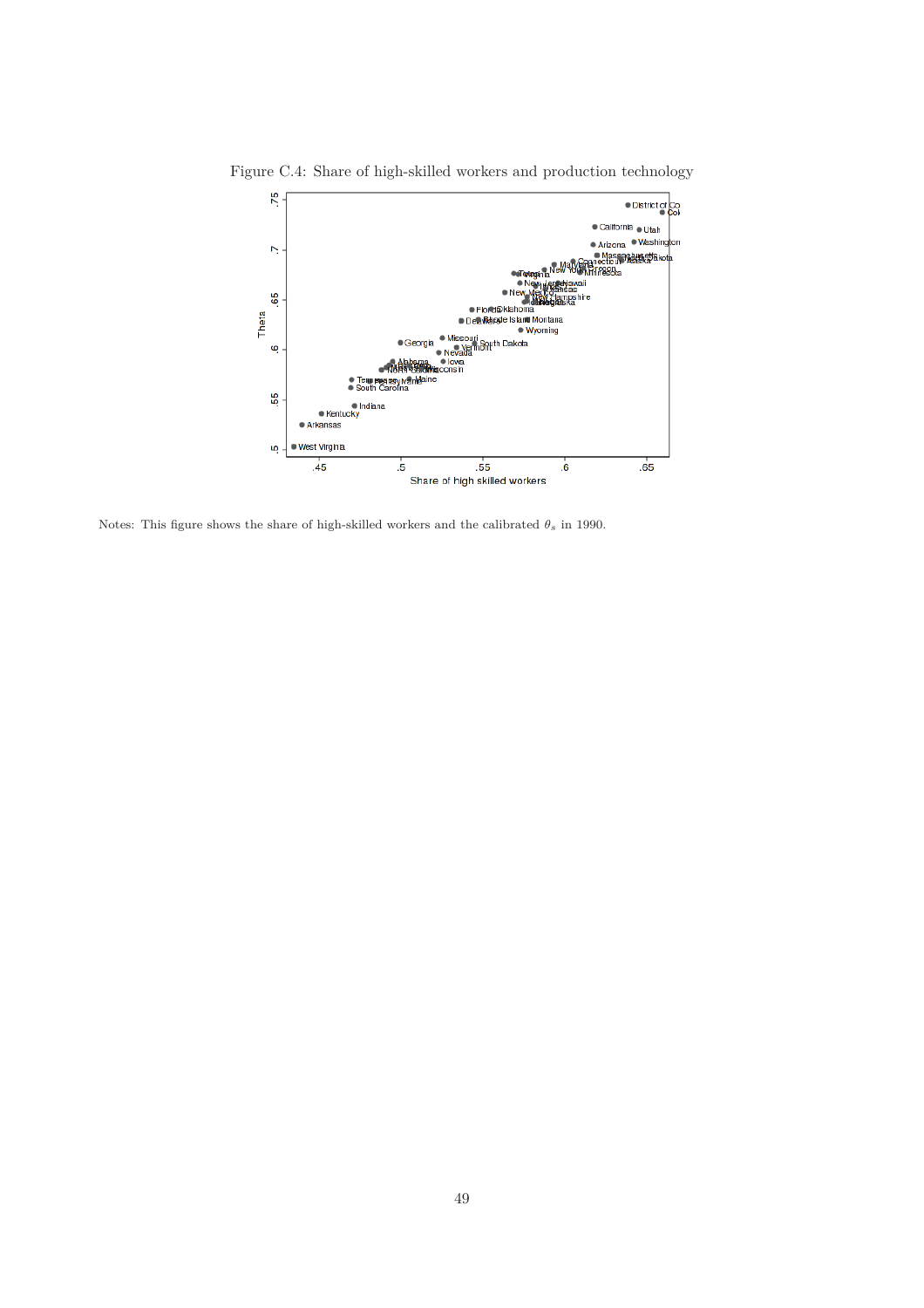

Figure C.5: Productivity levels and wages

Notes: This figure shows the productivity levels  $B_s$  and high- and low-skilled wages in 1990.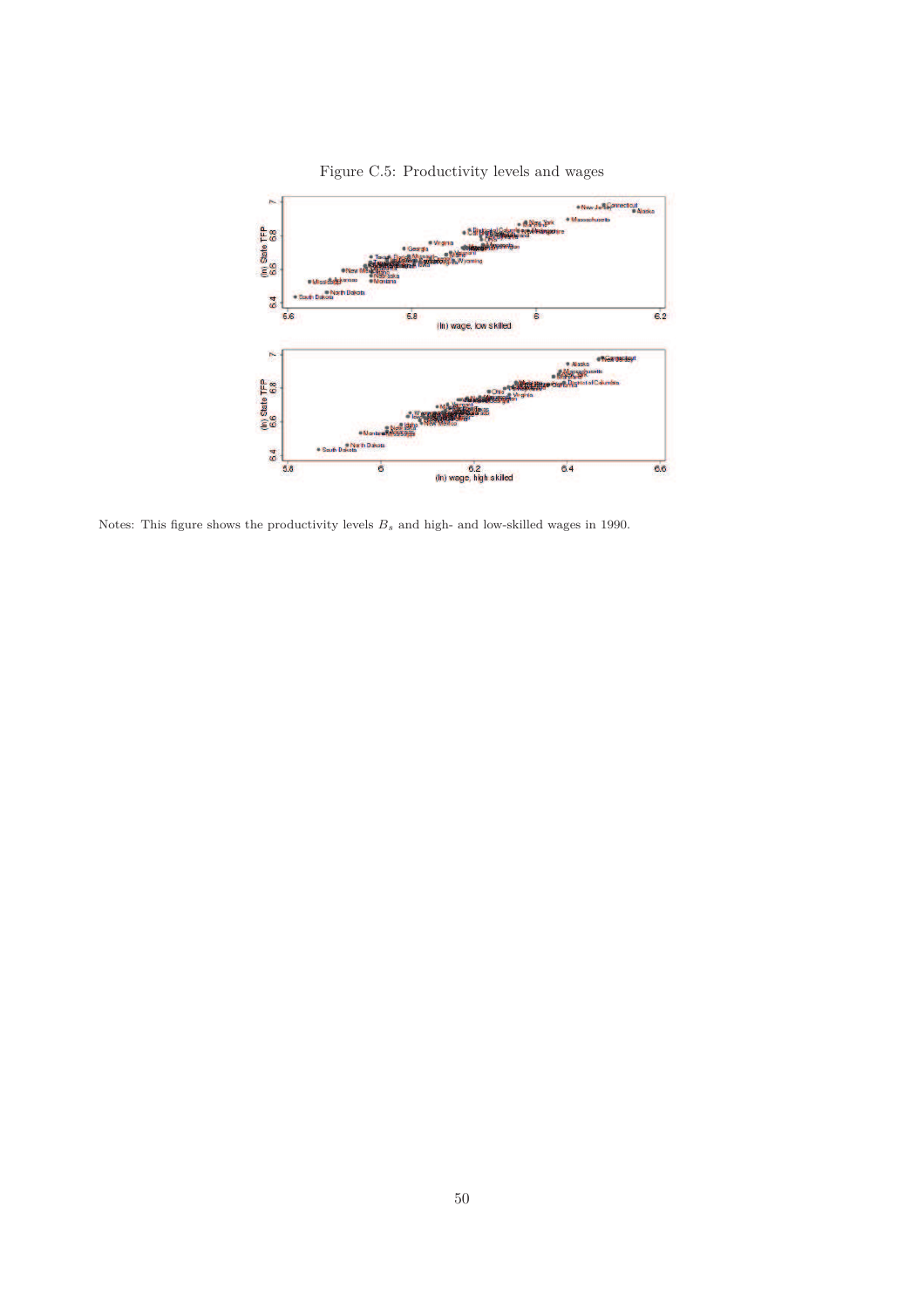| ֕<br>l<br>֖֖֖֖֖֖֖֧ׅ֖֖֧ׅ֖֧֪֪ׅ֖֧֚֚֚֚֚֚֚֚֚֚֚֚֚֚֚֚֚֚֚֚֚֚֬֝֬֝֬֝֓<br>l                                 |
|--------------------------------------------------------------------------------------------------|
| <br> <br> <br>i<br>I                                                                             |
| こうしょう しょくさく くくく<br>l<br>֖֖֖֖֖֖֧ׅ֖֖֧ׅ֖֧֖֧ׅ֪֧֚֚֚֚֚֚֚֚֚֚֚֚֚֚֚֚֚֚֚֚֚֚֚֚֚֚֬֕֓֕֬֓֝֝֓֬֓֬֝֬֝֬֝֬֓֬֝֬<br>I |
| 5<br>てくて くりり りょく<br>Ś                                                                            |
| ;<br>;                                                                                           |
| l<br>$\frac{1}{2}$<br>١                                                                          |
| ֠<br>ł                                                                                           |
| י<br>י<br>ł<br>l                                                                                 |
| I<br>j<br>j<br>ľ                                                                                 |
| ֕                                                                                                |
| I<br>į<br>j<br>$\overline{\phantom{a}}$<br>I                                                     |

| VARIABLES                         | LS Ind. controls<br>$\begin{array}{c} \text{(1)}\\ \Delta\text{ Wage} \end{array}$<br><b>OLS</b>                      | LS Ind. controls<br>$\frac{1}{2}$<br>$\Delta$ Wage<br><b>OLS</b>                                                                            | LS Ind. controls<br>$\frac{1}{2}$<br>$\Delta$ Wage<br><b>OLS</b>                                       | LS Ind. controls<br>$\overset{(4)}{\Delta}$ Wage<br><b>OLS</b>                                                                           | LS Ind. controls<br>$\overline{5}$ )<br>$\Delta$ Wage<br><b>OLS</b>                                     | LS Ind. controls<br>$\frac{\overline{(6)}}{\Delta \text{ Wage}}$<br><b>CLIO</b>                                                                          |
|-----------------------------------|-----------------------------------------------------------------------------------------------------------------------|---------------------------------------------------------------------------------------------------------------------------------------------|--------------------------------------------------------------------------------------------------------|------------------------------------------------------------------------------------------------------------------------------------------|---------------------------------------------------------------------------------------------------------|----------------------------------------------------------------------------------------------------------------------------------------------------------|
| A Share of Mexicans, LS           | $-0.503$<br>$(0.258)$                                                                                                 |                                                                                                                                             | $-0.611$<br>$(0.232)$                                                                                  |                                                                                                                                          | $-0.544$<br>$(0.275)$                                                                                   |                                                                                                                                                          |
| Adj. Share of Mexicans, LS        |                                                                                                                       | $\begin{array}{c} -0.423 \\ (0.242) \\ 0.00914 \\ (0.0108) \\ (0.0233 \\ (0.389) \\ (0.110) \\ -0.114 \\ (0.100) \\ (0.0523 \\ \end{array}$ |                                                                                                        | $\begin{array}{l} -0.512 \\ (0.170) \\ 0.00822 \\ 0.0107) \\ 0.0144 \\ (0.385) \\ (0.385) \\ -0.124 \\ (0.106) \\ 0.0493 \\ \end{array}$ |                                                                                                         | $\begin{array}{c} -0.494 \\ (0.270) \\ (0.0837) \\ (0.0109) \\ (0.0103) \\ (0.0103) \\ (0.384) \\ -0.121 \\ (0.100) \\ (0.110) \\ 0.0480 \\ \end{array}$ |
| $\Delta$ (log) exports to Mexico  | 1.00921                                                                                                               |                                                                                                                                             | 1.00777                                                                                                |                                                                                                                                          | 0.00862                                                                                                 |                                                                                                                                                          |
|                                   |                                                                                                                       |                                                                                                                                             |                                                                                                        |                                                                                                                                          |                                                                                                         |                                                                                                                                                          |
| $\Delta$ (log) state GDP          |                                                                                                                       |                                                                                                                                             |                                                                                                        |                                                                                                                                          |                                                                                                         |                                                                                                                                                          |
|                                   |                                                                                                                       |                                                                                                                                             |                                                                                                        |                                                                                                                                          |                                                                                                         |                                                                                                                                                          |
| $\Delta$ (log) high skilled labor |                                                                                                                       |                                                                                                                                             |                                                                                                        |                                                                                                                                          |                                                                                                         |                                                                                                                                                          |
|                                   |                                                                                                                       |                                                                                                                                             |                                                                                                        |                                                                                                                                          |                                                                                                         |                                                                                                                                                          |
| $\Delta$ (log) low skilled labor  |                                                                                                                       |                                                                                                                                             |                                                                                                        |                                                                                                                                          |                                                                                                         |                                                                                                                                                          |
|                                   | $\begin{array}{c} (0.0108) \\ 0.0201 \\ (0.385) \\ (0.118) \\ (0.110) \\ (0.110) \\ (0.0530) \\ (0.0530) \end{array}$ |                                                                                                                                             | $\begin{array}{l} (0.0107) \\ 0.0113 \\ (0.383) \\ -0.130 \\ (0.108) \\ 0.0539 \\ (0.0539 \end{array}$ |                                                                                                                                          | $\begin{array}{l} (0.0109) \\ 0.00325 \\ (0.386) \\ -0.122 \\ (0.110) \\ (0.110) \\ 0.0486 \end{array}$ |                                                                                                                                                          |
| Observations                      |                                                                                                                       |                                                                                                                                             |                                                                                                        |                                                                                                                                          |                                                                                                         | 49                                                                                                                                                       |
| R-squared                         | 0.088<br>CA                                                                                                           | 0.080                                                                                                                                       | $_{\rm TX}^{123}$                                                                                      | $\frac{127}{TX}$                                                                                                                         | $^{49}_{0.094}$<br>CA, TX                                                                               | $0.091$<br>CA, TX                                                                                                                                        |
| State excl                        |                                                                                                                       |                                                                                                                                             |                                                                                                        |                                                                                                                                          |                                                                                                         |                                                                                                                                                          |

Notes: This table shows the regression of the average low-skilled wage at the state level (controlling for individual level characteristics using Mincerian regressions) on the share of low-skilled Mexicans (relative to lo percent undercount of Mexican workers in 1995. This table shows OLS regressions excluding California and/or Texas. I do not report the IV results because in some cases the share of low-skilled Mexicans (relative to low-skilled workers) in 1995 relative to 1992-1994. 'LS' indicates 'Low-skilled', 'UC' indicates that the variable is adjusted for a 10 Notes: This table shows the regression of the average low-skilled wage at the state level (controlling for individual level characteristics using Mincerian regressions) on the first stage is not sufficiently strong. See more details in the text.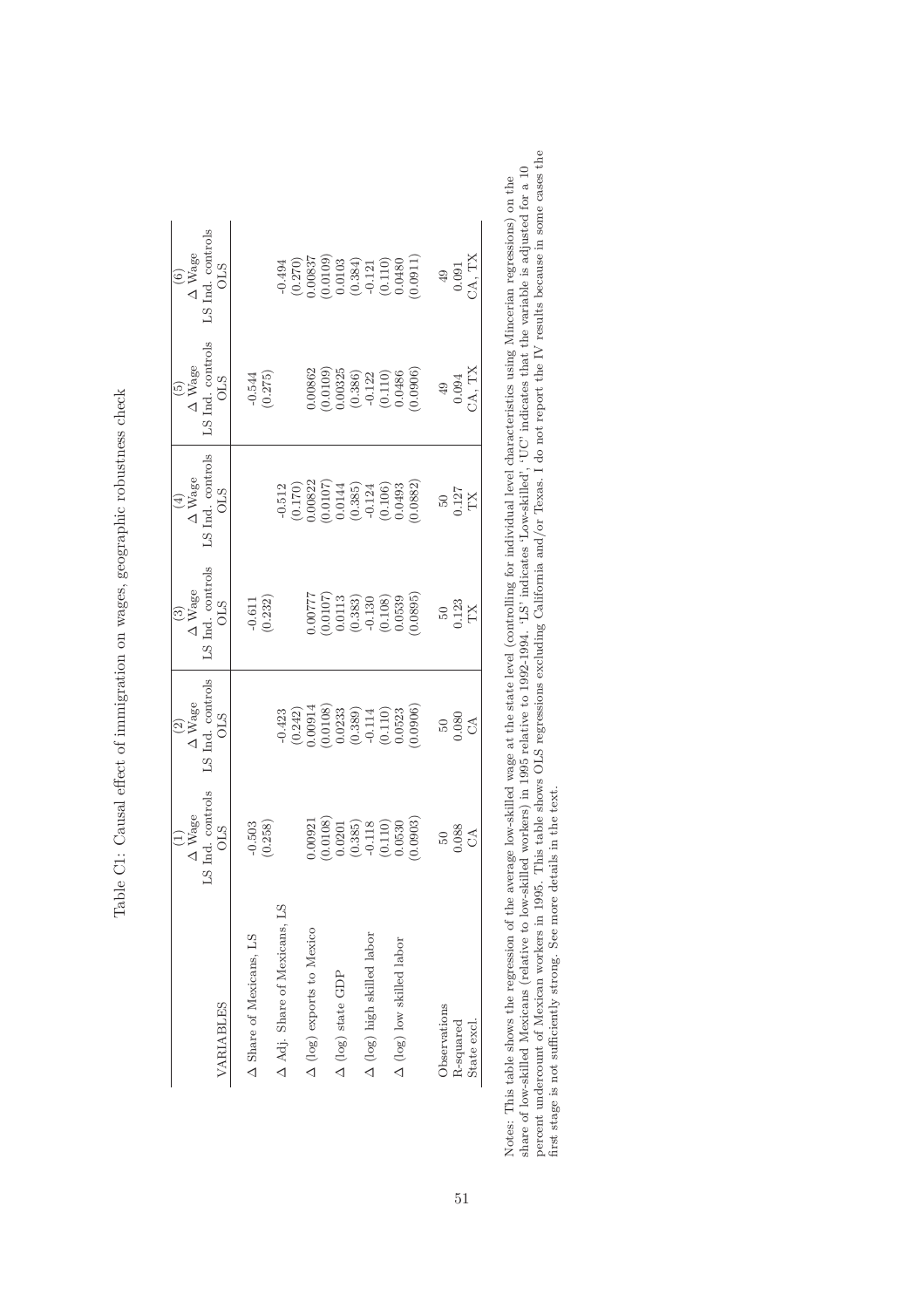|                                                                                                                                      | HSDO non-Mex<br>Wage<br><b>OLS</b> | $\begin{array}{c} (2)\\ {\rm Wage}\\ {\rm HSG non-Mex}\\ {\rm C}^{\bullet\bullet} \end{array}$<br><b>CTO</b>                                | $\begin{array}{c} \begin{array}{c} \text{(3)} \\ \text{Wage} \end{array} \\ \text{HSDO non-Mex} \end{array}$                                                                                                                                                                      | $\begin{array}{c}\n\text{(4)}\\ \text{Wage} \\ \text{HSG non-Mex}\\ \underline{\text{OLS}}\n\end{array}$                                 | $\begin{array}{c}\n\boxed{5)}\\ \text{Wage} \\ \text{HSDO non-Mex} \\ \underline{IV} \\ \underline{IV}\n\end{array} \quad ,$                                                                                                                                                                                                 | $\begin{array}{c}\n\text{(6)}\\ \text{Wage} \\ \text{HSG non-Mex} \\ \text{IV}\n\end{array}$                                                                                         | $\begin{array}{c}\n\hline\n(7)\\ \hline\nWage\\ \hline\nHSDO non-Mex\\ \hline\nTV\n\end{array}$                                                                                                                                                                                              | $\begin{array}{c}\n \overline{(8)}\\ \text{Wage} \\ \text{HSG non-Mex}\\ \underline{I} \\ \underline{V}\n\end{array}$                                                                                                                                                                                                                                                                                       |
|--------------------------------------------------------------------------------------------------------------------------------------|------------------------------------|---------------------------------------------------------------------------------------------------------------------------------------------|-----------------------------------------------------------------------------------------------------------------------------------------------------------------------------------------------------------------------------------------------------------------------------------|------------------------------------------------------------------------------------------------------------------------------------------|------------------------------------------------------------------------------------------------------------------------------------------------------------------------------------------------------------------------------------------------------------------------------------------------------------------------------|--------------------------------------------------------------------------------------------------------------------------------------------------------------------------------------|----------------------------------------------------------------------------------------------------------------------------------------------------------------------------------------------------------------------------------------------------------------------------------------------|-------------------------------------------------------------------------------------------------------------------------------------------------------------------------------------------------------------------------------------------------------------------------------------------------------------------------------------------------------------------------------------------------------------|
| (0.865)<br>$-0.897$<br>Share of Mexicans, LS (FD)                                                                                    |                                    |                                                                                                                                             |                                                                                                                                                                                                                                                                                   |                                                                                                                                          |                                                                                                                                                                                                                                                                                                                              |                                                                                                                                                                                      |                                                                                                                                                                                                                                                                                              |                                                                                                                                                                                                                                                                                                                                                                                                             |
| 0.580<br>(log) state GDP (FD)                                                                                                        |                                    |                                                                                                                                             |                                                                                                                                                                                                                                                                                   |                                                                                                                                          |                                                                                                                                                                                                                                                                                                                              |                                                                                                                                                                                      |                                                                                                                                                                                                                                                                                              |                                                                                                                                                                                                                                                                                                                                                                                                             |
| (log) exports to Mexico (FD)                                                                                                         |                                    |                                                                                                                                             |                                                                                                                                                                                                                                                                                   |                                                                                                                                          |                                                                                                                                                                                                                                                                                                                              |                                                                                                                                                                                      |                                                                                                                                                                                                                                                                                              |                                                                                                                                                                                                                                                                                                                                                                                                             |
| $\begin{array}{c} (1.696) \\ -0.0145 \\ 0.0471) \\ 0.142 \\ 0.142 \\ 0.0419) \\ 0.0310 \end{array}$<br>(log) high skilled labor (FD) |                                    |                                                                                                                                             |                                                                                                                                                                                                                                                                                   |                                                                                                                                          |                                                                                                                                                                                                                                                                                                                              |                                                                                                                                                                                      |                                                                                                                                                                                                                                                                                              |                                                                                                                                                                                                                                                                                                                                                                                                             |
| (0.341)<br>(log) low skilled labor (FD)                                                                                              |                                    | $\begin{array}{c} -0.739 \\ (0.277) \\ (0.277) \\ 0.452 \\ (0.399) \\ (0.0187 \\ (0.0127) \\ (0.112) \\ (0.112) \\ (0.00846 \\ \end{array}$ | $\begin{array}{c} \textbf{-0.869} \\ \textbf{0.882)} \\ \textbf{0.380} \\ \textbf{0.1705} \\ \textbf{0.1000} \\ \textbf{-0.101} \\ \textbf{-0.101} \\ \textbf{-0.191} \\ \textbf{-0.192} \\ \textbf{-0.102} \\ \textbf{-0.102} \\ \textbf{-0.102} \\ \textbf{-0.103} \end{array}$ | $\begin{array}{c} -0.675 \\ (0.239) \\ 0.353 \\ (0.402) \\ (0.152 \\ (0.0131) \\ -0.158 \\ (0.109) \\ (0.109) \\ 0.00550 \\ \end{array}$ | $\begin{array}{l} -0.245 \\ -0.820) \\ -0.309 \\ -0.10121 \\ -0.04611 \\ -0.0368 \\ -0.0398 \\ -0.0398 \\ -0.0398 \\ -0.0398 \\ -0.0398 \\ -0.015 \\ -0.015 \\ -0.015 \\ -0.015 \\ -0.015 \\ -0.015 \\ -0.015 \\ -0.015 \\ -0.015 \\ -0.015 \\ -0.015 \\ -0.015 \\ -0.015 \\ -0.015 \\ -0.015 \\ -0.015 \\ -0.015 \\ -0.015$ | $\begin{array}{l} -1.577\\ -1.369)\\ 0.755\\ 0.0111\\ -0.01218\\ 0.0111\\ -0.0111\\ -0.0118\\ 0.0117\\ -0.000\\ 0.0117\\ 0.0117\\ 0.000\\ -0.000\\ 0.000\\ 0.83\\ 30.83 \end{array}$ | $\begin{array}{l} (965.0)\\ (100.1)\\ (100.0)\\ (100.1)\\ (100.0)\\ (100.0)\\ (100.0)\\ (100.0)\\ (100.0)\\ (100.0)\\ (100.0)\\ (100.0)\\ (100.0)\\ (100.0)\\ (100.0)\\ (100.0)\\ (100.0)\\ (100.0)\\ (100.0)\\ (100.0)\\ (100.0)\\ (100.0)\\ (100.0)\\ (100.0)\\ (100.0)\\ (100.0)\\ (100.$ | $\begin{array}{l} -1.320\\ (0.295)\\ (0.463)\\ (0.463)\\ (0.0176)\\ (0.0111)\\ (0.0111)\\ (0.0111)\\ (0.0111)\\ (0.0111)\\ (0.0101)\\ (0.0108)\\ \text{by }8\text{ }\text{9}\text{ }\text{9}\text{ }\text{9}\text{ }\text{9}\text{ }\text{9}\text{ }\text{9}\text{ }\text{9}\text{ }\text{9}\text{ }\text{3}\text{ }\text{3}\text{ }\text{3}\text{ }\text{3}\text{ }\text{3}\text{ }\text{3}\text{ }\text{$ |
| 0.027<br>Observations<br>R-squared                                                                                                   |                                    | $\begin{array}{c} 51 \\ 0.163 \end{array}$                                                                                                  | $\frac{51}{0.029}$                                                                                                                                                                                                                                                                | $\begin{array}{c} 51 \\ 0.150 \\ \text{yes} \\ \text{no} \\ \text{yes} \end{array}$                                                      |                                                                                                                                                                                                                                                                                                                              |                                                                                                                                                                                      |                                                                                                                                                                                                                                                                                              |                                                                                                                                                                                                                                                                                                                                                                                                             |
| yes<br>no<br>First Differenced<br>Instrumented                                                                                       |                                    | $\begin{array}{c}\text{yes}\\ \text{no}\\ \text{no}\end{array}$                                                                             | $y$ es<br>no                                                                                                                                                                                                                                                                      |                                                                                                                                          |                                                                                                                                                                                                                                                                                                                              |                                                                                                                                                                                      |                                                                                                                                                                                                                                                                                              |                                                                                                                                                                                                                                                                                                                                                                                                             |
| no<br>Wages detrended<br>widstat                                                                                                     |                                    |                                                                                                                                             |                                                                                                                                                                                                                                                                                   |                                                                                                                                          |                                                                                                                                                                                                                                                                                                                              |                                                                                                                                                                                      | $\frac{51}{10.017}$<br>yes<br>yes<br>yes<br>yes<br>97.36                                                                                                                                                                                                                                     |                                                                                                                                                                                                                                                                                                                                                                                                             |

Table C2: Causal effect of immigration on wages, high school drop-outs and high school graduates Table C2: Causal effect of immigration on wages, high school drop-outs and high school graduates

52

Notes: This table shows the regression of the average low-skilled wage at the state level separating high school drop-outs and high school graduates on the share of low-skilled<br>Mexicans (relative to low-skilled workers) in Notes: This table shows the regression of the average low-skilled wage at the state level separating high school drop-outs and high school graduates on the share of low-skilled Mexicans (relative to low-skilled workers) in 1995 relative to 1992-1994. See more details in the text.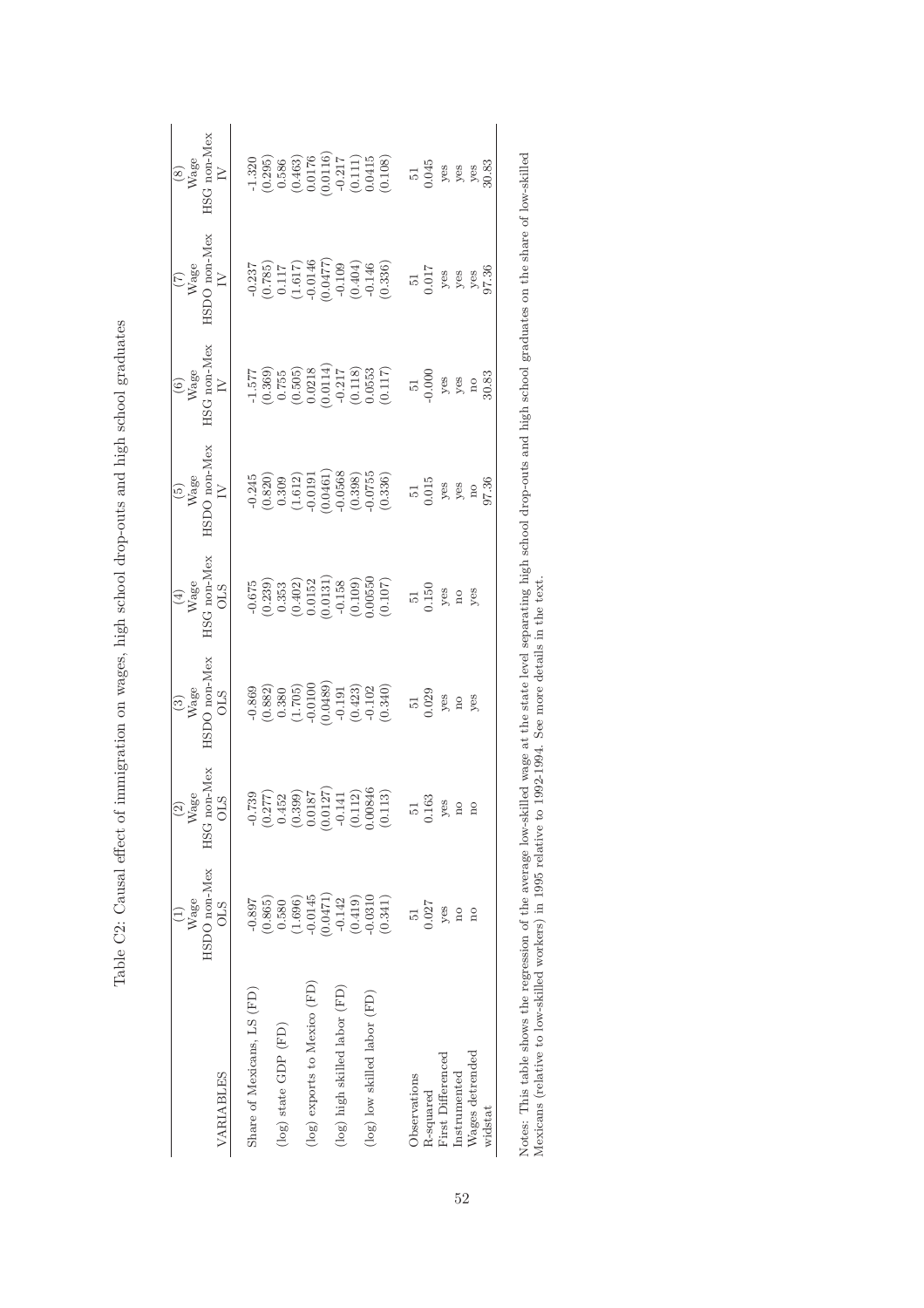| VARIABLES                         | LS Ind. controls<br>$\frac{1}{\Delta}$<br>$\Delta$ Wage<br><b>OLS</b> | $\operatorname{LS}$ Ind. controls OLS<br>$\frac{1}{2}$<br>$\Delta$ Wage | LS Ind. controls<br>$\frac{1}{2}$<br>$\frac{1}{2}$<br>$\frac{1}{2}$<br>$\frac{1}{2}$<br>$\frac{1}{2}$<br>$\frac{1}{2}$<br>$\frac{1}{2}$<br>$\frac{1}{2}$<br><br>$\frac{1}{2}$<br><br><br><br><br><br><br><br><br><br><br><br><br><br><br><br><br><br><br><br><br><br><br><br><br><br><br><br><br><br><br><br><b>CLS</b> | LS Ind. controls<br>$\frac{1}{(4)}$<br>$\Delta$ Wage<br><b>OLS</b>                                                               | '.S Non-FB<br>$\frac{1}{2}$<br>A Wage<br><b>OLS</b>                                                                      | LS Non-FB<br>$\begin{array}{c}\n (6) \\  \Delta \text{ Wage}\n\end{array}$<br><b>CLS</b>                                                           |
|-----------------------------------|-----------------------------------------------------------------------|-------------------------------------------------------------------------|-------------------------------------------------------------------------------------------------------------------------------------------------------------------------------------------------------------------------------------------------------------------------------------------------------------------------|----------------------------------------------------------------------------------------------------------------------------------|--------------------------------------------------------------------------------------------------------------------------|----------------------------------------------------------------------------------------------------------------------------------------------------|
| $^{21}$<br>A Share of Mexicans,   | (0.433)                                                               |                                                                         | $-0.574$<br>(0.224)                                                                                                                                                                                                                                                                                                     |                                                                                                                                  | $-0.866$<br>$(0.296)$                                                                                                    |                                                                                                                                                    |
| Adj. Share of Mexicans, LS        |                                                                       | $-0.366$<br>$(0.158)$                                                   |                                                                                                                                                                                                                                                                                                                         |                                                                                                                                  |                                                                                                                          |                                                                                                                                                    |
| $\Delta$ (log) exports to Mexico  |                                                                       |                                                                         | 0.00832                                                                                                                                                                                                                                                                                                                 |                                                                                                                                  |                                                                                                                          |                                                                                                                                                    |
| $\Delta$ (log) state GDP          |                                                                       |                                                                         |                                                                                                                                                                                                                                                                                                                         |                                                                                                                                  |                                                                                                                          |                                                                                                                                                    |
| $\Delta$ (log) high skilled labor |                                                                       |                                                                         |                                                                                                                                                                                                                                                                                                                         |                                                                                                                                  |                                                                                                                          |                                                                                                                                                    |
| $\Delta$ (log) low skilled labor  |                                                                       |                                                                         | $\begin{array}{c} (0.0106) \\ 0.0328 \\ (0.381) \\ (0.31) \\ (0.127) \\ (0.109) \\ (0.000) \end{array}$<br>0.0891                                                                                                                                                                                                       | $\begin{array}{r} -0.466 \\ -0.167) \\ (0.167) \\ 0.00880 \\ (0.0106) \\ (0.0359) \\ (0.384) \\ -0.119 \\ 0.0563 \\ \end{array}$ | $\begin{array}{l} 0.0170 \\ 0.0166) \\ 0.454 \\ 0.508) \\ -0.215 \\ -0.215 \\ 0.141) \\ 0.141) \\ 0.0103 \\ \end{array}$ | $\begin{array}{c} -0.718 \\ (0.224) \\ 0.0178 \\ (0.0165) \\ (0.664) \\ (0.509) \\ (0.509) \\ -0.205 \\ (0.139) \\ -0.0150 \\ (0.116) \end{array}$ |
| Observations<br>R-squared         | 0.062<br>51                                                           | 0.066                                                                   | 0.115                                                                                                                                                                                                                                                                                                                   | 0.115<br>$\overline{5}$                                                                                                          | $\frac{51}{172}$                                                                                                         | $\frac{51}{177}$                                                                                                                                   |
| First Differenced                 | yes                                                                   | yes                                                                     | yes                                                                                                                                                                                                                                                                                                                     | yes                                                                                                                              | yes                                                                                                                      | yes                                                                                                                                                |

Table C3: Causal effect of immigration on wages Table C3: Causal effect of immigration on wages Notes: This table considers different OLS specifications, and shows that excluding all foreign born from the computation of non-Mexican low-skilled wages does not change<br>any of the results presented in the paper. Robust st Notes: This table considers different OLS specifications, and shows that excluding all foreign born from the computation of non-Mexican low-skilled wages does not change any of the results presented in the paper. Robust standard errors reported. See more details in the text.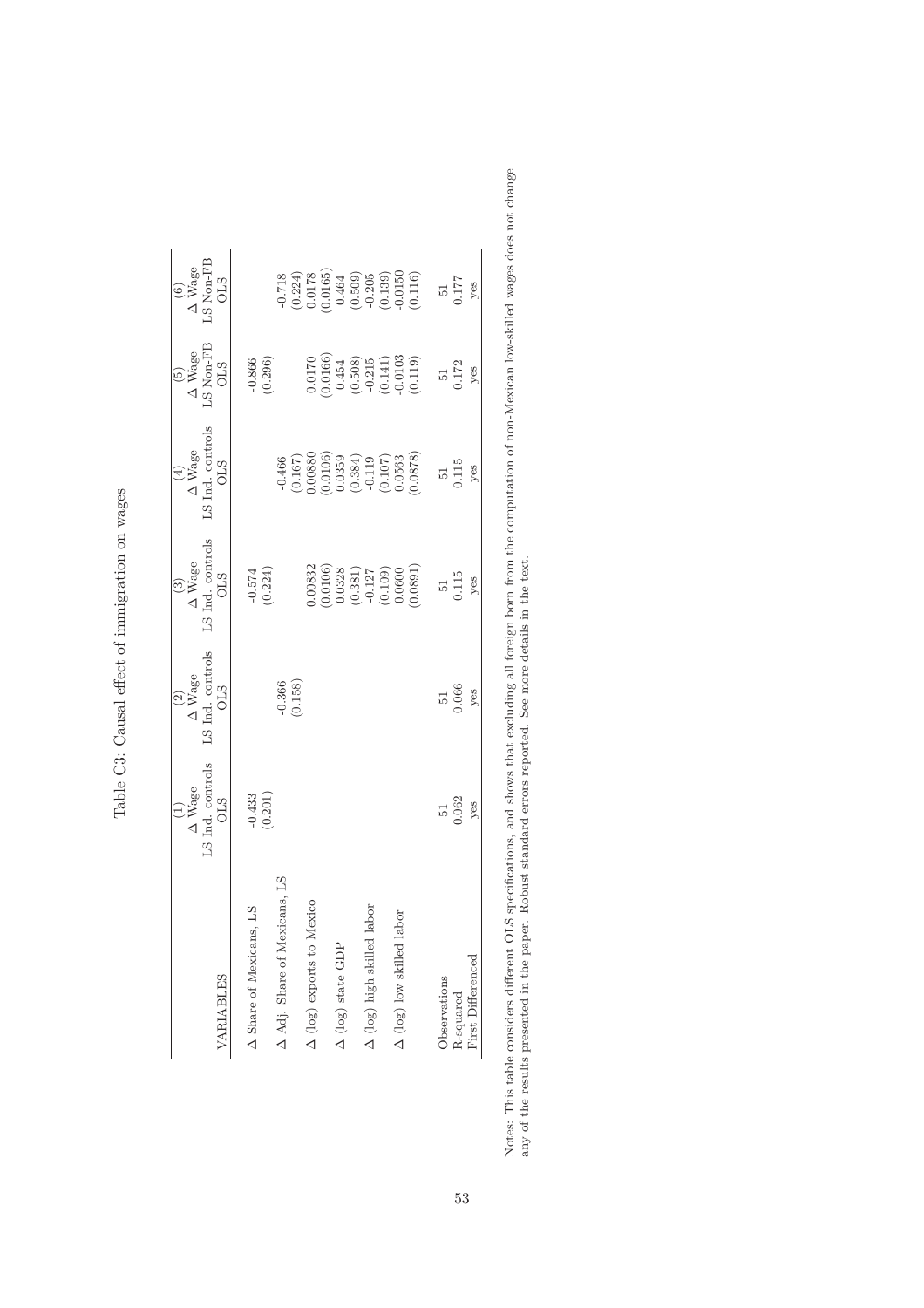| VARIABLES                                        | HS non-Mex<br>Wage<br><b>OLS</b> | HS non-Mex<br>$\frac{(2)}{Wage}$<br>$\geq$       | $\begin{array}{c} \hline (3) \\ \Delta \text{ Wage} \\   \text{ HS non-Mex} \\ \text{OLS} \end{array}$ | $\begin{array}{ccc}\n\text{(4)}\\ \Delta &\text{Wage} \\ \text{HS non-Mex} &\text{I-}\\ \underline{\text{OLS}}\n\end{array}$ | $\operatorname{HS}$ non-Mex $\operatorname{IV}$<br>(5)<br>$\Delta$ Wage                                                 | $\operatorname{HS}$ non-Mex $\operatorname{IV}$<br>$(6)$<br>$\Delta$ Wage                                                      | $\rm HS$ Ind. controls $\rm IV$<br>$\Delta$ Wage                                                                  | $\operatorname{HS}$ Ind. controls $\operatorname{IV}$<br>$\begin{array}{c} (8) \\ \Delta \text{ Wage} \end{array}$                           |
|--------------------------------------------------|----------------------------------|--------------------------------------------------|--------------------------------------------------------------------------------------------------------|------------------------------------------------------------------------------------------------------------------------------|-------------------------------------------------------------------------------------------------------------------------|--------------------------------------------------------------------------------------------------------------------------------|-------------------------------------------------------------------------------------------------------------------|----------------------------------------------------------------------------------------------------------------------------------------------|
| A Share of Mexicans, LS<br>Share of Mexicans, LS | (0.0950)<br>0.133                | $\begin{array}{c} 0.153 \\ (0.0812) \end{array}$ |                                                                                                        |                                                                                                                              |                                                                                                                         |                                                                                                                                |                                                                                                                   |                                                                                                                                              |
| Adj. Share of Mexicans, LS                       |                                  |                                                  | $-0.383$<br>(0.277)                                                                                    | $-0.361$<br>$(0.298)$                                                                                                        | $\frac{0.189}{(0.375)}$                                                                                                 | $(0.220)$<br>$(0.420)$                                                                                                         | $\begin{array}{c} 0.224 \\ (0.201) \end{array}$                                                                   |                                                                                                                                              |
| $\Delta$ (log) state GDP                         |                                  |                                                  |                                                                                                        |                                                                                                                              |                                                                                                                         |                                                                                                                                |                                                                                                                   | $\begin{array}{l} 0.129\\ (0.114)\\ -0.210\\ (0.250)\\ 0.00807\\ 0.00855\\ 0.00955\\ (0.00364)\\ -0.0264\\ (0.0684)\\ -0.0224\\ \end{array}$ |
| $\Delta$ (log) exports to Mexico                 |                                  |                                                  |                                                                                                        | $\begin{array}{c} -0.387 \\ (0.384) \\ 0.00938 \\ (0.0129) \\ (0.122) \\ (0.122) \\ (0.122) \\ (-0.599 \\ \end{array}$       | $\begin{array}{l} (0.576 \\ (0.435) \\ (0.00770 \\ (0.0137) \\ (0.137) \\ (0.194) \\ (0.109) \\ (0.109) \\ \end{array}$ | $\begin{array}{c} -0.666 \\ (0.444) \\ 0.00308 \\ 0.0133) \\ (0.0133) \\ (0.109) \\ (0.109) \\ (0.109) \\ -0.0792 \end{array}$ | $\begin{array}{c} -0.232 \\ (0.266) \\ 0.00800 \\ 0.00977 \\ -0.0185 \\ -0.0185 \\ -0.0269 \\ 0.0707 \end{array}$ |                                                                                                                                              |
|                                                  |                                  |                                                  |                                                                                                        |                                                                                                                              |                                                                                                                         |                                                                                                                                |                                                                                                                   |                                                                                                                                              |
| $\Delta$ (log) high skilled labor                |                                  |                                                  |                                                                                                        |                                                                                                                              |                                                                                                                         |                                                                                                                                |                                                                                                                   |                                                                                                                                              |
| $\Delta$ (log) low skilled labor                 |                                  |                                                  |                                                                                                        |                                                                                                                              |                                                                                                                         |                                                                                                                                |                                                                                                                   |                                                                                                                                              |
|                                                  |                                  |                                                  |                                                                                                        |                                                                                                                              |                                                                                                                         |                                                                                                                                |                                                                                                                   |                                                                                                                                              |
| Observations                                     |                                  |                                                  | $\begin{array}{c} 51 \\ 0.031 \end{array}$                                                             | $\frac{51}{0.063}$                                                                                                           |                                                                                                                         | $\frac{51}{0.006}$                                                                                                             | 51                                                                                                                |                                                                                                                                              |
| R-squared                                        | 0.035                            | 0.034                                            |                                                                                                        |                                                                                                                              | $\begin{array}{c} 51 \\ 0.009 \end{array}$                                                                              |                                                                                                                                |                                                                                                                   |                                                                                                                                              |
| Wages detrended<br>widstat                       | no                               | 1058<br>$\overline{\mathbf{n}}$                  | $\overline{n}$                                                                                         | no                                                                                                                           | 25.22<br>$_{\rm no}$                                                                                                    | $yes$<br>25.22                                                                                                                 | $yes$<br>$25.22$                                                                                                  | $\frac{51}{2006}$<br>$\frac{96}{14.81}$                                                                                                      |

Table C4: Causal effect of immigration on wages, high-skilled workers Table C4: Causal effect of immigration on wages, high-skilled workers Notes: This table shows the regression of the average high-skilled wage at the state level on the share of low-skilled Mexicans (relative to low-skilled workers) in 1995. It is the<br>same table as 4 but using high-skilled wa Notes: This table shows the regression of the average high-skilled wage at the state level on the share of low-skilled Mexicans (relative to low-skilled workers) in 1995. It is the same table as 4 but using high-skilled wages as the dependent variable. It shows that low-skilled immigration did not affect high-skilled wages. The first two columns report the regressions in levels, while the next 5 report the first differenced (using 1994 data) regressions. 'LS' indicates 'Low-skilled' and 'HS' indicates 'High-skilled'. Robust standard errors are reported. See more details in the text.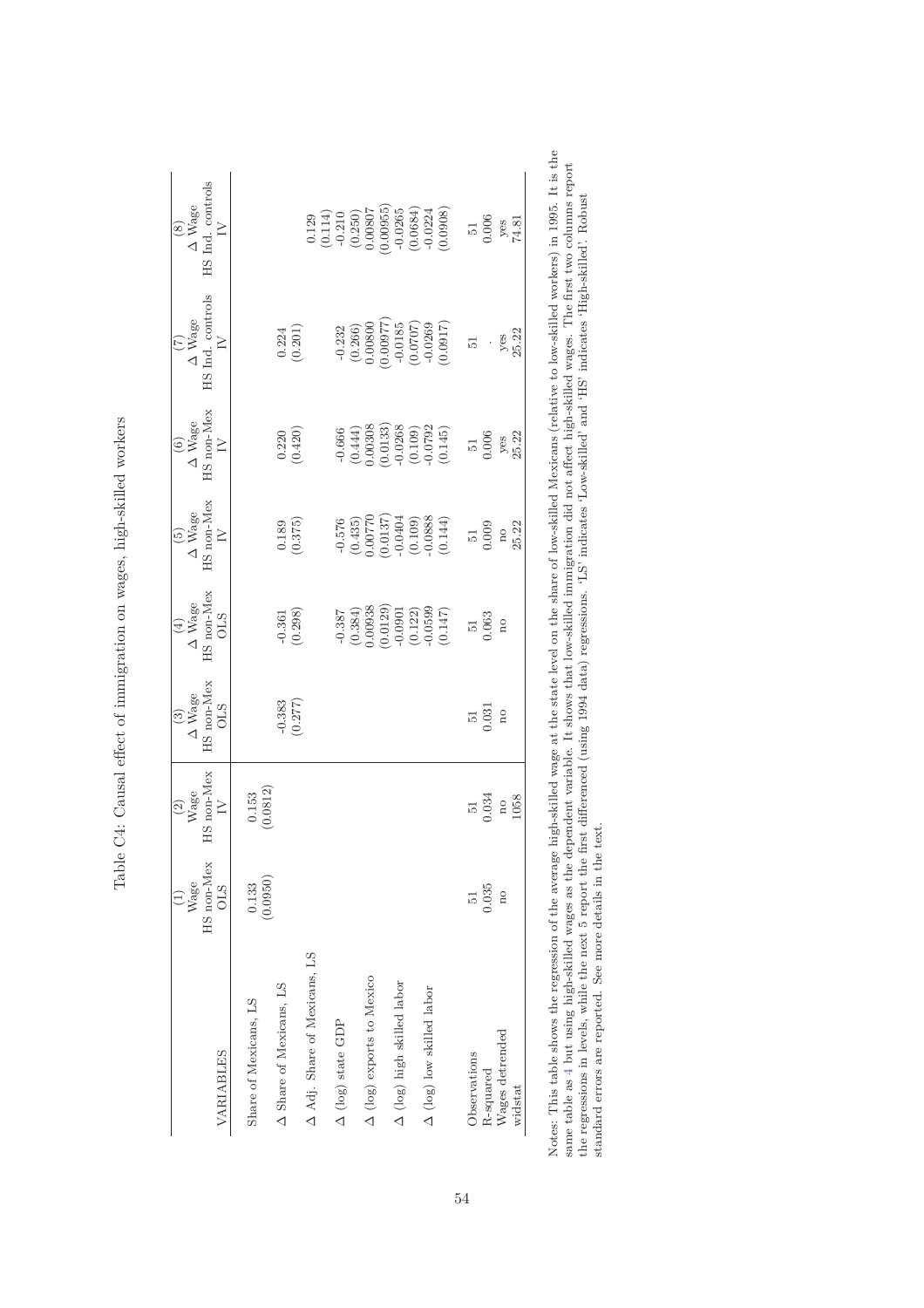| VARIABLES                        | Wage Gap<br><b>STC</b>  | $\begin{array}{c} \text{Wage Gap} \\ \text{IV} \end{array}$<br>$\widehat{\mathfrak{D}}$ | $\begin{array}{c} \hline (3) \\ - \hspace{.06cm} \Delta \hspace{.08cm} \text{Wage Gap} \hspace{.1in} \curvearrowleft \end{array}$ | $\Delta$ Wage Gap OLS<br>$\left(4\right)$                           | $\begin{array}{c} \hline (5) \\ \Delta \ \text{Wage Gap} \end{array} \big  \begin{array}{c} \hline \\ \end{array}$     | $\begin{array}{cc} \circ \\ \circ \\ \circ \\ \bullet \end{array}$<br>A Wage Gap $\quad \  \  \circ \bullet$ | $\begin{array}{cc} \Delta & (7) & \\ \Delta & \text{Wage Gap} & \text{ } \end{array}$ | $\Delta$ Wage Gap IV<br>$\circled{s}$                                                                                                                         |
|----------------------------------|-------------------------|-----------------------------------------------------------------------------------------|-----------------------------------------------------------------------------------------------------------------------------------|---------------------------------------------------------------------|------------------------------------------------------------------------------------------------------------------------|--------------------------------------------------------------------------------------------------------------|---------------------------------------------------------------------------------------|---------------------------------------------------------------------------------------------------------------------------------------------------------------|
| Share of Mexicans, LS            | $(0.0476$<br>$(0.0324)$ | (0.0564)                                                                                |                                                                                                                                   |                                                                     |                                                                                                                        |                                                                                                              |                                                                                       |                                                                                                                                                               |
| A Share of Mexicans, LS          |                         |                                                                                         | $\binom{0.389}{0.302}$                                                                                                            |                                                                     |                                                                                                                        | 0.877<br>778.0                                                                                               |                                                                                       |                                                                                                                                                               |
| $\Delta$ Relative labor supply   |                         |                                                                                         |                                                                                                                                   | $\begin{array}{c} 0.447 \\ (0.335) \\ 0.0422 \\ 0.0808 \end{array}$ |                                                                                                                        |                                                                                                              | $\begin{array}{c} 0.874 \\ (0.332) \\ 0.0687 \\ 0.0687 \end{array}$                   |                                                                                                                                                               |
| $\Delta$ (log) state GDP         |                         |                                                                                         |                                                                                                                                   |                                                                     |                                                                                                                        |                                                                                                              |                                                                                       |                                                                                                                                                               |
| $\Delta$ (log) exports to Mexico |                         |                                                                                         |                                                                                                                                   |                                                                     | $\begin{array}{l} 0.477\\ (0.319)\\ (0.0425\\ (0.0823)\\ (0.0823)\\ (0.472)\\ (0.472)\\ (0.472)\\ 0.00996 \end{array}$ |                                                                                                              |                                                                                       | $\begin{array}{c} (0.939 \\ (0.351) \\ (0.0698 \\ (0.0756) \\ (0.0756) \\ (0.537 \\ (0.533) \\ (0.00244 \\ (0.000244) \\ (0.000244) \\ (0.00032) \end{array}$ |
| Observations                     | 12                      |                                                                                         |                                                                                                                                   | $\begin{array}{c} 51 \\ 0.035 \end{array}$                          | $\frac{51}{0.038}$                                                                                                     | 55                                                                                                           |                                                                                       |                                                                                                                                                               |
| R-squared                        | .023                    | $\frac{51}{0.022}$                                                                      | $\frac{51}{0.028}$                                                                                                                |                                                                     |                                                                                                                        |                                                                                                              | $\frac{51}{0.004}$                                                                    | $\frac{51}{27.37}$                                                                                                                                            |
| widstat                          |                         |                                                                                         |                                                                                                                                   |                                                                     |                                                                                                                        | 23.83                                                                                                        |                                                                                       |                                                                                                                                                               |

Table C5: Wage gap between high- and low-skilled workers Table C5: Wage gap between high- and low-skilled workers Notes: This table shows the regression of the wage gap between high- and low-skilled workers on the share of Mexicans in the low-skilled labor force between 1994 and 1995.<br>The wage gap is computed as the adjusted average w Notes: This table shows the regression of the wage gap between high- and low-skilled workers on the share of Mexicans in the low-skilled labor force between 1994 and 1995. The wage gap is computed as the adjusted average wage of high-skilled workers, divided by the adjusted average wage of low-skilled workers. See more details in the text.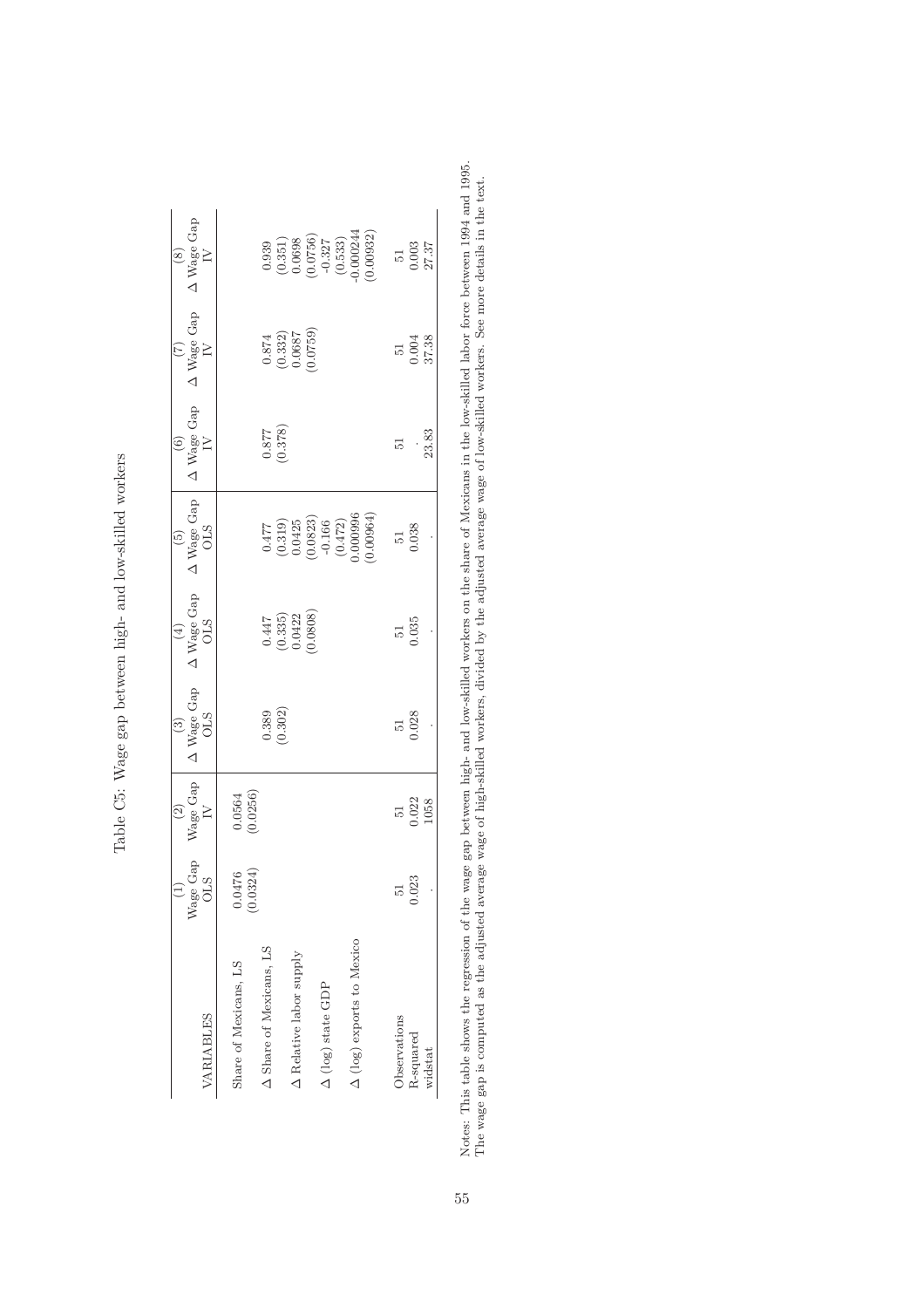Table C6: The short-run relocation response, alternative specification

| Panel A     |             |                  |
|-------------|-------------|------------------|
|             | 2)          | $\left(3\right)$ |
| Mexicans    | Mexicans    | Mexicans         |
| growth rate | growth rate | growth rate      |
| 1995        | 1996        | 1996             |
| <b>OLS</b>  | <b>OLS</b>  | <b>OLS</b>       |
|             |             |                  |

| Lagged $(log)$ state GDP $(FD)$         |       |       | $-0.0226$<br>(0.0930)   |
|-----------------------------------------|-------|-------|-------------------------|
| Lagged $(log)$ exports to Mexico $(FD)$ |       |       | $-0.00355$<br>(0.00276) |
| Observations                            | 51    | 51    | 51                      |
| R-squared                               | 0.268 | 0.254 | 0.276                   |

(0.101)  $(0.105)$   $(0.109)$ <br>-0.0226

Share of low skilled Mexicans in 1980 0.409 -0.281 -0.268 (0.101) (0.105) (0.109)

|                                         | (1)         | (2)         | (3)         |
|-----------------------------------------|-------------|-------------|-------------|
|                                         | Low skilled | Low skilled | Low skilled |
|                                         | growth rate | growth rate | growth rate |
|                                         | 1995        | 1996        | 1996        |
| <b>VARIABLES</b>                        | <b>OLS</b>  | <b>OLS</b>  | <b>OLS</b>  |
|                                         |             |             |             |
| Share of low skilled Mexicans in 1980   | 0.00202     | $-0.409$    | $-0.374$    |
|                                         | (0.247)     | (0.235)     | (0.244)     |
| Lagged $(log)$ state GDP $(FD)$         |             |             | 0.171       |
|                                         |             |             | (0.357)     |
| Lagged $(log)$ exports to Mexico $(FD)$ |             |             | $-0.0204$   |
|                                         |             |             | (0.0111)    |
|                                         |             |             |             |
| Observations                            | 51          | 51          | 51          |
| R-squared                               | 0.000       | 0.031       | 0.077       |

# **Panel B**

#### **Panel C**

|                                     | (1)         | (2)         | (3)         |
|-------------------------------------|-------------|-------------|-------------|
|                                     | Low skilled | Low skilled | Low skilled |
|                                     | growth rate | growth rate | growth rate |
|                                     | 1996        | 1996        | 1996        |
| VARIABLES                           | <b>OLS</b>  | <b>OLS</b>  | IV          |
|                                     |             |             |             |
| Lagged Mexicans growth rate         | 0.428       | 0.470       | $-0.960$    |
|                                     | (0.415)     | (0.429)     | (0.794)     |
| Lagged $(log)$ state GDP $(FD)$     |             | 0.0163      | 0.315       |
|                                     |             | (0.336)     | (0.510)     |
| Lagged (log) exports to Mexico (FD) |             | $-0.0234$   | $-0.0202$   |
|                                     |             | (0.0109)    | (0.0122)    |
|                                     |             |             |             |
| Observations                        | 51          | 51          | 51          |
| R-squared                           | 0.021       | 0.076       | ٠           |
| widstat                             |             | ٠           | 13.19       |

Notes: All regressions instrument the change in the share of Mexican by the share of Mexicans by state in 1980. Lagged variables are instrumented by the lagged instrument. Robust standard errors are reported. See more details in the text.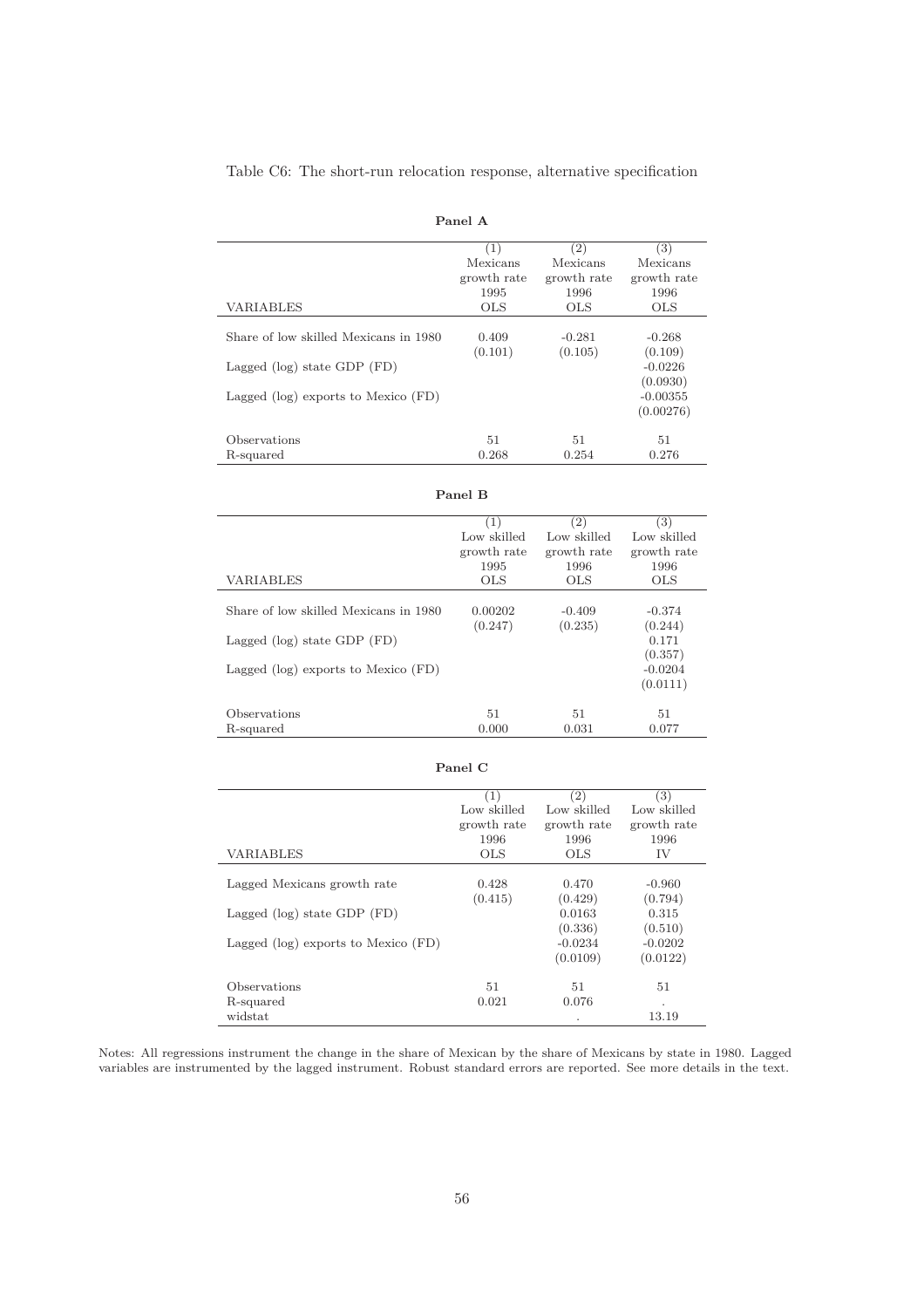# **D Appendix: Theory**

#### **D.1 Proofs of propositions**

In section 4.2 of the paper, I make the claim that under the stated assumptions the derivative of (internal) in-migration rates with respect to (log) wages is approximately  $\frac{1}{\lambda} \frac{I_s}{N_s}$ . More specifically:

**Proposition 3.** If  $\epsilon_s^i$  are iid and follow a type I Extreme Value distribution with shape parameter  $\lambda$  then, *in the environment defined by the model, we have that:*

- *1.*  $\partial(\frac{I_s}{N_s})/\partial \ln w_s ≈ \frac{1}{\lambda}$  $\frac{1}{\lambda} \frac{I_s}{N_s}$
- *2.*  $\partial(\frac{O_s}{N_s})$ */* $\partial \ln w_s > 0$ , but tends to 0 as the number of regions increases
- *3.*  $\partial(\Delta \ln N_s)/\partial \ln w_s \approx \partial(\frac{\Delta N_s}{N_s})/\partial \ln w_s \approx \frac{1}{\lambda}$  $\frac{1}{\lambda} \frac{I_s}{N_s}$ , as the number of regions increases

*Proof.* To proof this result, note first the following:

$$
ln P_{s,s'} = \eta + ln N_s + \frac{1}{\lambda} ln V_{s,s'} - ln(\sum_j e^{\frac{1}{\lambda} ln V_{s,j}})
$$

Note also that  $V_{s,s'}$  depends, up to some constants, on  $w_{s'}$  exclusively. Thus,

$$
\partial ln P_{s,s'}/\partial ln w_{s'} = 0 + \frac{1}{\lambda} - \partial (ln(\sum_j e^{\frac{1}{\lambda}ln V_{s,j}}))/\partial ln w_{s'}
$$

Now  $\partial (ln(\sum_j e^{\frac{1}{\lambda}lnV_{s,j}}))/\partial ln w_{s'}$  is approximately 0:

$$
\partial (ln(\sum_j e^{\frac{1}{\lambda}lnV_{s,j}}))/\partial ln w_{s'} = \frac{1}{\sum_j e^{\frac{1}{\lambda}lnV_{s,j}}}*(1/\lambda)*\frac{\partial lnV_{s,s'}}{\partial lnw_{s'}} = \frac{1}{\sum_j V_{s,j}^{\frac{1}{\lambda}}}*(1/\lambda)
$$

where the last equality comes from realizing that  $\frac{\partial ln V_{s,s'}}{\partial ln w_{s'}} = 1$ . The denominator in the last expression increases as the number of alternative locations increase. Thus  $\partial (ln(\sum_j e^{\frac{1}{\lambda}lnV_{s,j}}))/\partial ln w_{s'}$  is approximately 0. We have then that  $\partial lnP_{s,s'}/\partial lnw_{s'} \approx \frac{1}{\lambda}$  $\frac{1}{\lambda}$ . We can now use this to compute the elasticity of in and out-migration rates to changes in wages:

$$
\frac{I_s}{N_s} = \frac{1}{N_s} \sum_{k \neq s} P_{k,s} = \frac{1}{N_s} \sum_{k \neq s} e^{lnP_{k,s}}
$$

So,

$$
\partial \frac{I_s}{N_s} / \partial l n w_s = \frac{1}{N_s} \sum_{k \neq s} e^{l n P_{k,s}} * \frac{\partial l n P_{k,s}}{\partial l n w_s} \approx \frac{1}{\lambda} * \left( \frac{1}{N_s} \sum_{k \neq s} P_{k,s} \right) = \frac{1}{\lambda} \frac{I_s}{N_s}
$$

We can use similar algebra to proof point 2 of the proposition.

$$
\frac{O_s}{N_s} = \frac{1}{N_s} \sum_{k \neq s} P_{s,k} = \frac{1}{N_s} \sum_{k \neq s} e^{lnP_{s,k}}
$$

This is:

$$
\frac{\partial ln P_{s,k}}{\partial ln w_s} = 0 + 0 - \frac{1}{\sum_j V_{s,j}^{\frac{1}{\lambda}}}(1/\lambda)
$$